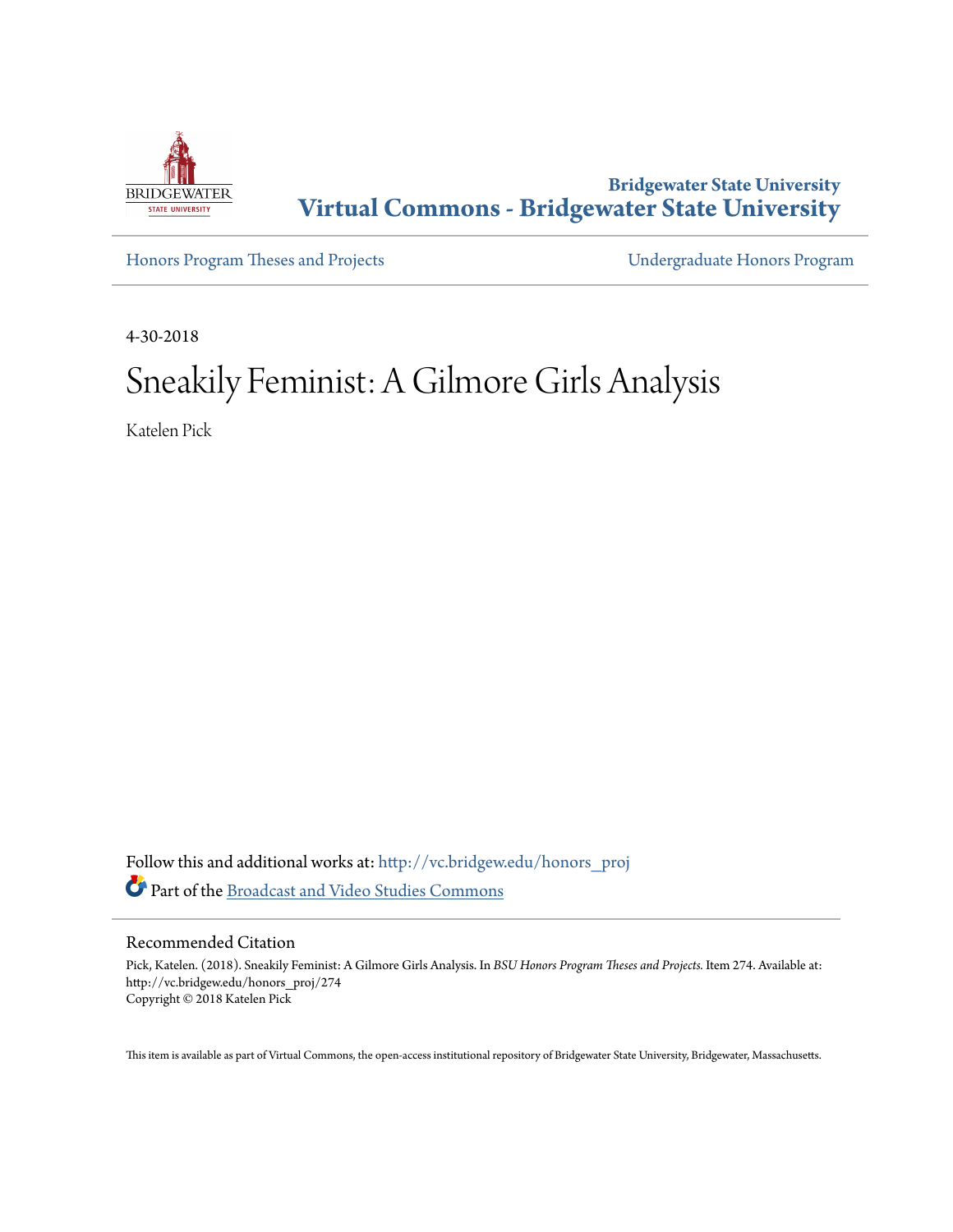Sneakily Feminist: A *Gilmore Girls* Analysis

Katelen Pick

Submitted in Partial Completion of the Requirements for Departmental Honors in Communication Studies

Bridgewater State University

April 30, 2018

Dr. Bjorn Ingvoldstad, Thesis Advisor Dr. Jason Edwards, Committee Member Dr. Jessica Birthisel, Committee Member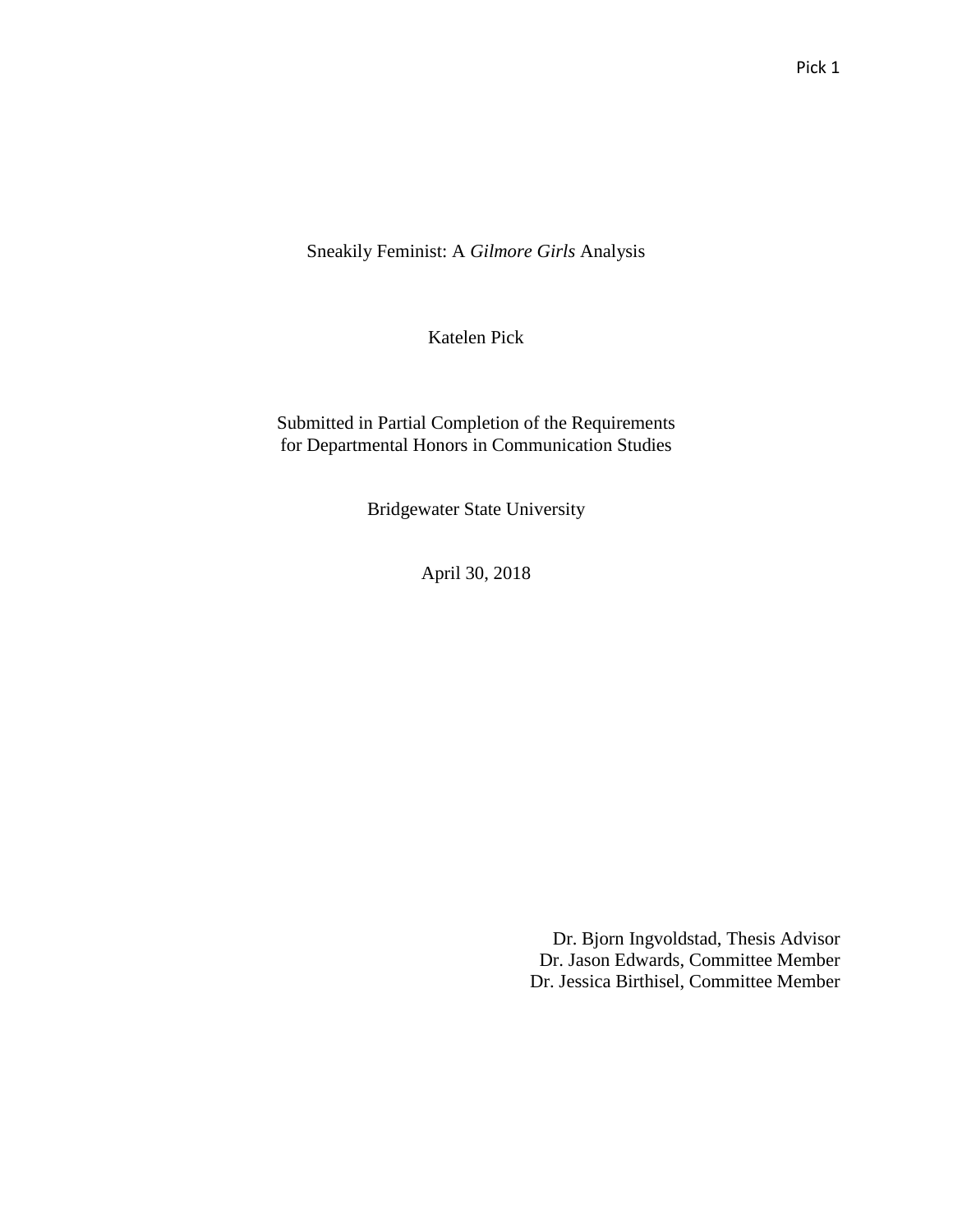# **Abstract**

According to Symphony Advance Media, the 2016 reboot, *Gilmore Girls: A Year in the Life*, pulled in an average of five million viewers among the 18-49-year-old age demographic in its first three days on Netflix ('*Gilmore Girls*' Early Ratings). The original series, broadcast on the WB Network (2000-2007) was nested into the everyday life of women in American society. It included a mother/daughter duo that problematized what it meant to be a feminist during its initial run. This project considers: How *Gilmore Girls* might be understood as a feminist intervention in 21st century US television? Prior research into the show is limited and fails to explore feminism and the show in general. Research has been done on television shows and feminism specifically on shows like *Friends* and *Frasier* (Brinkema, Eugenie). Research has also been done on how gender is represented and portrayed in television but nothing has ever been specifically researched or applied to *Gilmore Girls*. My project investigates the show from three different perspectives: text, industry, and audience. By looking at the show in this way, I am able to assemble a more complete picture of what was going on when this show was filmed, how it was written, and what it meant to the audience in feminist terms. This will lead us to be able to see how the show really was a feminist reflection of society in the United States.

# **Introduction**

The show is sneakily feminist in that it's always been great for them to have love, but they're also okay when they don't. That self-sufficiency is the first strength and that allows them to have these relationships. It's why we sometimes bristle at: What team are you on?! It's like: It doesn't matter. Rory's going to be great no matter what. And I think that's an underlying message of the show, too (Bradley, Laura).

*Gilmore Girls* aired on the Warner Bother's (WB) Network for seven years from 2000 to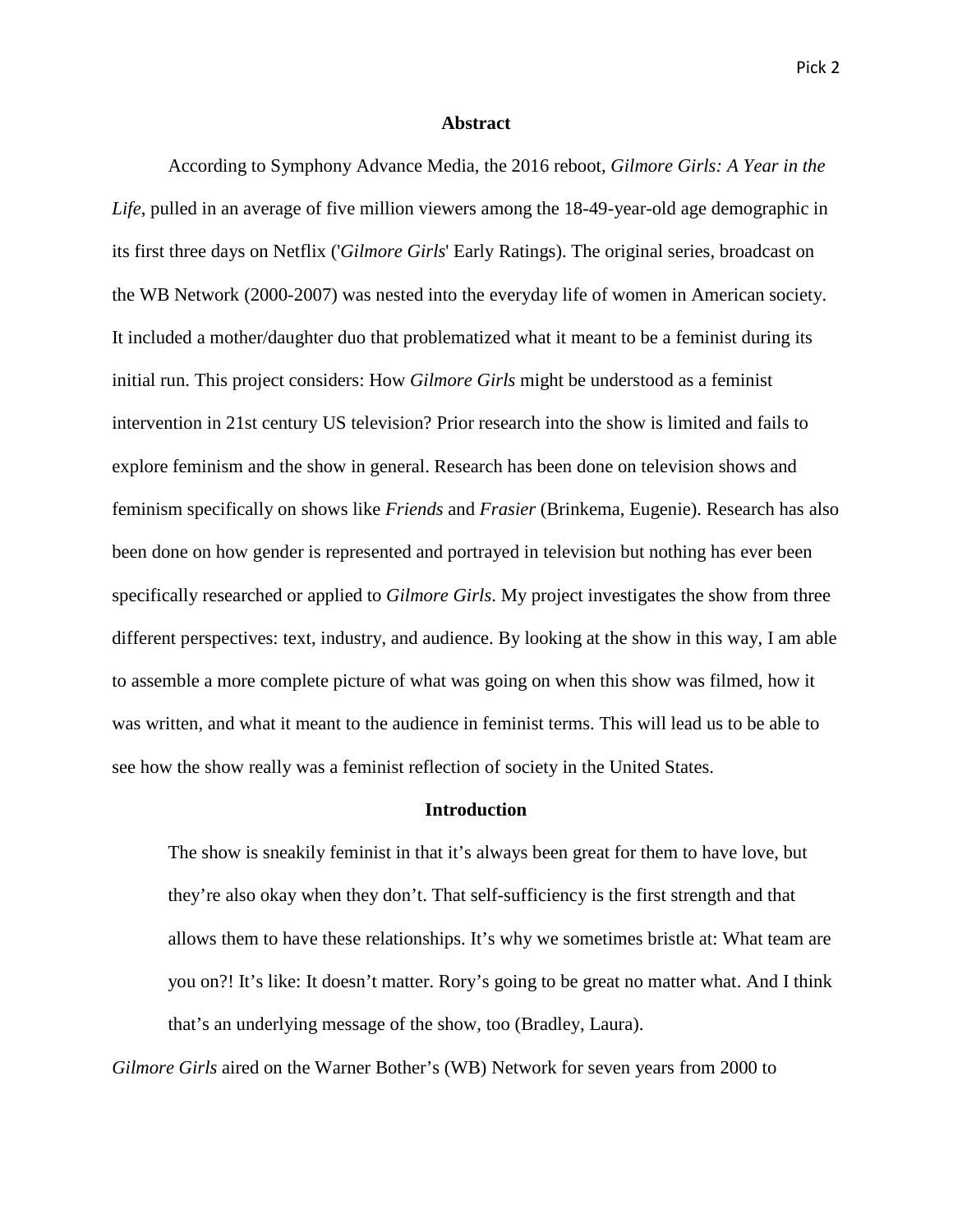2007 and was later revived on Netflix as a four-part series in late 2016. The show was created by Amy Sherman-Palladino and her husband Daniel Palladino (*Gilmore Girls* (TV Series 2000- 2007)). In the pilot episode viewers meet the three women that the show will be at centerfold for the next 156 episodes: Loreali Gilmore (Lauren Graham), Rory Gilmore (Alexis Bledel), and Emily Gilmore (Kelly Bishop). From the minute we meet these ladies we are introduced to the generational conversation that is going to continue throughout the show's run. The research question for this thesis is: how might *Gilmore Girls* be understood as a feminist intervention in 21st century US television? To answer my research question I will be using a three-pronged approach from a textual, industrial, and audience perspective. Before the next section of this thesis I will introduce you to the Gilmore women and give you a brief history of the show, network/ creators, and the fandom.

*Gilmore Girls*, was a first of its kind of show, a show that had mothers, daughters, and a grandmother at the centerfold. This made it easy to create a platform for women's issues and feminism. The show was not always a positive representation of women but with the amount of women who graced the screen there was an overall representation of women and they tended to lean to the positive side. The show is a cis-normative and heteronormative show but what they did represent they did it well. The Bechdel Test can be used in order to critique and assess the representation of women on screen. The Bechdel Test was designed by Alison Bechdel, and is used has a way to analyze the representation of women in film or in this case television. The test asks whether the media on screen features two women who speak with each other about something other than a man ("Bechdel Test Movie List"). As simple as this test seems, most films in America tend to fail this test. *Gilmore Girls*, on the other hand repeatedly passes this test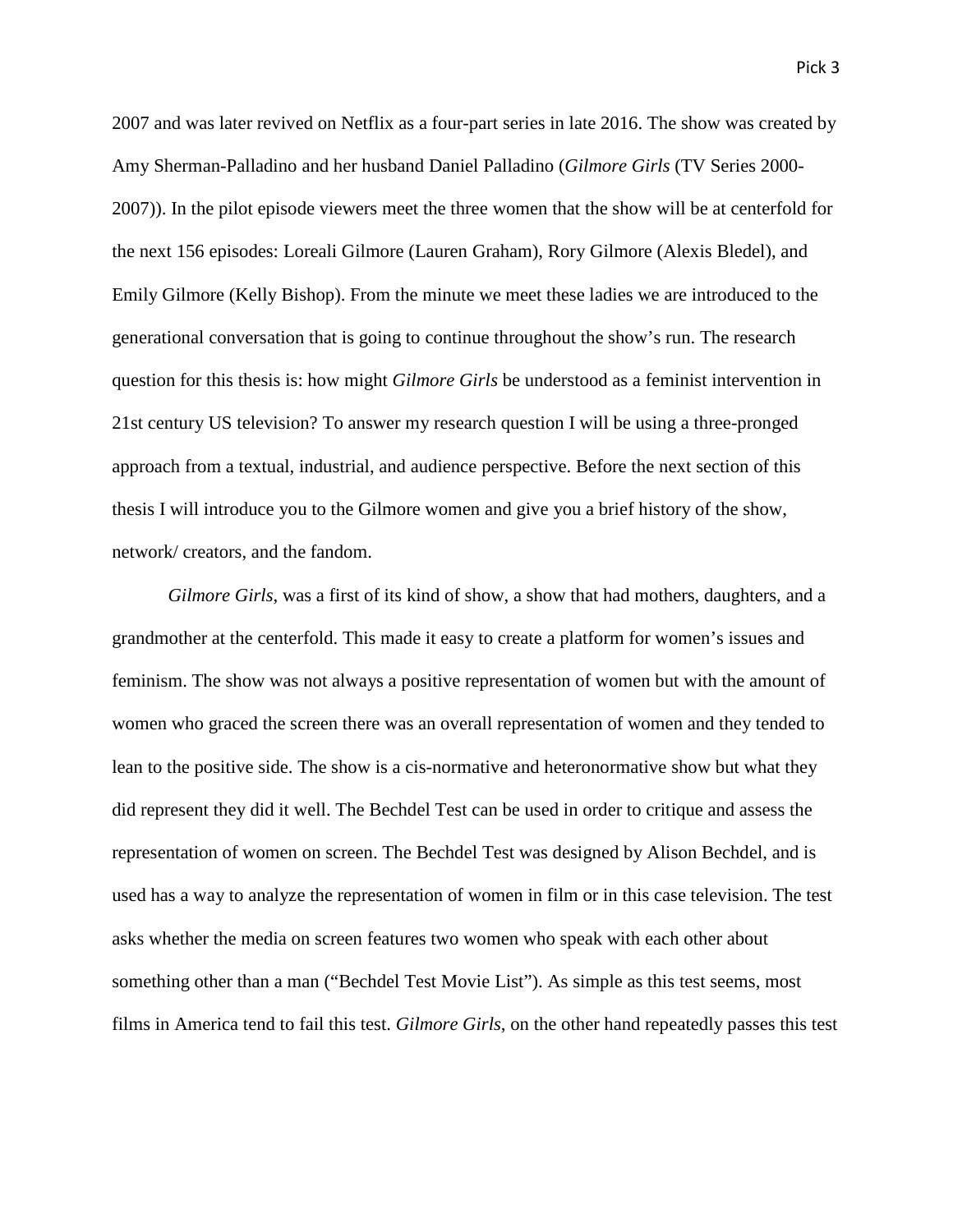within the first few minutes of most episodes. The test does not show if women's issues or feminist characteristics are being talked about.

The fictional town where it all happens is Stars Hollow, Connecticut. It is a different kind of place: it is a small town where the coffee is always on, everybody knows everybody, and where the *Gilmore Girls* call home. In the pilot episode, the viewer is quickly sucked into an image of Lorelai Gilmore, walking across a street in the town to enter a coffee shop (Luke's a place that becomes a staple during the shows seven year run). Lorelai is quirky, witty, coffee loving, strong, and independent single mother. While in the coffee shop we meet the second Gilmore girl, Rory. Rory is Lorelai's sixteen-year-old daughter. She is bright and intelligent beyond her years and is aspiring to go to an Ivy League college. Finally, we meet the matriarch of the Gilmore women, Emily Gilmore, about twenty minutes into the pilot when Lorelai goes to see her parents to ask for a loan so she can send Rory to a private school. Emily is the true definition of a high-class woman. She does not have a job and sits on the boards of many charities and has a revolving door of different hired help for her house. Yet, she is also troubled in her own ways, she does not have a good relationship with her daughter.

Lorelai always wanted an out to the life she grew up in. She hated the fancy dresses, balls, and having to live with Richard and Emily Gilmore. Lorelai got that out at the early age of sixteen when she got pregnant with Rory out of wedlock. This event happening between Lorelai and Emily put a wedge in their relationship. Lorelai never really states if she minds it, but at numerous points throughout the show Emily seems to long for the mother/daughter relationship that Lorelai and Rory have, despite her often-icy interactions with her only child. The show doesn't spend a lot of time with Emily's want for this type of relationship nor does the show spend a lot of time on focusing on the struggles that Lorelai had as a single mother. Instead the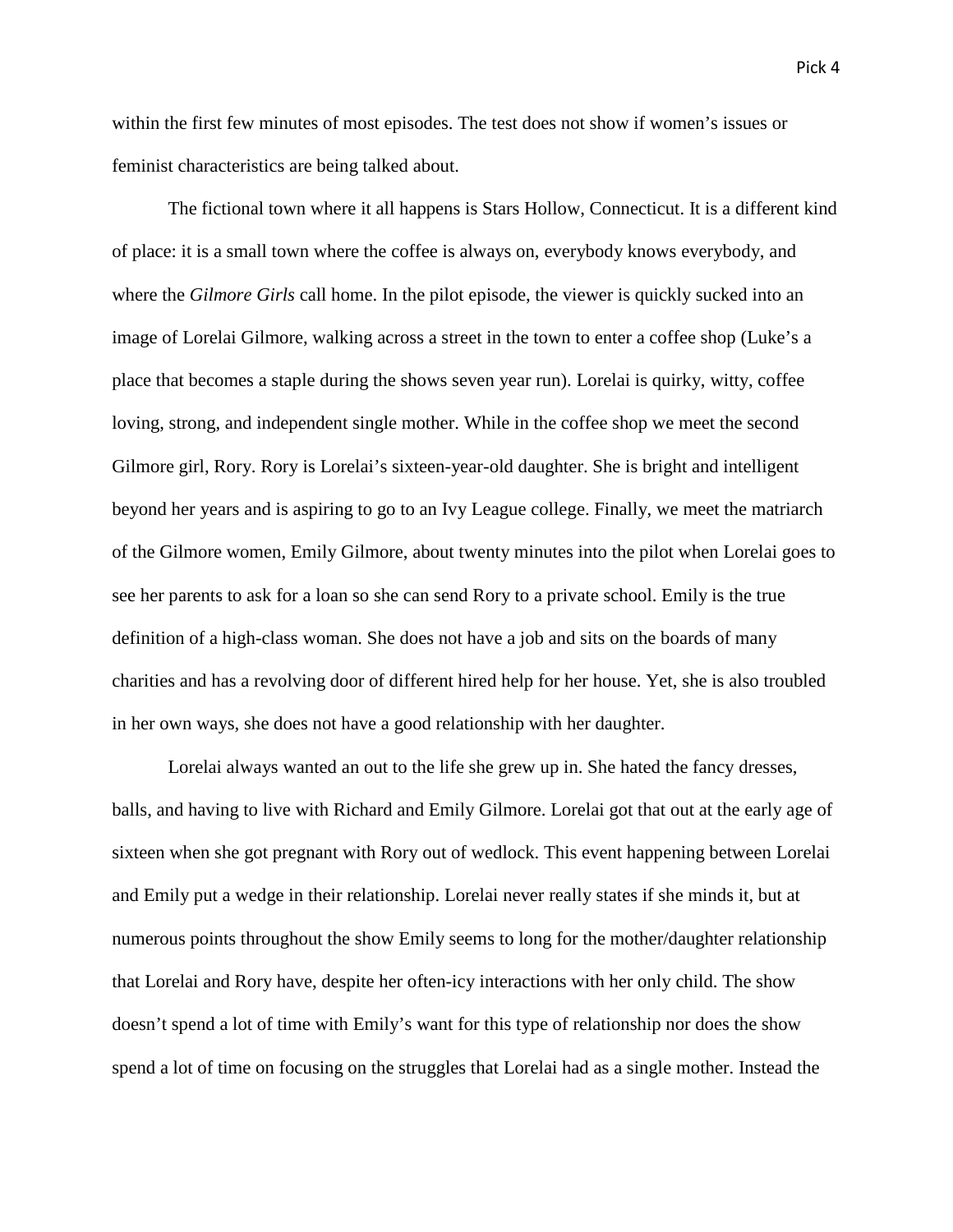show creates a positive environment that celebrates strong female role models, independent women, and the uniqueness that lies within these women.

In an interview in 2002 with *Variety*, Sherman-Palladino said, " My constant battle with the WB is that they love the show so much, …They feel like it's doing so well …" (Schneider, Michael). When first coming onto the air *Gilmore Girls* had to go up against Thursday night shows that were airing on networks big like CBS and NBC, and the WB had little money to be thrown around. Two of the most notable network shows were *Friends* and *Survivor*. After surviving the first season despite having to go up against big name network shows, *Gilmore Girls* was moved to the Tuesday night slot. The Nielsen report that came out that year with the *Gilmore Girls* being in the Tuesday night slot had them coming out on top, going up against shows like *Buffy the Vampire Slayer* (Schneider, Michael).

The *Gilmore Girls* had a smooth ride from season two until the end of season six. At the end of season six the show's creators, Sherman-Palladino and Palladino, left over contract disputes. All while this was happening the WB was also set to join United Paramount Network (UPN) in the creation of a new television network, The CW network. In the timeframe between the end of season six and the beginning of season seven the *Gilmore Girls* found itself without the show's creators and with a new home on a new network. When asked in interview with the EW Dan Palladino said "We've been working for the last two years with one-year contracts, working seven days a week for the past six years, we wanted not a two-year pick-up for the show, but a two-year contract for us, …when we saw none of that was coming together, we made of decision [to leave]." (Tucker, Ken). The Palladinos due to contract disputes, left the show at the end of season six after dealing with year to year contracts when their show was getting picked up for seasons at a time.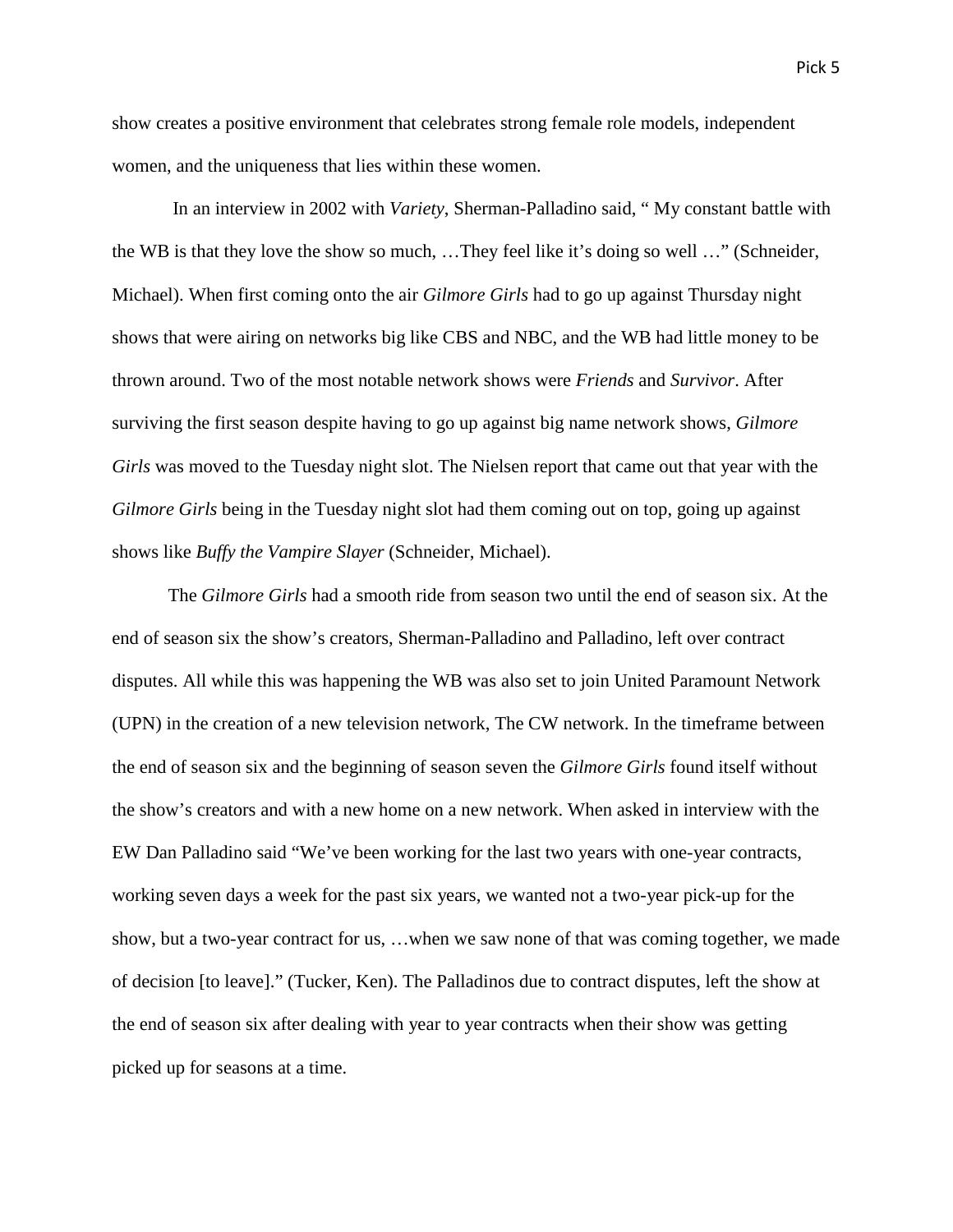After leaving *Gilmore Girls* Sherman-Palladino gave interviews to varying media companies and made her own predictions that the show would not end after Season Seven and that the two creators would get to come back and finish the show. The transitions that happened at the end of Season Six were the beginning of the end for *Gilmore Girls.* On May 3, 2007, a joint statement was released by the CW and WBTV: "This series helped define a network and created a fantastic, storybook world featuring some of television's most memorable, lovable characters, and we promise to give this series the sendoff it deserves" (Adalian, Josef). This release came only twelve days before the series would go off the air for good. Palladinos, cast, and crew thought they would never return to Stars Hollow again. They would but it would be ten years later.

Despite no longer making new episodes the show still was on televisions across the country. In 2004, the WB had given rights to ABC Family to be able to play *Gilmore Girls* reruns. This was another way for the WB to make money but when the show went off the air, it became a way for fans to still stay connected to their favorite show (Grego, Melissa). During the time between coming off the air and the ATX Festival in 2015, fans watched the show either by reruns or from buying DVDs of the series. Also in the fall of 2014, *Gilmore Girls* was put onto Netflix for streaming, which made the show more accessible to the younger generation (Locker, Melissa). During this break fans flocked to fan sites on Facebook, Twitter, and blogged about the show. The ones who really wanted to have a perfect ending for the show took to writing their own variations of fanfiction. I happen to be one of the fans that spent the years that the show was off the air flocking to fan sites to talk about my favorite show. Myself and all of the fans that have spent years keeping our favorite show alive are referred to as, "Gillys".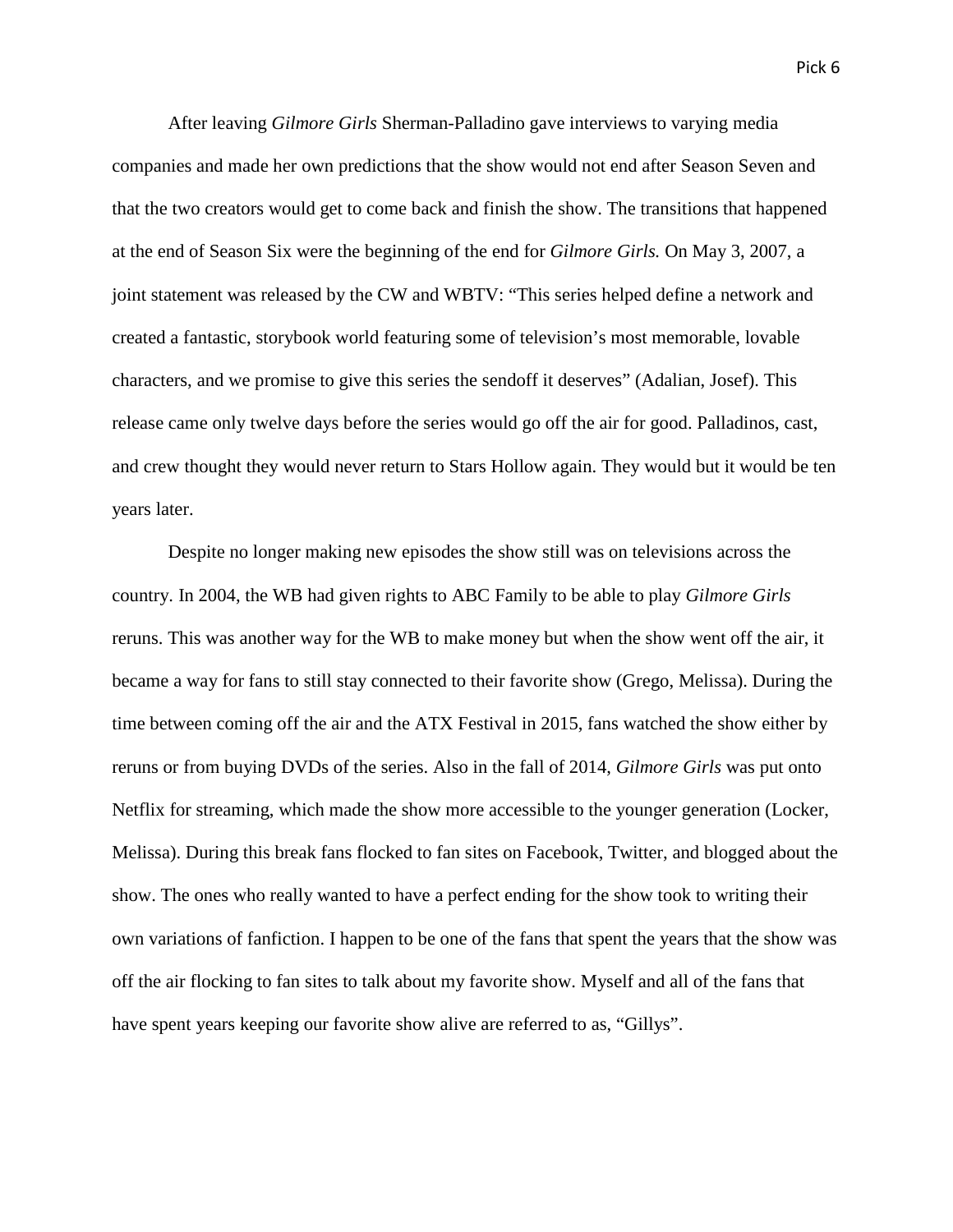In 2015, fans were treated to a fifteen-year reunion of the *Gilmore Girls* at the ATX Festival in Austin, Texas. It was the first time in eight years all of the cast and creators had been in the same room. It was the beginning of something special. During the panel, Sherman-Palladino was asked if she would ever consider doing a reboot. Sherman-Palladino said, "It would have to be the right everything, like the right format, the right timing, the right way. … It would have to be honored in a certain way. And I think that if it ever came around, I think we would all jump in and do it" (Corriston Michele). The WB and Netflix struck a deal and the *Gilmore Girls* finally had the green light to do four 90-minute episodes that would be put on to Netflix at the end of 2016. It seemed like the *Gilmore Girls* was finally going to get the ending it deserved.

# **Literature Review**

In this literature review I will examine feminism and the *Gilmore Girls,* as well as other topics that relate to my research question: How might *Gilmore Girls* be understood as a feminist intervention in 21<sup>st</sup> Century US television? This section will look at two big ideas and break them down into the smaller subjects that fall within them. The two big ideas that we will be looking at are feminism and feminist media theory. For the feminism section, the smaller subject that will be talked about will be the different waves of feminism, constructions of gender, and hegemonic gender norms. In the second section, feminist media theory, the smaller subjects are: representation in television, characteristics of feminist film and television theory, and fandom as a feminist practice. These scholarly subjects are important in considering *Gilmore Girls* as a feminist intervention of 21<sup>st</sup> century television and society.

# *Waves of Feminist Movement*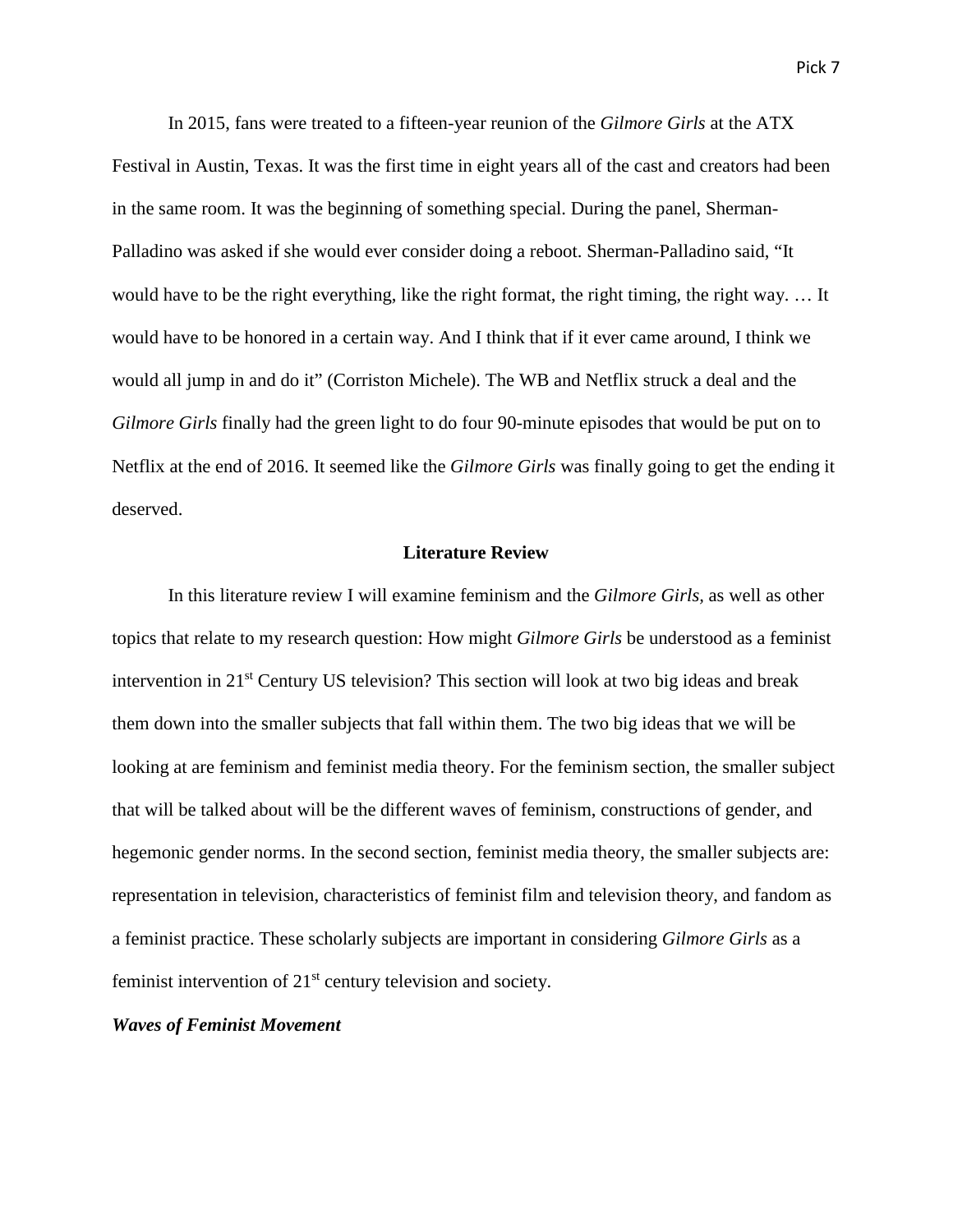Feminist theory and practice has many roots, beginnings, and phases. It is something that has existed in ancient times all while being a part of modern times and will be something to survive and live through future times. It is a common misconception that feminism is just a western idea but actually it is a global social and political movement (Milojević 329). The feminist movement that we have come to understand in America started in the mid-nineteenth century and has continued today in the twenty-first century. There have been three smaller waves that happened in the overall larger movement. The first wave was born from the ideas of giving more opportunities to women with a specific focus on suffrage (Rampton 1). The second wave came to be around the 1960s and took on the ideas of sexuality and reproductive rights. The third wave of the feminist movement began in the 1990s and was the ideas that women could be pretty and smart (Rampton 2). Beyond the idea of feminist movements is the idea of feminism as a concept/ theory (Ferguson 538). This is important because the Gilmore women are pretty and smart in their own ways.

The Seneca Falls Convention in 1848 was the birthplace of the movement. Hundreds of men and women gathered to fight for equality for women. This event is where American Suffragist Elizabeth Cady Stanton created a document outlining the movement's ideology and political strategy called the Seneca Falls Declaration. The first movement butted up against social norms of the mid-nineteenth century which resulted in Victorian Americans to view women in negative ways. This resulted in discussions about the difference between men and women and the ideas of giving women the right to vote (Rampton 1).

Feminist movements are born from the ideas of wanting social changes and with the thought of being able to offer an alternate vision for future generations of women to not have to go through the same oppressions that current generations are going through. If it wasn't for the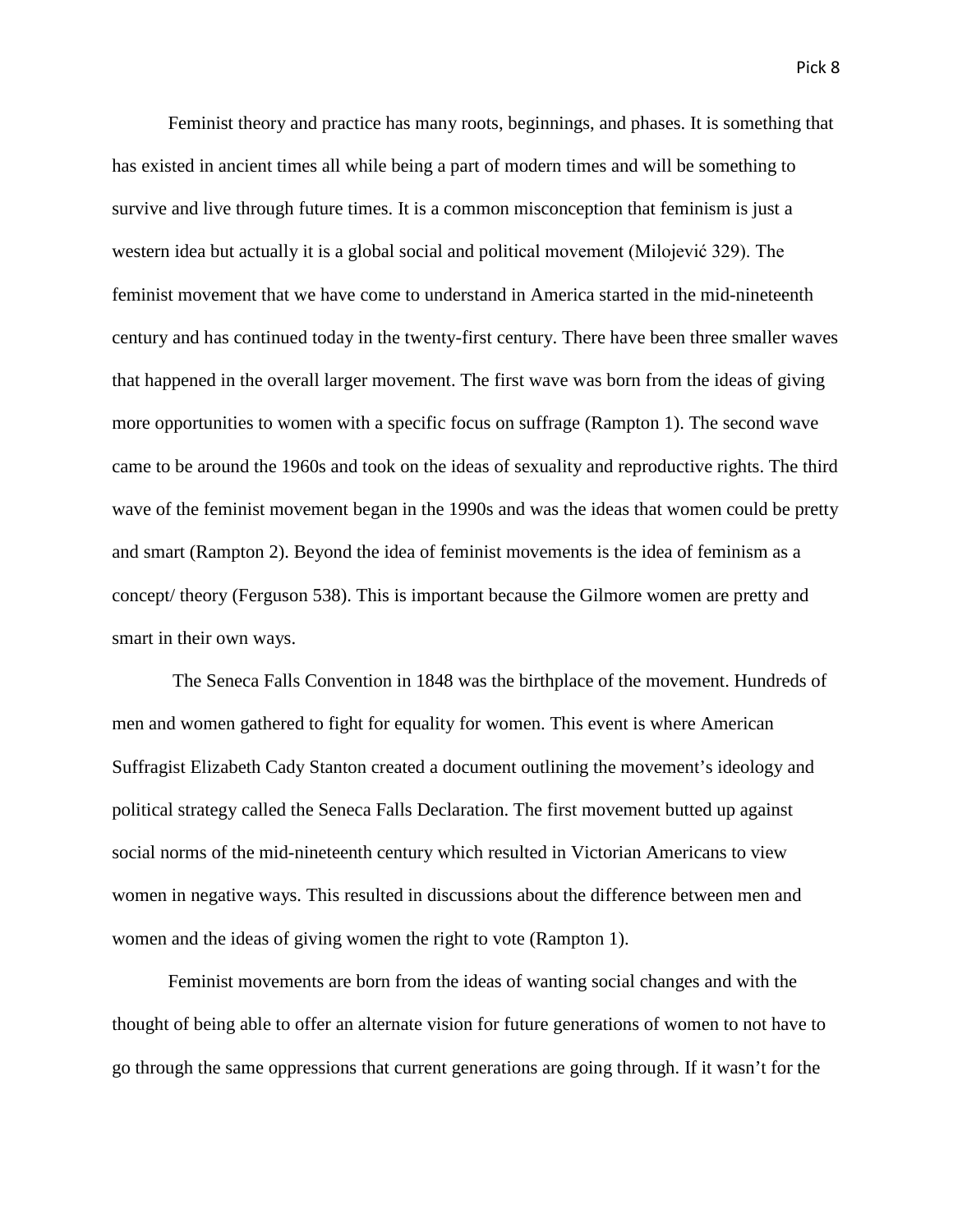women of these past movements, the basic rights that we have today may not exist. The issues that we fight for in the present may not seem like a big deal for the women of the future (for example the ability for women to vote) but they are huge part of the life we live (Milojević 330). Bell Hooks, a feminist and social activist, defines feminism as, "a movement to end sexism, sexist exploitation, and oppression" (1).

The second wave of the feminist movement was born in the 1960s and continued into the mid-90s. In this part of the movement sexuality and reproductive rights were at the forefront. The movement also focused on passing an Equal Rights Amendment that would guarantee true social equality regardless of sex. The Miss America Pageant of 1968 was the birthplace of this wave. Feminist protestors argued that women were being degraded to sex objects that were supposed to stay home or take on the low paying jobs in America that started it. During this part of the movement the differences between sex and gender were defined. Sex being biological and gender being social constructed, able to change over time (Rampton 2). Judith Butler, underscores the idea of gender and sex and how they are different. She established the ideas of sex being biological and our body parts will conform to our sex. Gender, on the other hand, is more of a free forming idea and that we learn our gender from what is going on around us and this can lead to us rejecting our sex (10). Second wave feminism is important to this study because Emily because an embodiment of this in the reboot of the series.

Around the time of the second wave of the feminist movement, feminism starts to embody the theories we have come to understand. Ferguson talks about feminism as a concept/theory that exists in two forms: the interpretive and the genealogical. The interpretive concept is the one that most women have come to understand and embody. It is the idea that there is a center also known at the patriarchy and that women are try to penetrate the center and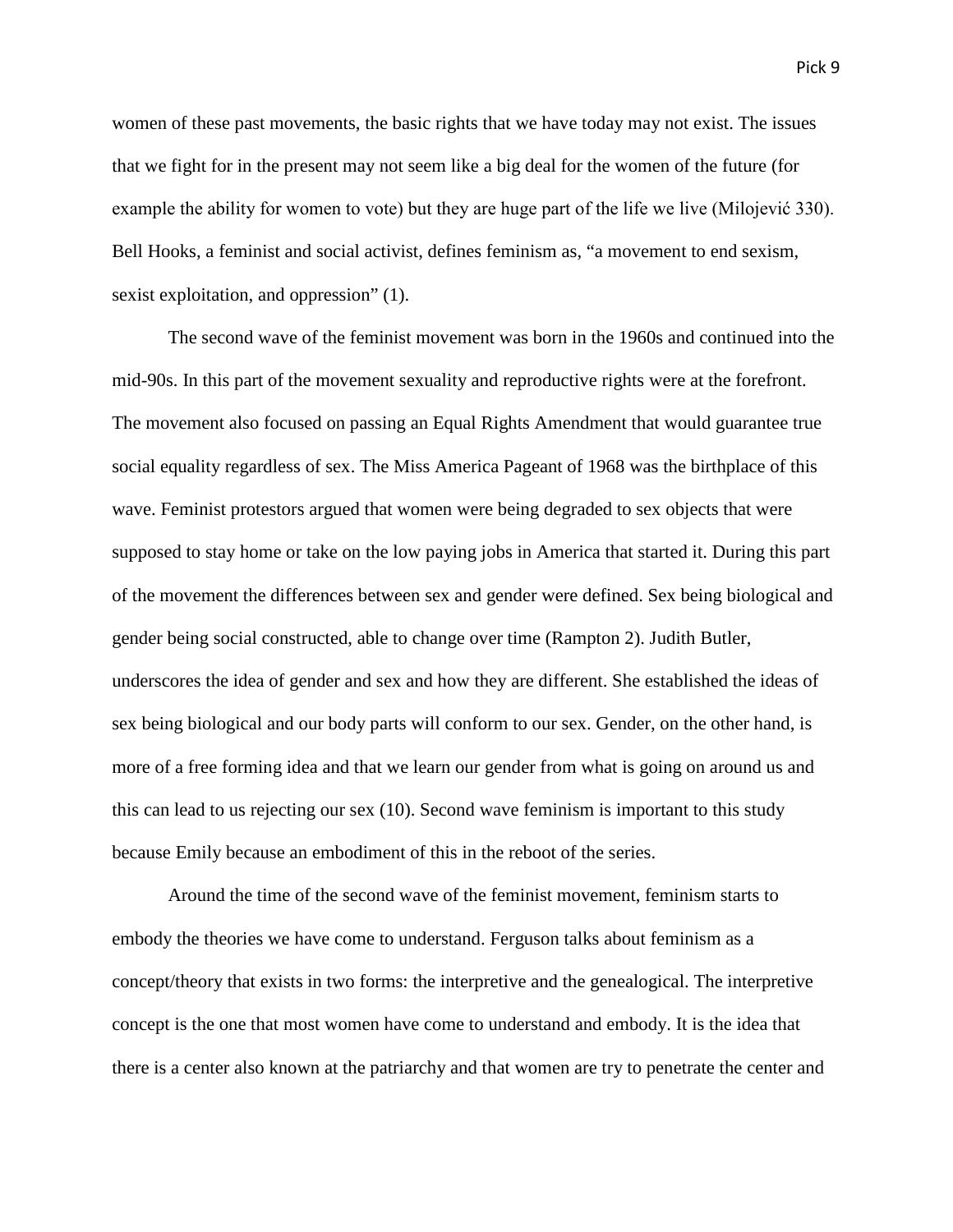create a reversal. Genealogy is the opposite. It tries to throw away the idea that a center even exists. It brings up the idea that we all co-exist and there is no real order we create the order in our own minds. Because we have been historically stereotyped to have submission to "the man" aka the patriarchy, we live in we cannot break out of the interpretive. Yet, we ultimately live in the genealogical concept of feminism. There is no true center it is one that we have created in our minds. We are all intertwined amongst one another and are created to be baseless but we have given order based on gender by our own experiences (538-539).

Third-wave feminism began in the mid-1990s and was developed by post-colonial and post-modern thinkers. In this phase of feminism many women took back the ideas of femininity that early adopters of feminism had thrown out the door. As Rampton (2015) states, "…the readoption by young feminists of the very lipstick, high-heels, and cleavage proudly exposed by low-cut necklines that the first two phases of the movement identified with male oppression. Pinkfloor expressed these new positions when she said that it's possible to have a push-up bra and a brain at the same time" (2). The third wave of feminism also focused on the support of single mothers who were often looked down upon in the previous stages of feminism. It also worked to further support mothers who wanted to work full time all while they also had a family. The overall idea of third-wave feminism was to give a woman the chance to define femininity on a personal level (Rockler 250). Rockler meant that it is up to the woman to define how she sees femininity in her own personal life. She also meant that from woman to woman, what it meant to be feminist could and would be different for individuals. This is also important to the study because *Gilmore Girls* has women of several generations in conversations with another, and it is possible to think of the show as embodying and intergeneration feminist dialogue.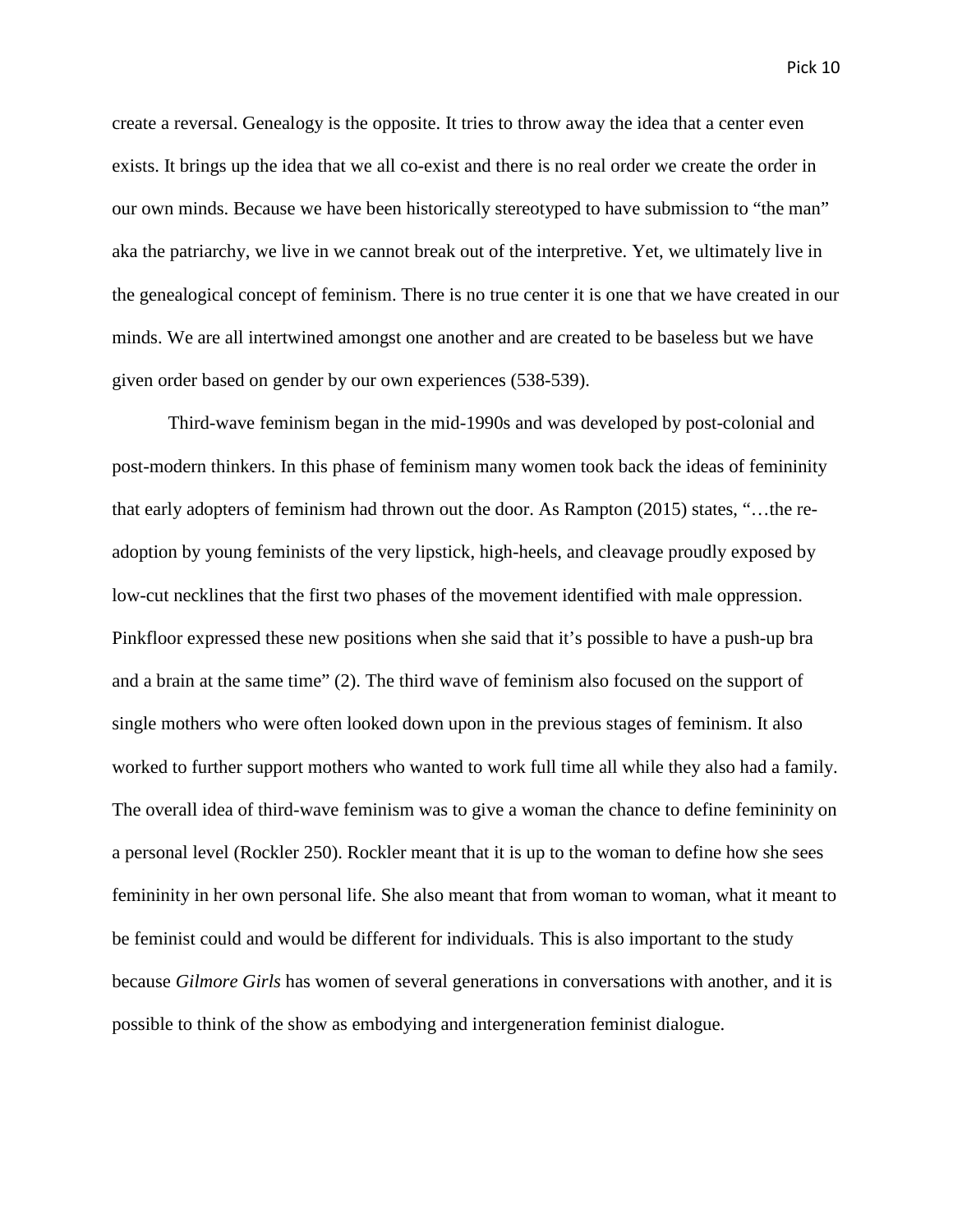The third-wave of feminism also introduced some other new revolutionary thinking, particularly in relation to women of color. One feminist activist to really look at this was bell hooks. Hooks brings up the ideas that feminism is looked at most from a white perspective. She points out that the black female experience is vast and is not the same as that of white women (Shockley 552). *Feminism is for Everybody* written by bell hooks has a chapter talking about and gender together in terms of intersectionality. Hooks talks about the ideas that white women only have to participate in one civil movement, the feminist movement. Black women on the other had have to be involved in both the feminist movement and the civil rights movement (55). Hooks says, "Foregrounding gender meant that white women could take center stage, claim the movement as theirs, even as they called on all women to join. The utopian vision of sisterhood evoked in a feminist movement that initially did not take racial difference or anti-racist struggle seriously did not take racial difference of most black women/ women of color" (56). Despite this, women of color still joined their white sisters in the journey for equality knowing that their equality would be different. This continued into the 1980s when a younger generation of black women stopped following behind and wanted to spearhead the movement and introduce their own struggles as women of color (57).

When women of color started to introduce the idea of race to be side-by-side of that of gender, their white sisters accused them of being traitors of the movement. Hooks wrote, "We knew that there could be no real sisterhood between white women and women of color if white women were not able to divest of white supremacy, if feminist movement were not fundamentally anti-racist. Critical interventions around race did not destroy the women's movement; it became stronger" (57). By turning the conversation from just about gender but to also involve race it no longer just gave power to white women but it involved all women making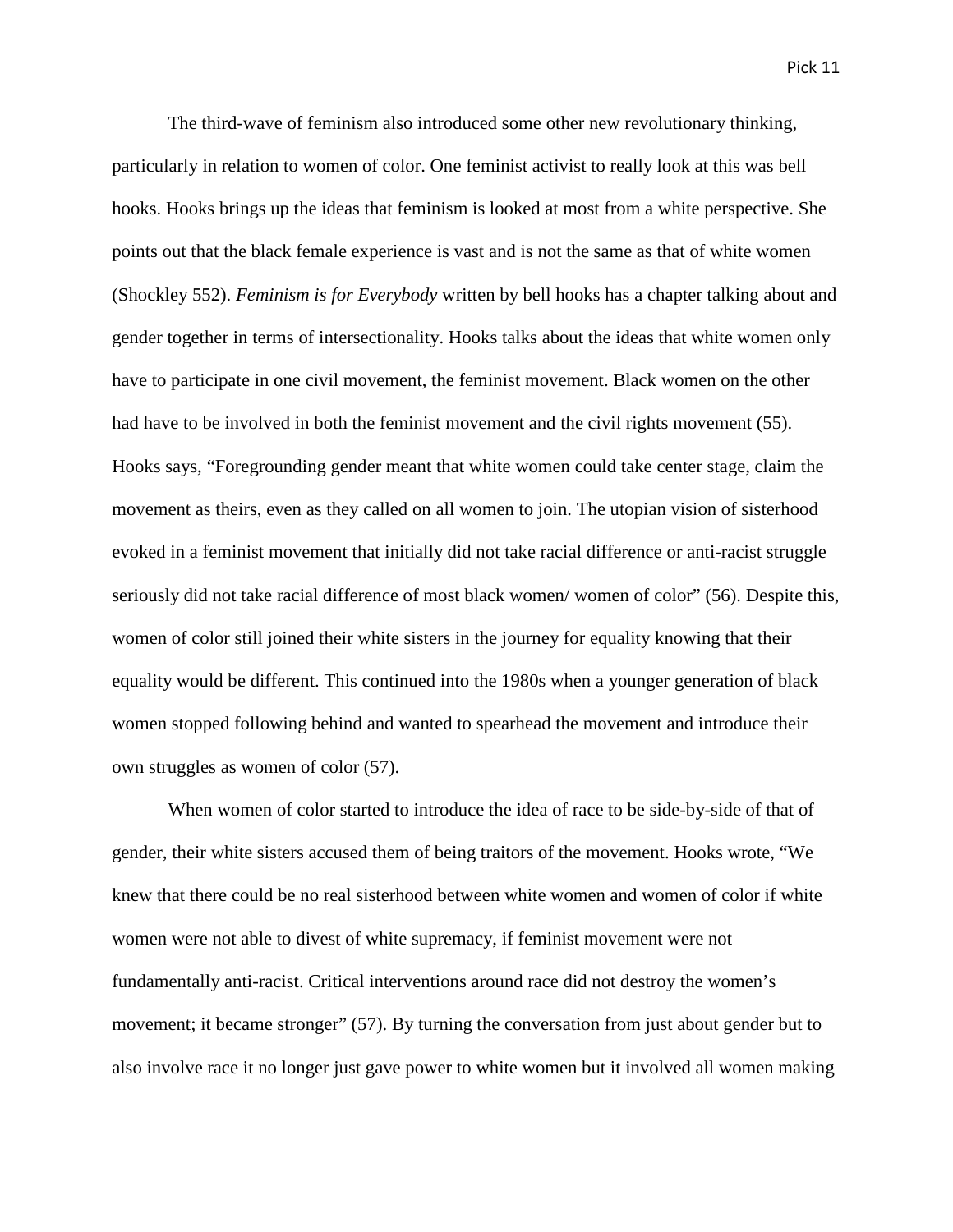their movement stronger than ever before (58). This would lead to a movement that could accompany everything that all women needed and no longer suppressed the need of women of color (58). "… understanding our triumphs and using them as models, means that they can become the sound foundation for the building of mass-based anti-racist feminist movement"  $(60)$ .

It is important to note that today we have moved away from the third wave of feminism and have entered what will become the fourth wave of the feminist movement (Rampton 4). Yet, it is important to understand that we are still writing this part of history, so it is hard to tell has of right now what is really going on completely. One element that has been brought up and that could be considered a part of the conversation for propelling us into the  $4<sup>th</sup>$  wave of feminism is: the internet and social media. According to the article "Feminism: A Fourth Wave?", the internet has established a shift and has given women another stage to project women's issues onto. It makes easier for us to 'call-out' and challenge issues like misogyny and sexism (Munro 3). Also, according to Milojević (2008), the issues that tend to come to the center of a feminist movement are: violence, equal opportunity, equal pay, sexual objectification and oppression, and street harassment (330). These two parts of the feminist movements are important to *Gilmore Girls*  because these are the two parts of the movements that Lorelai and Rory seem to conform to the most.

#### *Constructions of Gender & Hegemonic Gender Roles*

Sex and gender have been widely debated for years. People use to believe in "biology is destiny" but that is not actually the case or the way we live anymore. As discussed previously, sex is something that we are born with and gender is social constructed. Butler (1990) stated, "... gender is neither the causal result of sex nor as seemingly fixed as sex" (9). Butler is saying here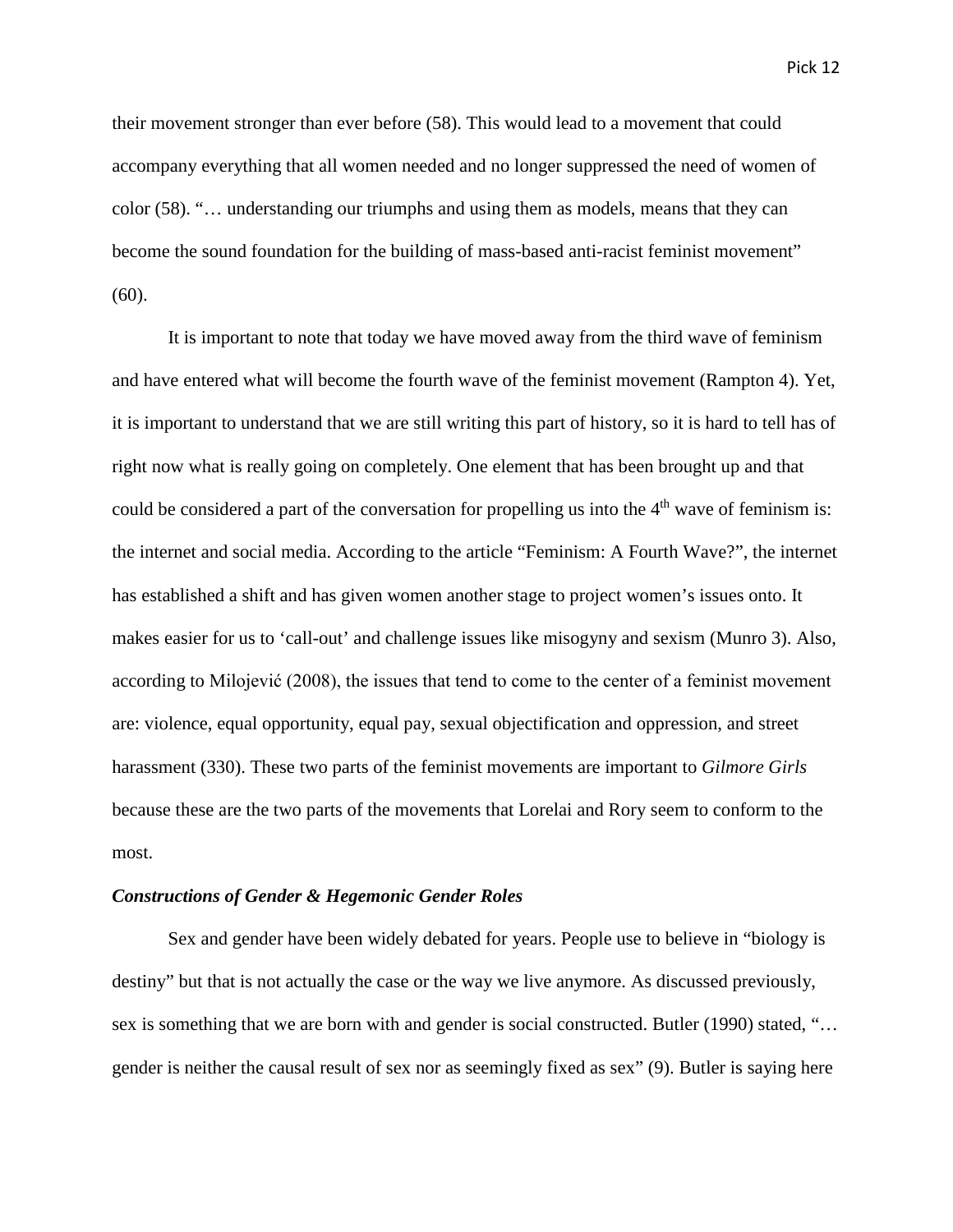that gender is fluid and is not as permanent as sex. According to Lisa Anderman (2010), the idea of gender is something that is internally interpreted. It is something that we learn and how we identify within ourselves. We learn gender based on our environments. It something that is created socially. As said above, sex is something that is assigned at birth and is based on the body parts that we are born with (506).

When we say that gender is something that is socially constructed we are talking about the idea that we learn from the environment and the interactions around us. For example, if you were born a girl your parents may dress you in pink and in dresses and you might play with dolls. Whereas if you were born a boy you may be dressed in blue and in suits and you might play with trucks (Brickell 90). Another way to look at gender is explored in the book, *Making a Difference: Psychology and the Construction Gender,* which says "Gender is an invention of human societies, a feat of the imagination and industry. The feat is multifaceted. One facet involves laborious efforts to transform male and female children into masculine and feminine adults. We call this rearing children or educating them" (Hare-Mustinm Rachel T, and Marecek, Jeanne 4). Gender is self-constructed - if we gave no meaning to boys being masculine and girls being feminine, there would be no gender identity. The book also talks about how we have come to define what a "male" and "female" is and it has an influence on who we see them and ourselves (5). We have also used the idea of defining gender has away to define important roles and acceptable practices based on a person's gender (6).

Along the same lines Butler (2015) talks about how we have created what is the "binary gender system." The binary gender system is where our gender should reflect our sex. We have created a system where gender is reliant on sex but actually gender is more of a free-floating idea. It is something we learn and that can change if what we feel in our heads doesn't line up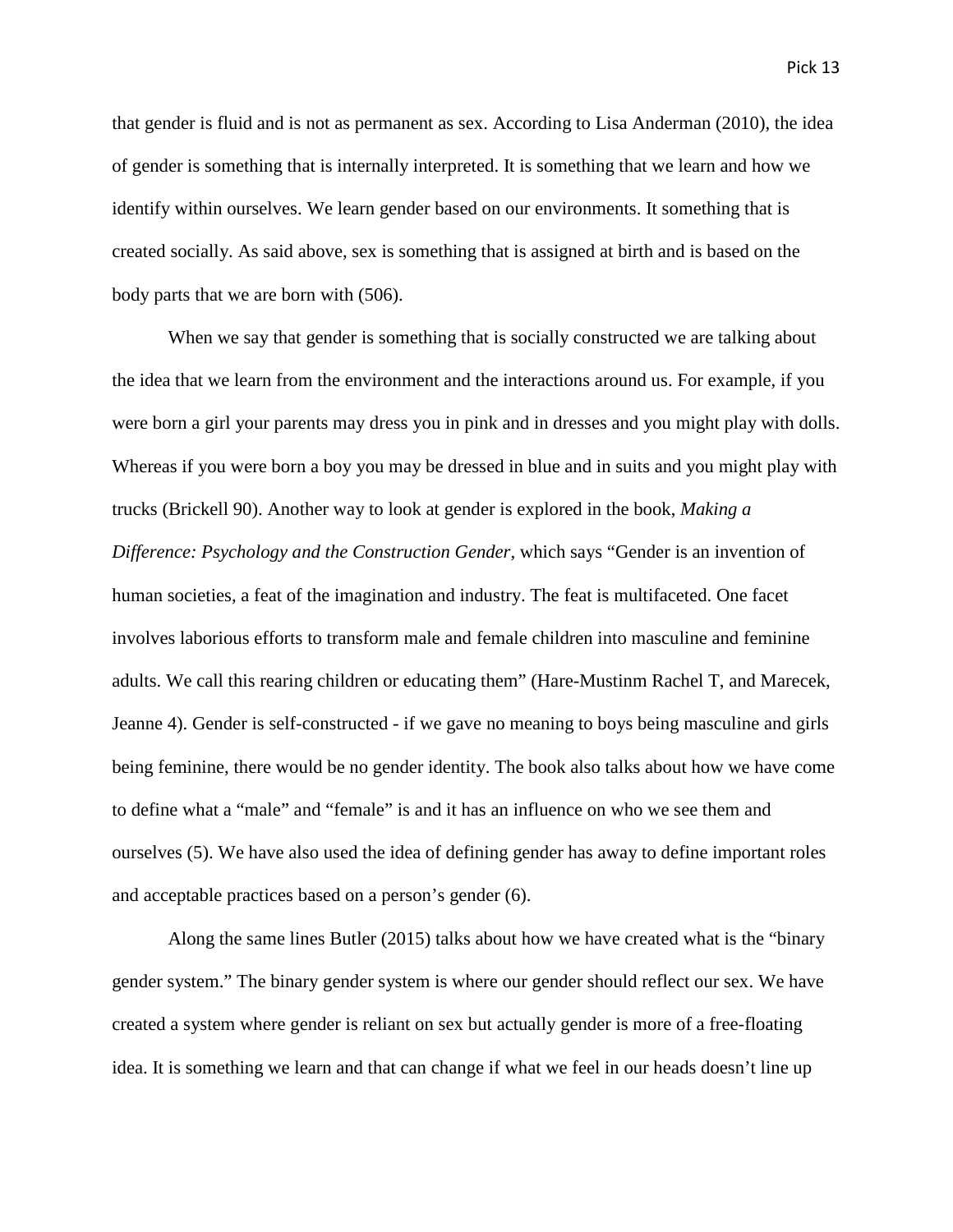with what our body is like. We assume that if someone is a girl they will behave in a certain way to conform to the "gendered" way of the sex, and the same applies to a boy (9-10).

Going off the idea that we use gender to define important roles. According to the article, "The Construction of Motherhood: Tasks, Relational Connection, and Gender Equality", women are built to be the primary caretakers of their children. It builds on the gender stereotype that women are the caretaker in the family. The article does talk about how there has been shift in the fathers' involvement in child care but women are still regarded as the primary caretakers and "professionals" in the child care department (Cowdery, Randi and Kundson-Martin, Carmen 336). The article also talks about the idea that women are naturally more nurturing and have a stronger connection with their children so the family dynamic automatically takes the look of a mother being the primary care taker and the father being the stepping back and working and not arranging their schedule around their children (339). This is another important part of *Gilmore Girls* because a huge chunk of the show is based on mother and daughter interactions.

Another important aspect to understand is that of hegemonic gender norms / roles. Hegemonic gender norms come from the ideas of hegemony, which is idea that one group of people has dominance over others. It is also credited with being the notion of how one group of people should behave compared to another. An article written by Sarah Friedman (2015) talks about the different aspects created by hegemonic gender norms and roles. The article talks about how men are supposed to work and be the "bread winner" of a typical heteronormative household. In these types of households, the women are "supposed" to stay at home but women in these household can work, but it must be in a position where her family can always come first. Friedman also talks about how these women can adopt "masculine" qualities like joining the work force. Yet, this is where the double standard gets created though women can adopt and in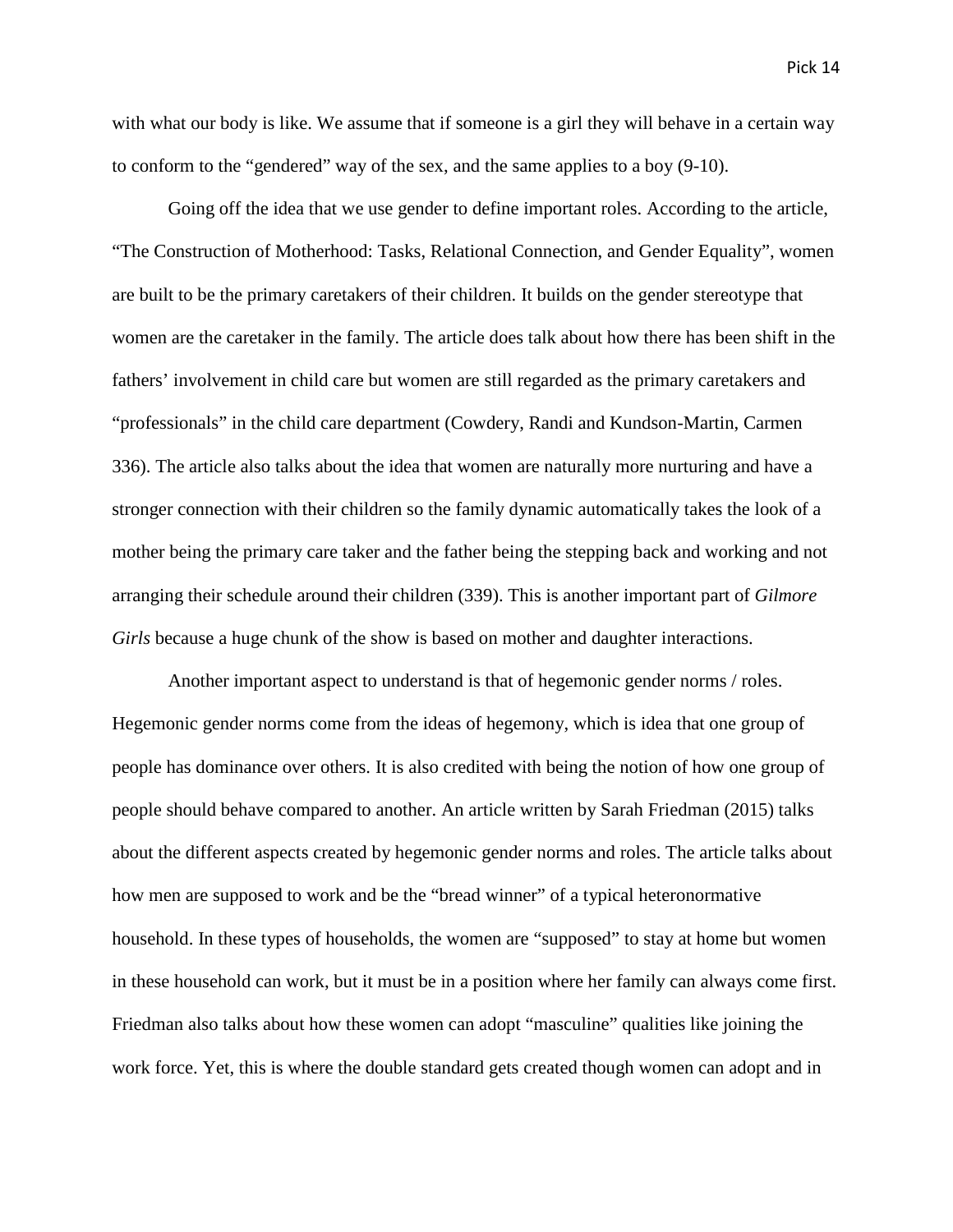some ways, are expected to adopt "masculine" qualities while men are not expected to adopt "feminine" qualities. Friedman argues that this happens because men are already put on a high pedestal because they are already seen as successful providers so they aren't expected to modify their work-to-family life ratio because it is good enough as it is. Friedman says that women are expected to always be modifying their work to family life balance to make sure that they are able to satisfy the needs of everyone in their life (147). Medved (2016), she says that the hegemonic gender roles that we live by say that the mother is to be nurturing one in a heteronormative relationship and the father is supposed to be working the crazy long hours to support the family (21).

But what happens to these hegemonic gender norms and roles when you put them into a home with a single mother? According to an article by Terry Arendell (2000), the dynamics of the home don't really seem to change. For the single mother, they have to adapt and perform both sides of the equation. They have to both work the long hours in order to provide for their children and be able to be nurturing and caring for their children. Arendell does bring up that it can be hard to maintain this equation has a single parent because there is only one household income so usual in order to provide for their family they have to work long hours to make enough money (1197). This is also important to *Gilmore Girls* because Lorelai is a single mother in the show.

#### *Gender & Representation in Television*

While research into *Gilmore Girls* from a feminist perspective is limited, that doesn't mean that research has not been done on other shows that have been on television. In *"*Television Women from Lucy to Friends: Fifty Years of Sitcoms and Feminism", Margaret Tally talks about the ideas that Lynn Spangler brings up in her book, that there is indeed a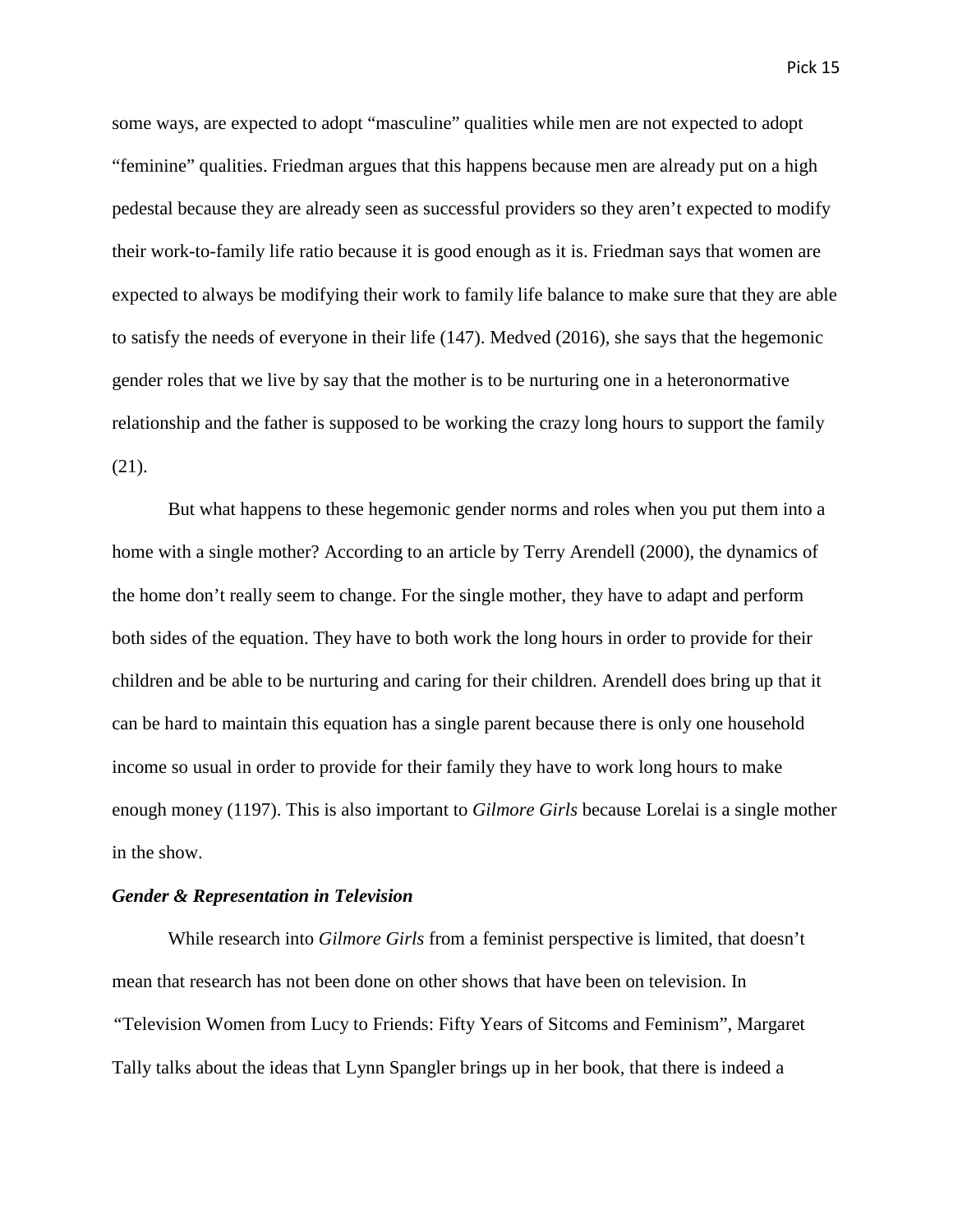relationship between the way women are portrayed in television and what was going on around them on a larger sociopolitical scale. This is done in television because it gives a stage for these situations to play out and for viewers to see how women can deal with these struggles. This also helps women gain respect for women's changing roles. Tally brings up the question: Should we hate Lucy from *I Love Lucy* just because it portrays the role of a housewife and because there is the occasional domestic violence? She understands that she cannot answer that question for everyone, but what she does suggest is that if we are now looking at this show fifty plus years later, we are taking it out of context. What we are seeing on a show like *I Love Lucy* was okay and may be considered the "norm" during that period of time (254). The same can be applied for *Gilmore Girls.* Sherman-Palladino was writing the show at time were she had to be sneakily feminist in order to make the stories happen the way she wanted.

Kym Bradley (2013), argues that "Media may reflect, create, or inculcate the dominant values of society. It can also present an alternative way of thinking and is therefore a powerful mechanism in the socialization of process" (221). She brings up the idea that actions and the language used in a show (though it might be subtle) can be a way to cue people in on what is going around them in society and can be a way for a show to work though it on screen (225). According to Muriel G. Cantor (1988), radio and television have made many attempts to change with the times. This has been specifically true with the representation of women in the media (76), though at times it was challenging for women to find positive and accurate representations of women (79).

According to an article, "Audience Perceptions of Strong Female Characters on Television", women's roles on television have come a long way. They have come from being just a housewife to playing a wider range of characters that reflect changes in the roles that they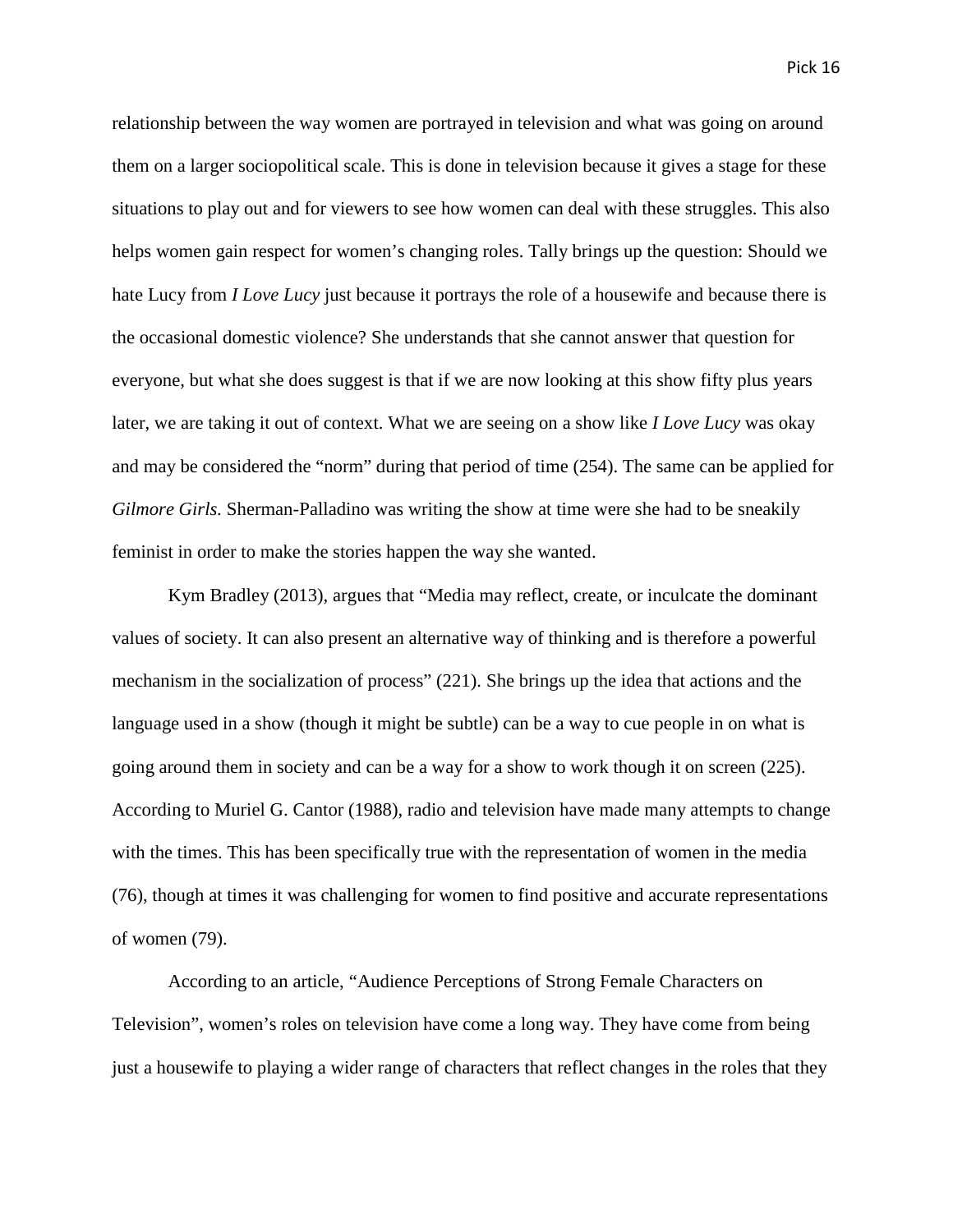fulfill today (Oppenheimer, Bonnie 162). Women are no longer just cast in typically "feminine" roles (i.e. nurses and social workers). They are now able to play what were typically considered "masculine" roles (i.e. lawyers and cops). This has resulted in women now having a more assertive and powerful demeanor on screen, which is a reflection of women in society (162). Cocker ran a study to try and see how we view strong women on television and if viewers considered these strong women as strong. According to the study, both men and women had no problem identifying representations of strong women on screen. It is also brought up that women have less of a problem identifying strong women whether they were attractive or not. Whereas men had more trouble identifying a strong woman on screen if she wasn't attractive. Even with that the men did eventually come to be able to identify a strong female presence (168).

# *Characteristics of Feminist Film & Television Theory*

Feminist film theory is known for challenging the ideas of "traditional", ideas of what a woman use to be in the world. It takes on the ideas of heteronormativity (which promotes heterosexuality as the normal and preferred sexual orientation) and the femininity that appears on television screens around us. It is meant to be a lens that can be applied to film to be able to look at the way films and television shows treat and deal with the way women are treated within their respective stories (Mayne 94).

Julie D'Acci writes about gender in media and discusses the early days of feminist television theory. She discusses the ideas of when network executives would include women in their shows, they wanted to include relevant depiction of the women they would put into their shows all while trying to preserve the conservative way women use to be viewed. This means that the women that were, "primarily young, white, middle class, stereotypically 'attractive', and domesticated. They specifically portrayed women as wives, mothers, heterosexual sex objects,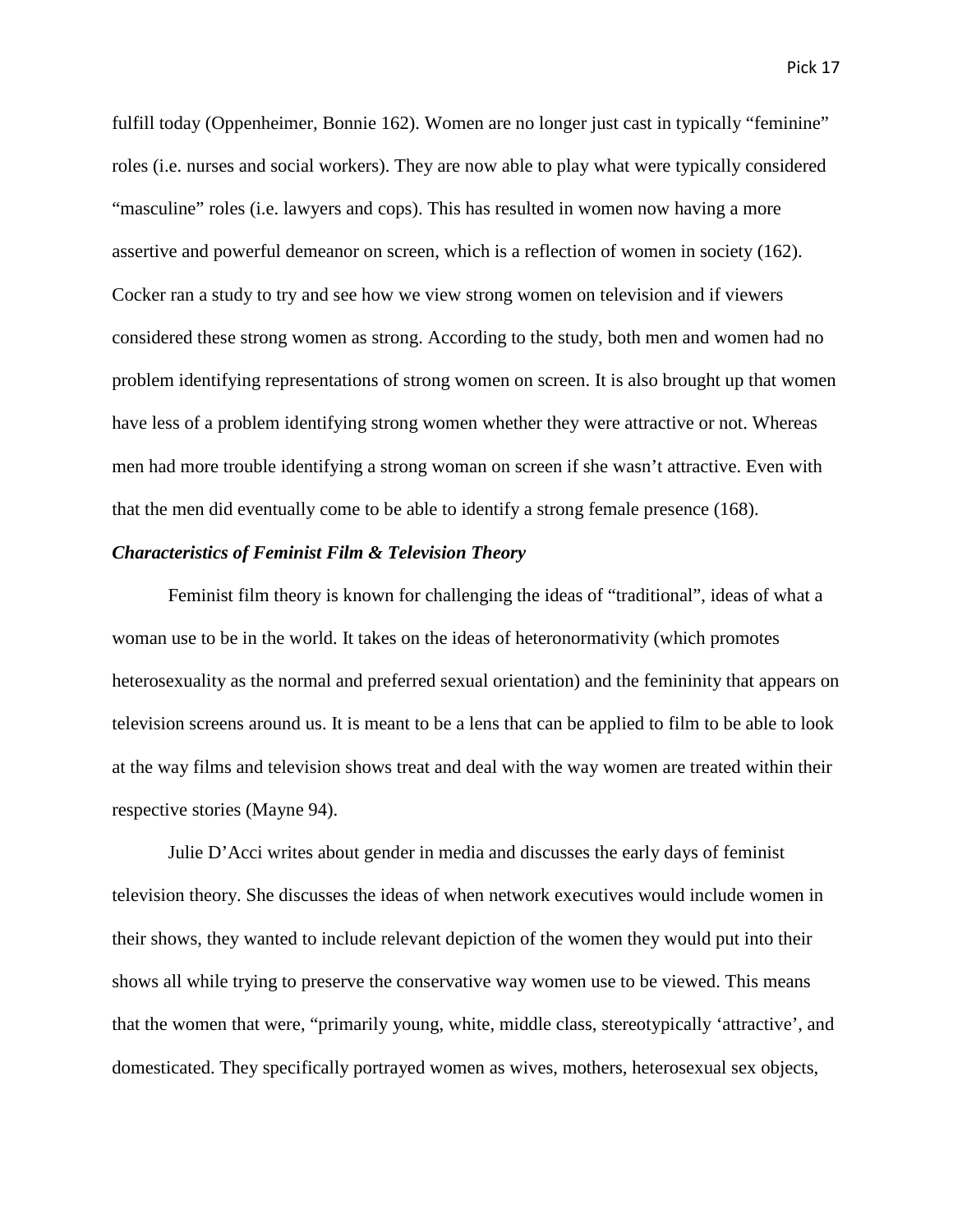subsidiaries of men, and as "vulnerable" and "sympathetic" characters; in addition, women were traditionally cast as the protagonists of situation comedies rather than prime-time dramas" (11).

D'Acci in her book talks about it how it wasn't about the way the show (*Cagney and Lacey*) was shot, it was about the stories they were telling. The storylines of the shows for them to fit into the characteristics of feminist television theory had to be feminist in nature. The storylines needed to bring women issues out the front of the show as well as feature women in the protagonist lead of the show (11). Annette Kuhn writes that one of the main ideas behind feminist television theory is that the stories should be written from a female point-of-view and also similar to feminist television theory will also most likely include psychoanalysis (225). A psychoanalytic approach in a feminist film analysis are the ideas of: scopophilia, voyeurism, fetishism, and narcissism. Scopophilia is a Freudian term that means someone gains pleasure from looking at someone. When talking about this in terms of feminist film analysis it would be the idea that someone is taking pleasure while looking at the woman on screen. Voyeurism is the idea of looking at an object that is not aware that the gaze is upon them. An example of this could a peeping tom. Fetishism is when the object being viewed becomes a fetish when it is the focus of sexual desire. For example, someone's hair can become a sign of sexual desire. Lastly narcissism is the idea that you can gain sexual pleasure from looking at your own body. (Doughty & Etherington-Wright).

Laura Mulvey is a well-known feminist film theorist that look at the psychoanalytic approach on how popular cinema works and how it produces what she believes to be the "male gaze." The "male gaze" is the way in a film the camera will look at woman. It is thought to empower men and objectify women. In Mulvey's (1975) groundbreaking essay she says "Traditionally, the woman displayed has functioned on two levels: as erotic object for the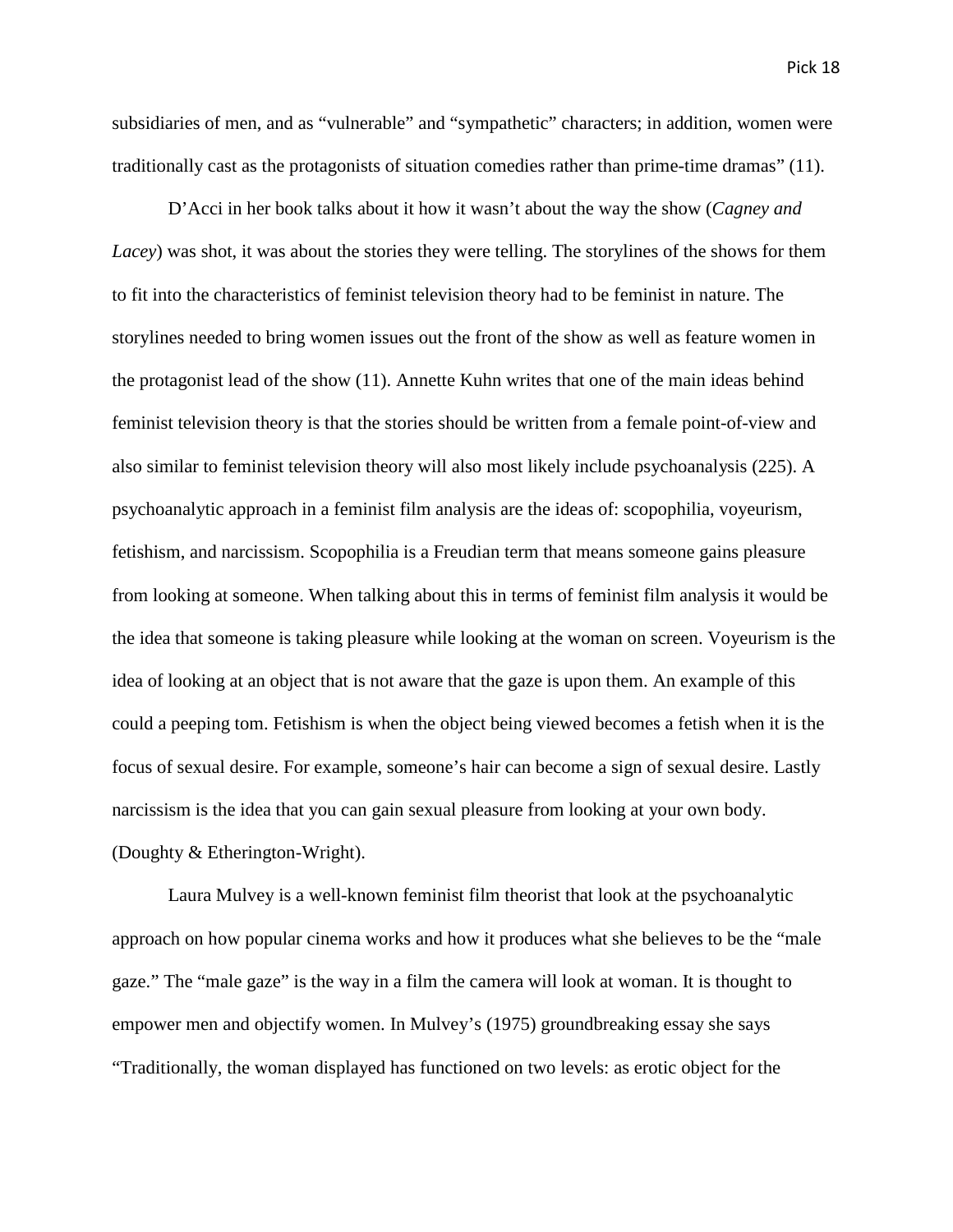characters within the screen story, and as erotic object for the spectator within the auditorium, with a shifting tension between the looks on either side of the screen" (441). In simpler terms when women are in screen it is thought to be that they are filmed in a certain way in order to create a sexual desire on screen. On the other end of this Mary Ann Doane argued the points that there such a thing called the "female gaze".

Doane (1981) explored the idea of a "female gaze" and the "masquerade" that can happen in film. Doane drew some of her ideas from the works of Joan Riviere. Riviere believed in the idea that when an intellectual woman is in a place of authority, she will put on a mask of womanliness in order to divert attention away from her. Doane took this idea and coined the term "masquerade" to talk about the idea that women will act in a certain way, like adapting to their hegemonic femininity to get what they want (Doughty & Etherington-Wright 156). Also in another article written by Doane (1981) she points out the idea of sexuality and femininity as a social construct (a concept or perception of something based on the collective views developed and maintained within a society or social group) (Doughty & Etherington-Wright 156) aspect, and the more in tune with that a woman is, the more of a weapon it can be to be used against others and specifically men. Doane goes on to explain that during these times it may look like the camera is taking on a "male gaze" but really it is a modified "male gaze" that could be considered a "female gaze" because the woman in the scene is fully aware of what she is doing with her body and hence they are clued in one the way they are being viewed (28). The idea of taking pleasure in one's body or understanding and using your body to be able to get what you "want" is an idea that surfaces in *Gilmore Girls*. I will talking about this further in my textual anaylsis,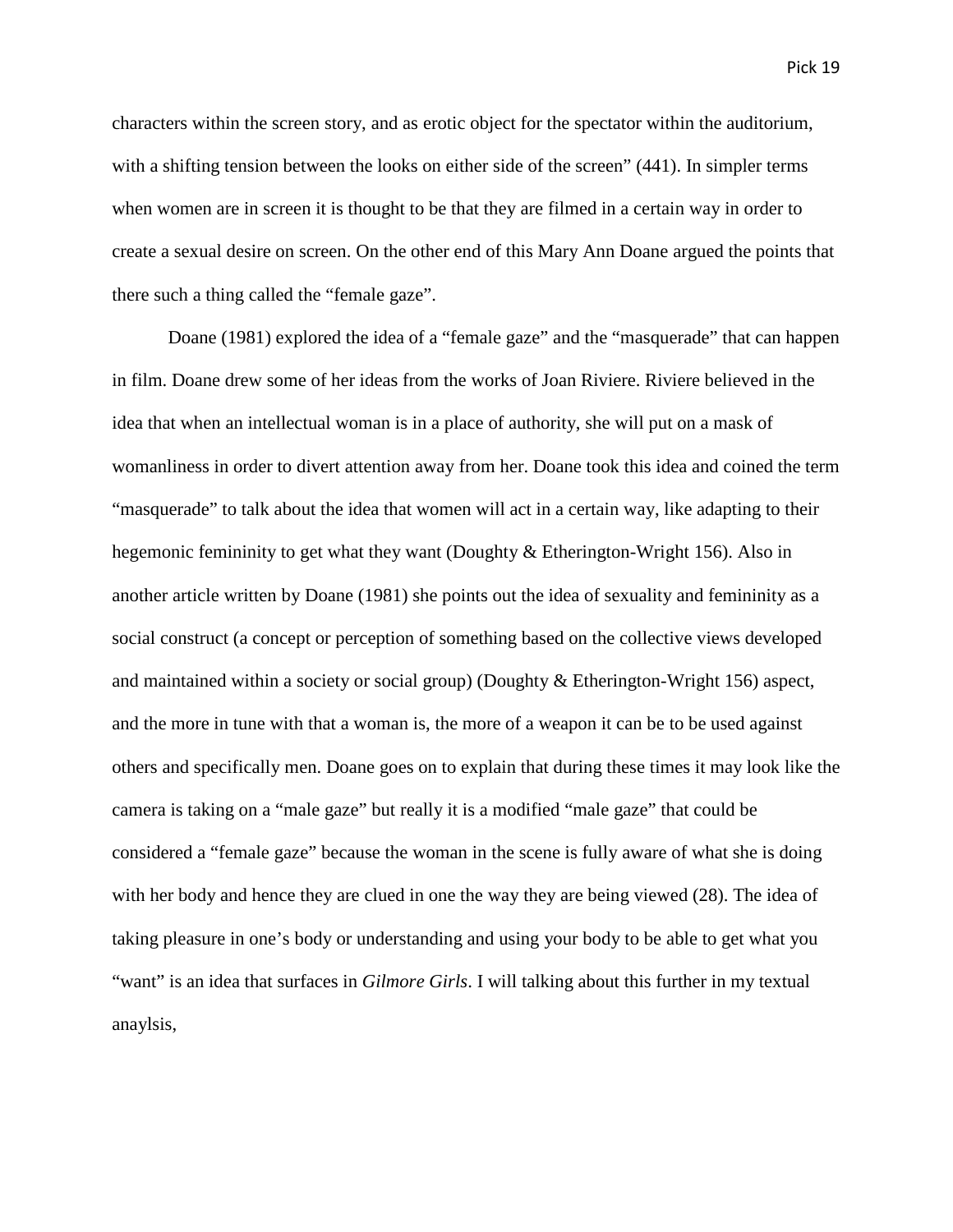Another characteristic of feminist film and television theory was actually developed for film but can be applied to television. The Bechdel test was developed in 1985 by Alison Bechdel in her long-running comic *Dykes to Watch Out For*. The test gives films or in this case television show's a pass or fail rating based upon three pieces of criteria: "One, it has to have at least two women in it who, two, talk to each other about, three, something besides a man" (Selisker, Scott). This test is able to be used to see if there is a proper amount of female representation happening on the screens that viewers are taking in. While most shows and films fail this test *Gilmore Girls* passes with flying colors in every episode and usually within the first five minutes. The test can also be applied to a wide range of media and not just film from: plays, novels, films, videogames, and comics (Selisker, Scott).

# *Fandom as a Feminist Practice*

According to *The Adoring Audience: Fan Culture and Popular Media,* "Fandom is seen as a psychological symptom of a presumed social dysfunction; the two fan types are based in an unacknowledged critique of modernity" (Lewis 9). Fandom is considered to be a social and cultural phenomenon. To understand fandom, we first must understand what a "fan" is. A fan is considered to be something or in this case someone that is a response to the star system. Mass media plays a huge role in putting stars out in front most of us fans (10). Fandom can occur in: sports, television, movies, and with people (Duffett, Mark 4). Fandom tends to result in something or even someone getting a following that can also be considered a cult (5). The people who tend to fall into the fandom category have a deep passion or even a borderline obsession for what they are following (7).

Kristina Busse, who wrote the article, "Fan Labor and Feminism: Capitalizing on the Fannish Labor of Love", says "The acceptance of fans, geeks, and nerds is theoretically and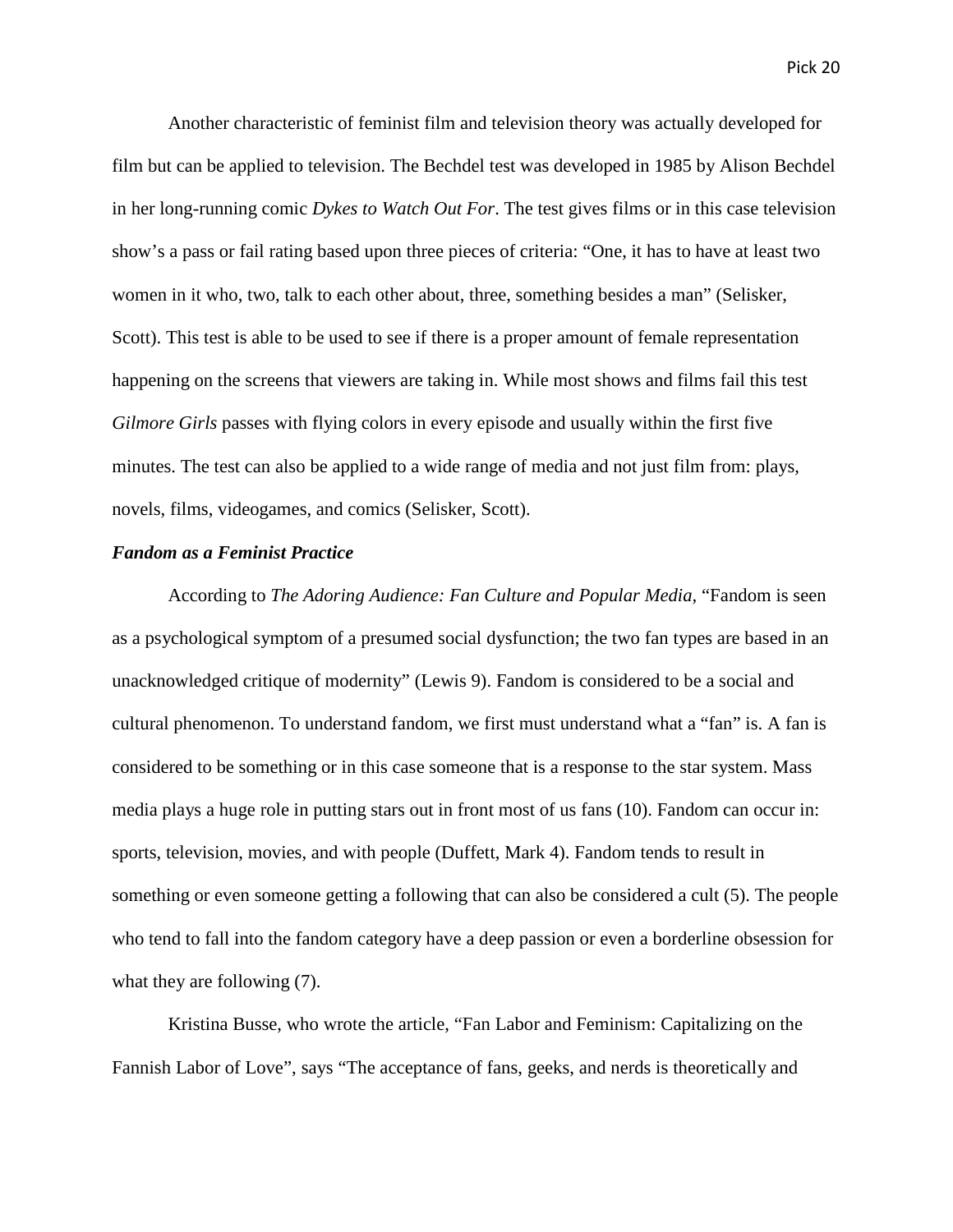personally satisfying, as is the increased popularity of geeky media, and consequently the more positive media portrayals" (110). There was a time when fans who were a part of a fandom culture used to be looked upon in a negative light. In today's world, it is more common for almost everyone to be a part of some sort of fandom. These fandoms vary now from television shows, movies, celebrities, and even sport teams (111). With the increased number of people getting involved in fandom we have now seen an increased number of panels taking place regarding fan practice to try and figure out why we like to be a part of fandoms (112).

One reason why fandom has become such a big practice is the digital era. "The digital revolution has had a profound impact upon fandom, empowering and disempowering, blurring the lines between producers and consumers, creating symbiotic relationships between powerful corporations and individual fans, and giving rise to new forms of cultural production" (Pearson, Roberta 84). Another idea that has pushed fandom past any limits was the birth of fan-fiction. Kristina Busse, author of, *In Focus: Fandom and Feminism: Gender and the Politics of Fan Production,* talks about the idea that shows who are produced are being written by all-male teams. Women tend to get involved by writing their own fan fiction as a way to be involved in the story after it ends (105).

According to the book, *Screwball Television: Critical Perspectives on Gilmore Girls*, "Since its October 5, 2000, debut on the WB network, the quirky family-friendly *Gilmore Girls*, created by writer and producer Amy Sherman-Palladino, built up a strong cult following and became the object of intense devotion among fans who flocked to their TV sets weekly, seeking comfort in the fictional hamlet of Stars Hollow" (Lavery, David, and Diffrient, David-Scott 18). The cult that they are talking about is the *Gilmore Girls* fandom. The followers of fandom tune in and follow the show religiously because of its sophisticated wordplay, pop-cultural references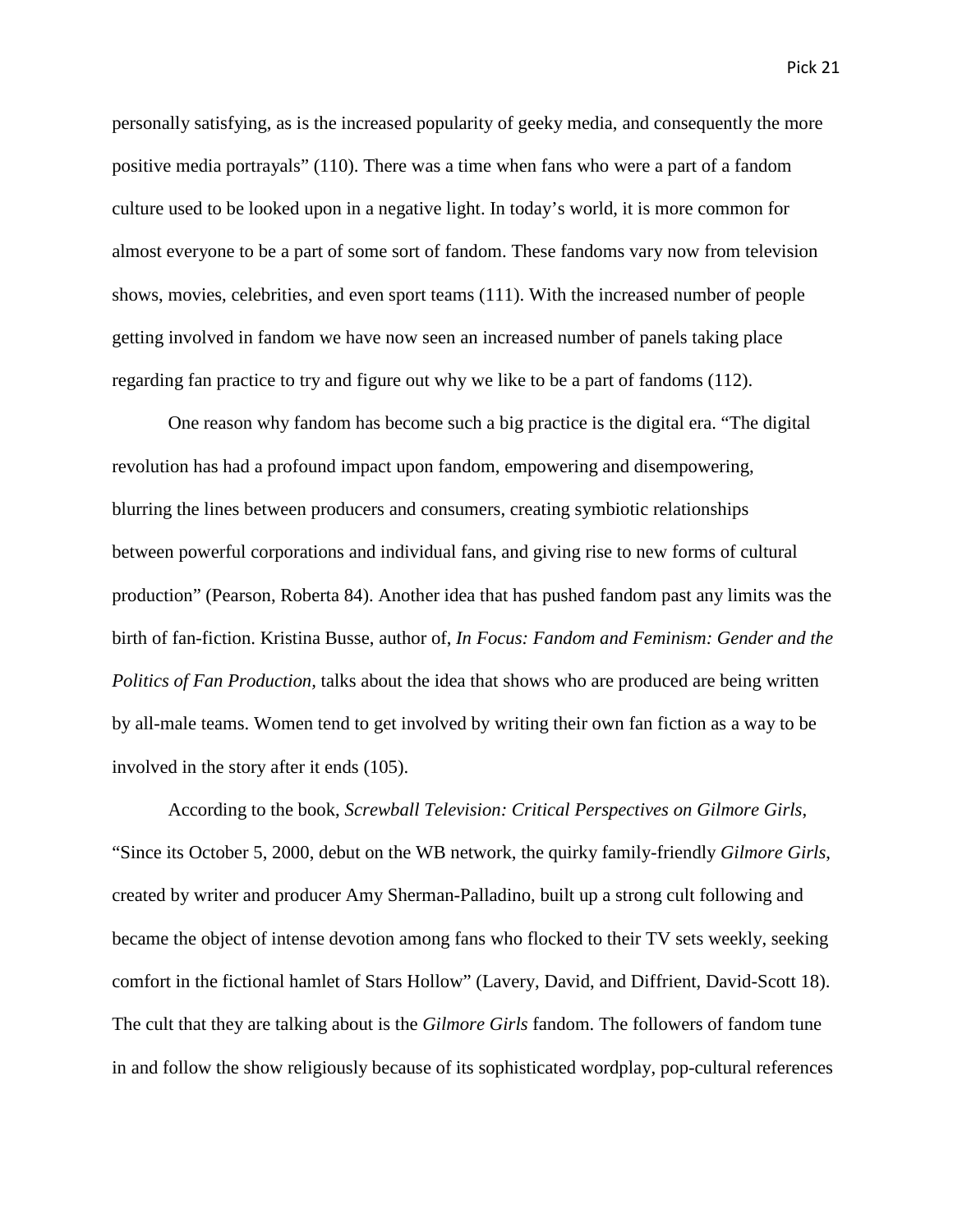and more (20). Shows just like *Gilmore Girls* end up with fandoms because they are relatable and are able to create a place for the viewer to get lost in (21).

#### **Methodology**

To reiterate my research question: How might *Gilmore Girls* be understood as a feminist intervention in  $21<sup>st</sup>$  century television? In this thesis, I will attempt to answer this research question from a feminist perspective, using a three-pronged approach. This multifaceted approach that was used comes from the ideas of Jane Stokes and her book, *How to Do Media & Cultural Studies*, accounting for industry, text, and audience practices. By using this multifaceted approach I will answer my research question using the context from above in my literature review and the process that Stokes laid out in her book. These three different approaches resulted in using several different methodologies to address my research question.

In considering *Gilmore Girls* in terms of industry I looked at various documents released by the WB, interviews that have been done with the cast and crew, as well as advertisements that have been done regarding the show. I also looked at the production strategies of the network in order to see what was going on at the time when the WB picked up the show. I also looked at the ideas that Sherman-Palladino could be considered an auteur in terms of bringing her single vision to bear upon the show.

In terms of text I employ a narrative and semiotic analysis. This is helpful because to look at this project you have to look at in terms of different ideas such as: feminisms, constructions of gender, representations on television, etc. I also was able to look at certain episode of *Gilmore Girls* and examine the story arc and narrative through a feminist lens. I also looked at nine episodes of from the show for feminist characteristics. The episodes I choose were: season one 1, 14, 18, and 1, season two 4, 12, and 20, and season three 13 and 22.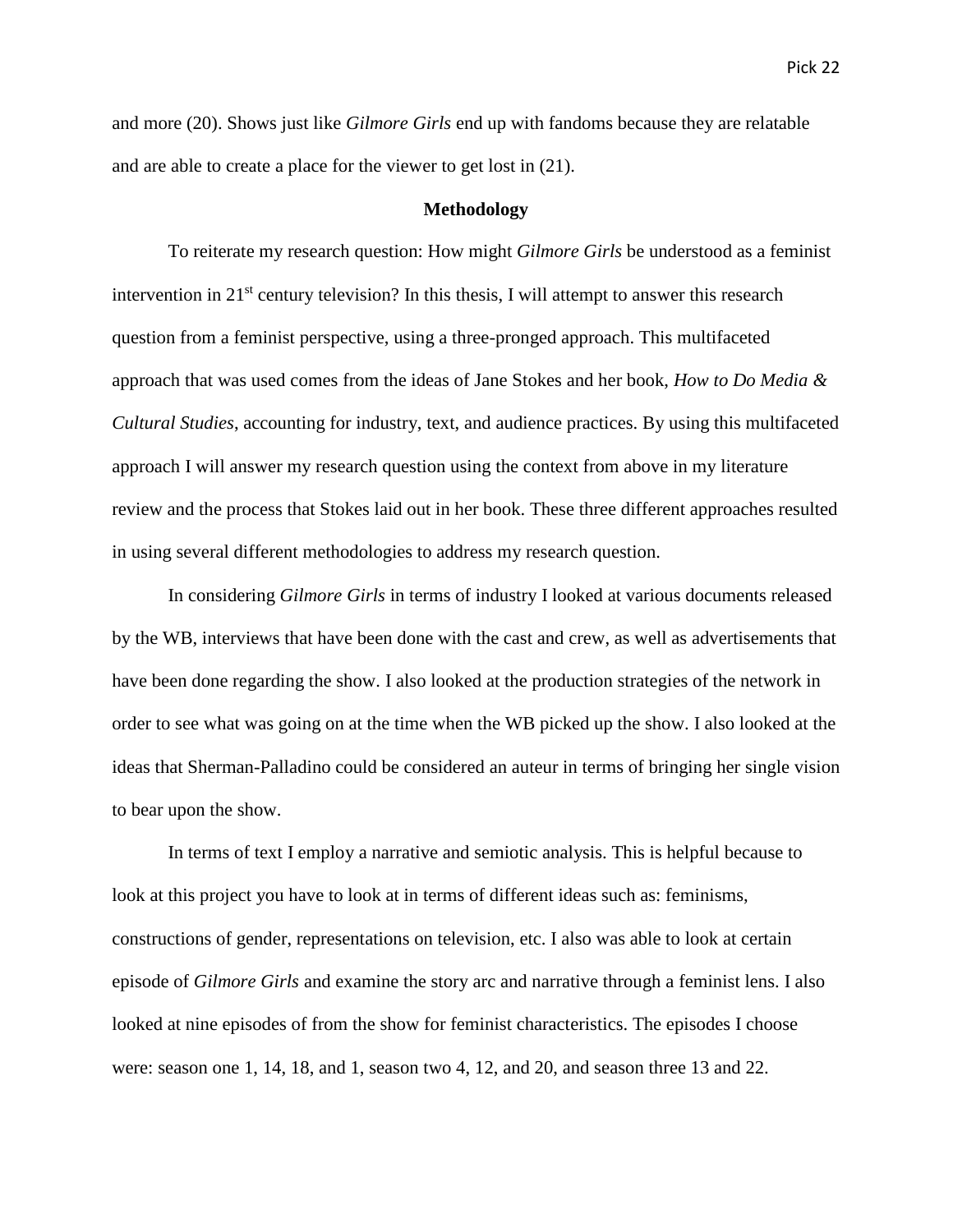The last part of the three-pronged approach was to look at *Gilmore Girls* through an audience lens. To do this I chose look at some of blog, and tweets that go out about the show. When looking at the blog post and tweets I was looking at the context that they were talking about. I searched using #GilmoreGirls and #Feminism. The goal in this section was an attempt to find others in the fan community who also were able to apply on feminist read to *Gilmore Girls.*

# **Networks & Producers: Gender & Industrial Practice, & the** *Gilmore Girls*

To reiterate my research question: How *Gilmore Girls* might be understood as a feminist intervention in 21st century US television? In this industrial analysis I am going to look at one my approaches which is look at *Gilmore Girls* from an industrial perspective.

# **The WB: Becoming A Big Five?**

*Gilmore Girls*, started on the air on the Warner Brothers Network (WB) in 2000 and finished it run of being on broadcast television in 2007 on the CW. The WB was born out of the idea that they could be the fifth major player (NBC, ABC, CBS, FOX) in the broadcast television landscape (Daniels, Susanne, and Cynthia Littleton). The network started with one night a week of programing and would expand on this over several seasons. On Wednesdays , the network would have a two-hour sitcom line up from 8pm to 10pm. The first programming aired on the network were sitcoms that were mainly targeted towards ethnically black audience. The in 1995- 1996 season the network expanded its programming to Sunday nights in hopes of picking up views but none of the new shows that they were producing seemed to drum up an audience ("Company History").In the 1996-1997 season the network once again expanded its programming to start airing shows on Monday nights. In this expansion it gave birth to one of the networks first bigger shows *Seventh Heaven.* In the 1997 season the network experienced their first major breakthrough and success with the release of *Buffy the Vampire Slayer*. The show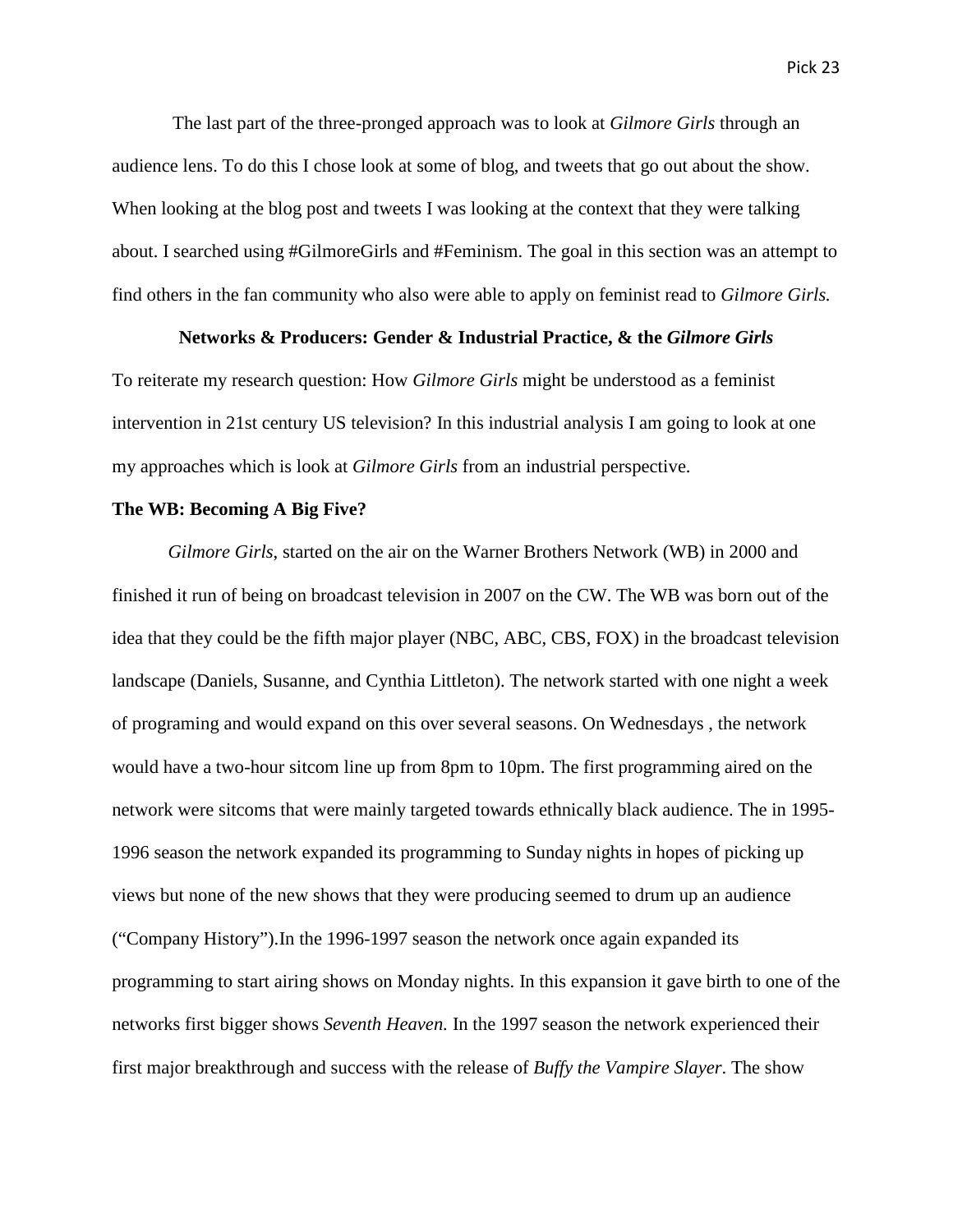attracted the highest Monday night rating the network ever had up until that point. It attracted new teenage viewers and new advertisers. The network realized that there was money in the teenage viewers. One of the shows that got created out of this notion was *Gilmore Girls.* 

*Gilmore Girls*, premiered in October of 2000. The show struggled to survive its first season being in the Thursday night timeslot due to having to go up against NBC's powerhouse lineup most notably *Friends*. But the show turned out to be one of the networks more successful shows after being moved to the Tuesday night timeslot in 2001. The show would remain in that timeslot until 2006. Other shows that become bright spots for the company were *Smallville* and *Reba* ("Company History").

The network created shows that were essentially patriarchal with the exception of *Buffy the Vampire Slayer* and *Gilmore Girls*. The network did not realize when they greenlighted *Gilmore Girls*, they were getting show that was more about the matriarch side of a family that was different than any others that had been on television up to this point. The WB was trying to stay afloat and needed to cash in on the family demographic and the generational audience that *Gilmore Girls* was able to provide for them.

For the initial run, *Gilmore Girls* reached five million viewers weekly. This number indeed does lack in comparison to a show like *Friends* that was attracting 25 million views but there was a big difference between the two networks the shows were airing on. *Friends* was airing on one of the big networks and *Gilmore Girls* was airing on a "mini" network (Adalian, Josef). Despite the good ratings for a show that was airing on a small network the show was very popular amongst its fans but was never a breakout hit. It was never featured in many of the major award ceremonies. What kept it alive and also high on the list of shows that would survive despite a failing network? Emily Yahr, a writer for the *Washington Post* wrote, "Something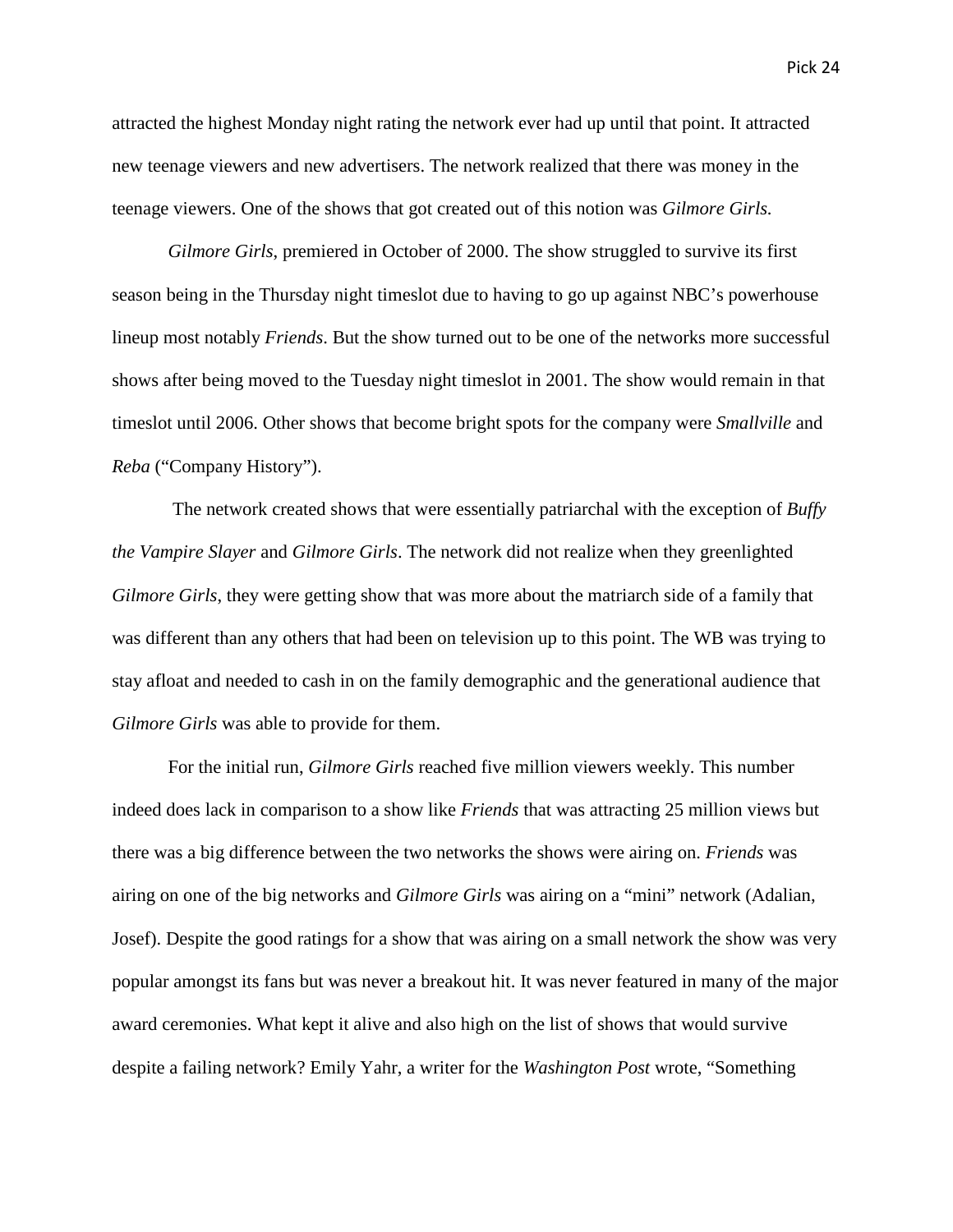about the whip-smart writing, obscure pop culture references and dynamic characters — with the ability to expertly mix both outlandish and quiet scenes together — made it feel like you were watching something special, something that doesn't come along too often on TV," (Kozlowska, Hanna). Although in most overall demographics that show was not a breakout hit. The *Washington Post,* also mentioned that *Gilmore Girls* was rated has one of the high watched shows in the 18-25 year-old demographic (Kozlowska, Hanna).

Despite being on a failing network *Gilmore Girls*, survived as the quote about says the show had an angle that many at the time did not. What was different it was what helped keep the WB going when all along the network should have probably shut down before the show went on the air. But to return to the initial quote at the beginning of this thesis, the "sneakily feminist" aspect of the show and the different story line helped keep the show and the network alive.

# **Sherman-Palladino: Writer/Producer**

One half of the equation is having a network and the other half is having a cast and crew to create a network's content. *Gilmore Girls* was one of the shows that made up the WB's content and the creator of the show was Amy Sherman-Palladino. Amy Sherman-Palladino was singular in her position as a television auteur: women who were creators, directors, and writers were far and few between during the time that *Gilmore Girls* was being created. Sherman-Palladino had a lot that she was trying to prove. At the time, she was trying to distance herself from her writing days at *Rosanne*. *Gilmore Girls* was getting picked up seasons at a time yet her contract was year to year with little to no reassurance if she would be brought back for the next season. Sherman-Palladino was dealing with the issues of unequal pay and was having to fight for herself like many women who were involved in the third wave of feminism who were also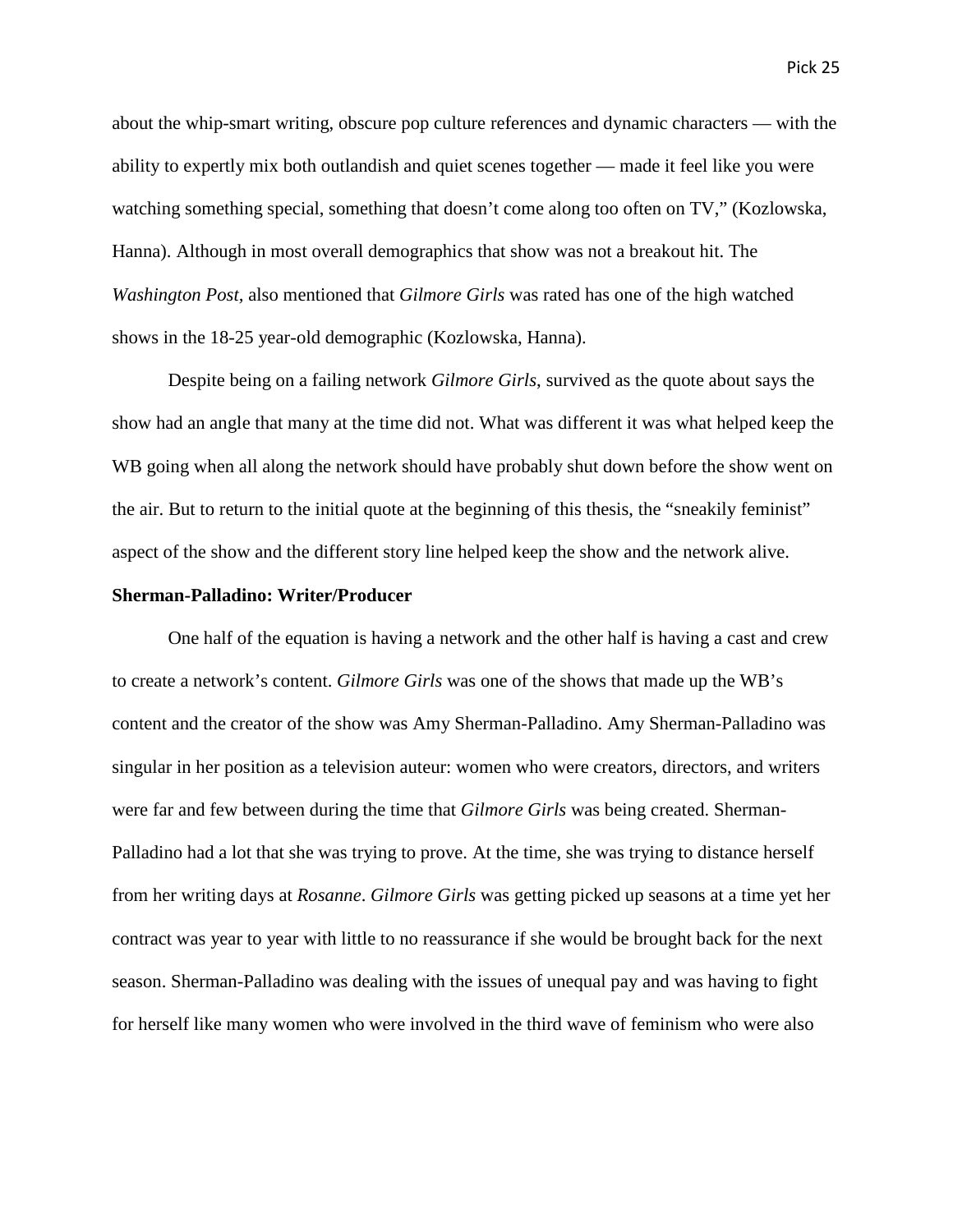trying to fight for equal pay. She had producers and higher ups from the WB breathing down her neck to make sure she was doing everything right.

We also can't forget the fact that she was creating a television show that was primarily made up of unique women during a television age that was primarily made up of difficult men. This is a hard concept to understand but a Huffington Post article (2015), said we didn't enter the "golden age" for feminist television until about 2015. It is now hard to image television without the strong representations of women in them but it was the truth. We are used to seeing shows like *Grey's Anatomy*, *How to Get Away With Murder*, and *New Girl* (Blay, Zeba). *Gilmore Girls* was on the air during a time that most television was made up of male characters. *Gilmore Girls* came on the air fifteen years before the "golden age." Similar *Sex & the City* the girls had a lot to prove--and they did. They are credited with being one of the shows that was a starting point and launching pad for feminist television (Blay Zeba).

The writing crew for *Gilmore Girls* was also unique to this period of television production. The Palladinos (Amy and Dan) wrote most of the episodes in seasons 1-6. The other writers that were also brought in at one point or another to be on the writing crew were: Jenji Kohan, Bill Prady, Jane Espenson, Rebecca Rand Kirshner, and Janet Leahy (*Gilmore Girls* (TV Series (2000-2007)). The writing crew for the show was predominately female, with only two males ever really writing for the show Every script that was written also went through Sherman-Palladino before filming. She has also gone on record saying, "every draft either I write, or it passes through my hands ... so that there is a consistency of tone. It's very important that it feels like the same show every week, because it is so verbal" (Tobias, Scott). Sherman-Palladino also didn't really let anything through the first six season go without her final approval. She also was the music supervisor for the show and all of the music was produced by a female singer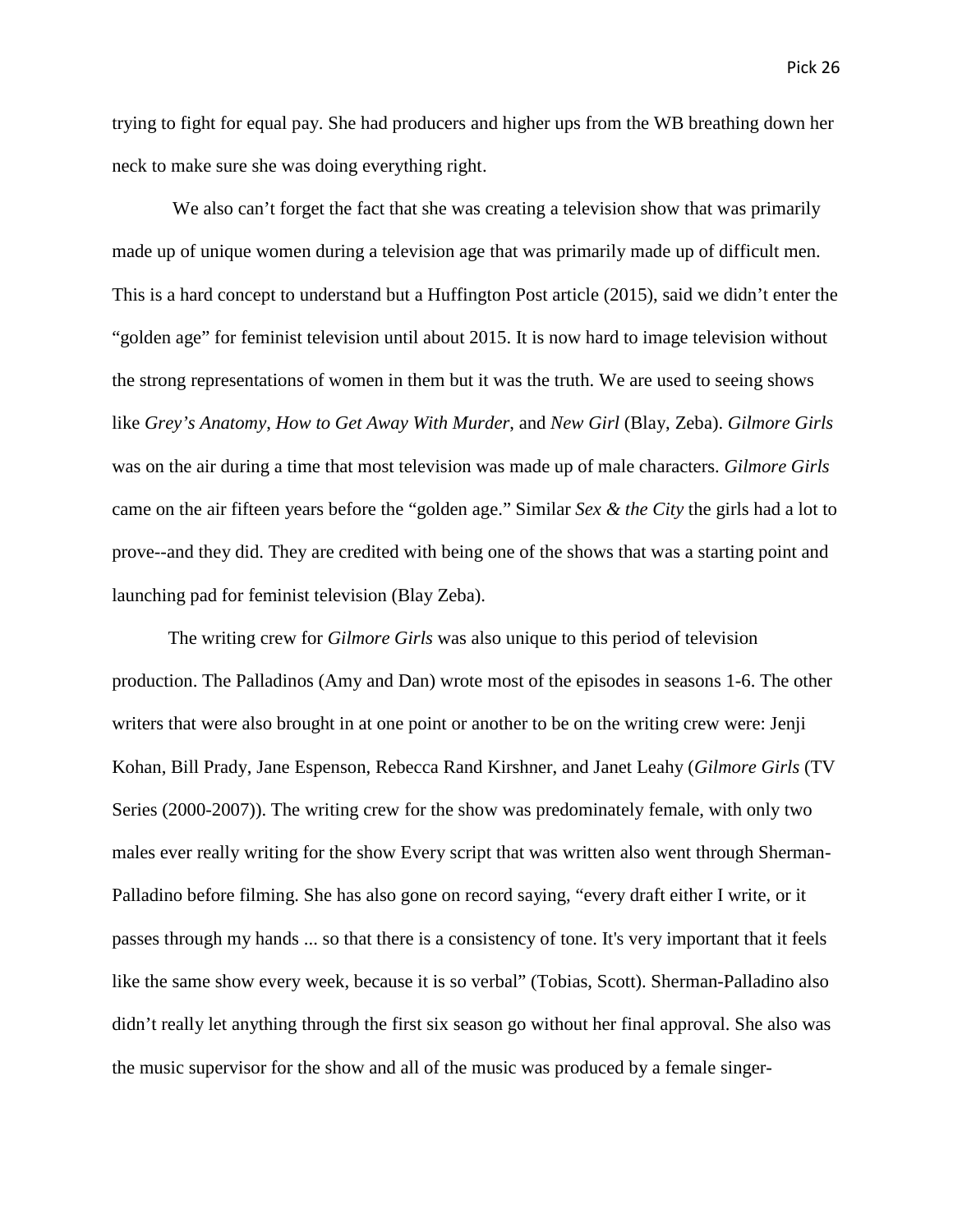songwriter, Sam Phillips. The show's directing crew was a revolving door for all sorts of talented directors. Some often most notable were: Jamie Babbit, Lee Shallat Chemel, and Chris Long. Sherman-Palladino and Palladino were always apart of directing crew because it was very important to them that the show always maintained the same feel from day one (*Gilmore Girls* (TV Series (2000-2007)).

Given the production history of the show, I would argue that Sherman-Palladino should be considered a television auteur. In terms of film practice an auteurist is "a filmmaker whose personal influence and artistic control over a movie are so great that the filmmaker is regarded as the author of the movie" ("Auteur"). Though when saying someone is an auteur we are usually referring to a film, we could talk about how Sherman-Palladino could be an auteur for television. She was involved in many of the processes for *Gilmore Girls*, she created the show, wrote for the show, was a director, and helped pick out the music. Indeed she had a hand in everything that appeared on screen.. We could also relate this back to women pushing for power in the third wave of the feminist movement. Even though Sherman-Palladino did have to answer to the network executives she had way more people answering to her to make sure everything was the way that she wanted it to be. With arguing that Sherman-Palladino should be considered a female auteur this also gives her an advantage to understand certain aspects of film and television theory like Doane's ideas of the female gaze, which I will be highlighting in my textual analysis.

Another idea that we can talk about is the ideas that D'Acci says the show must be feminist in nature to be considered a feminist show. The writing team for *Gilmore Girls*, is very good at making sure that there is typically some form of a feminist or women's issue being talked about at some point in the almost every episode. Though most of the time it is so subtlety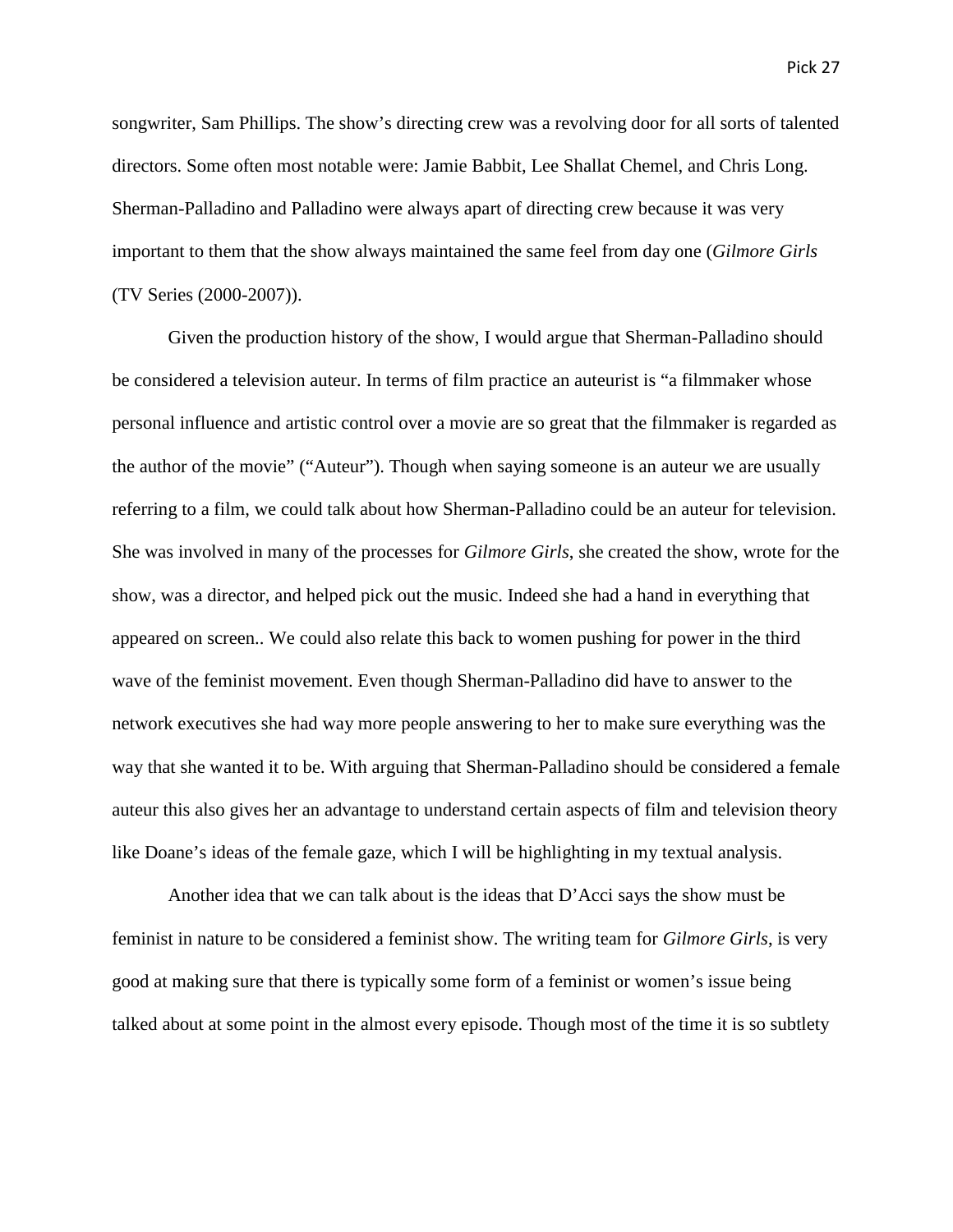done that if you are not paying attention the viewer has the potential to miss it entirely.. The show also writes on the idea of empowering young women to do whatever they want to be in life

# **Reading Gilmore Girls Through Text**

To reiterate my research question: How *Gilmore Girls* might be understood as a feminist intervention in 21st century US television? Now that we have determined that Sherman-Palladino is a female television auteur this can help us understand how the show itself might be understood as feminist. We can link the production end of the conversation with Doane's idea of the "female gaze" in the literature section. *Gilmore Girls* has brought forth in a sneaky way some major ideas of third wave feminism (appearance, individualism), a generational conversation, hegemonic gender norms, intersectionality, and the characteristics in which the show was made. *Female Gaze:*

The "female gaze" is the idea that if a women is in tune with her body sexually she can use it in order to get what she wants when she wants it. Between the writing of the show and how it was filmed, that happens at several different points throughout the show. One could argue that the Gilmore woman who was most in tune with her body was Lorelai. If Lorelai wanted to be served coffee faster than everyone else when she was at a coffee shop she would lean a little further over the counter in order to catch Luke's (owner of the coffee shop) attention faster than other customers. Lorelai also was able to use even her voice at times in order to get what she wanted. Obviously this was a writing choice down by Sherman-Palladino but also had something to do with casting Lauren Graham to play Lorelai. In season two Lorelai is having a problem with one of the pipes at the Inn that was supposed to have been fixed by a plumber that she had hired. When the problem is still occurring Lorelai offers to sleep with the plumber if her will come and take care of it for free. Obviously joking the writing team understood that the more in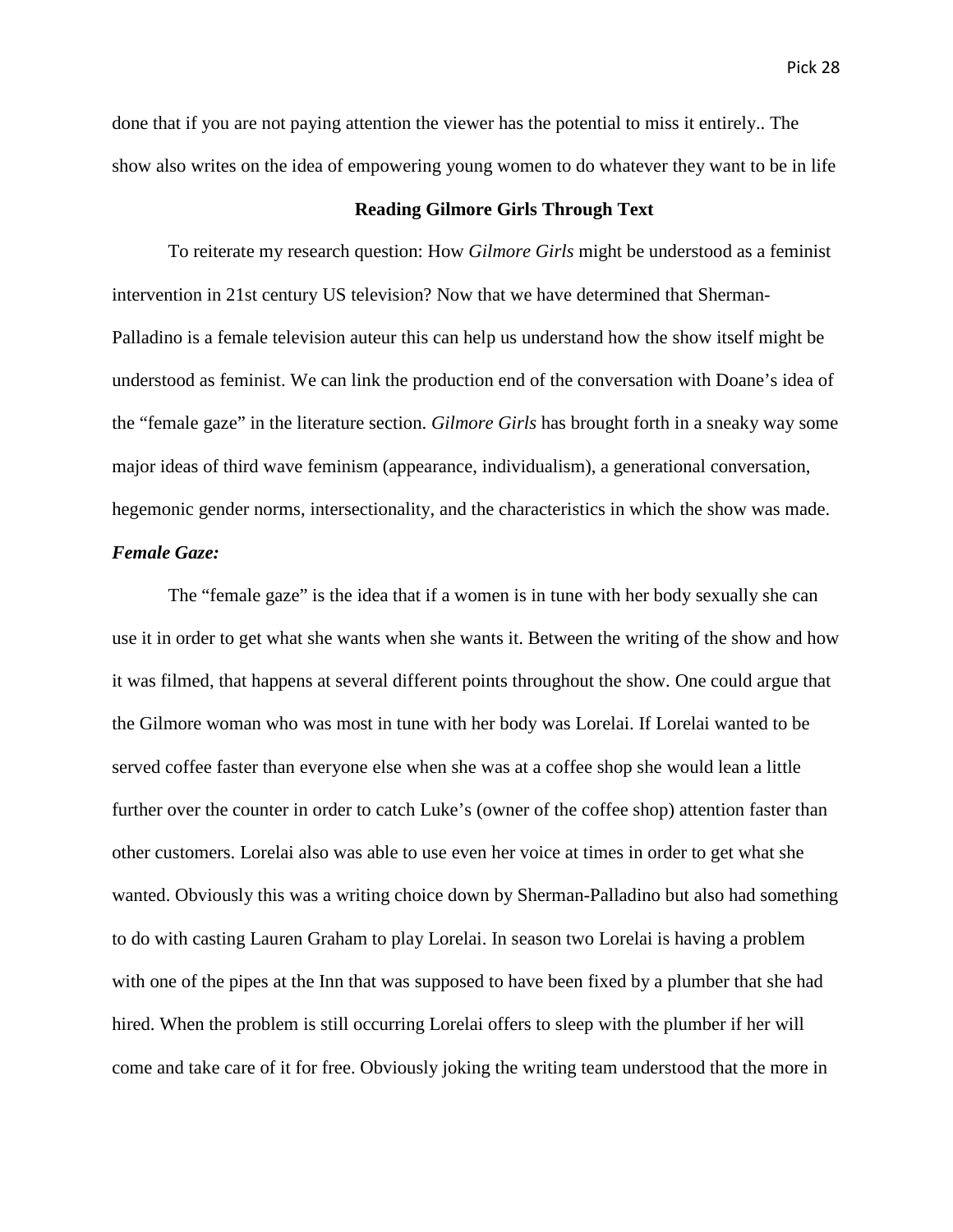tuned with Lorelai's body they were the more they could use to create the female gaze. Another time that the writers play with the female gaze by using writing is when Lorelai is on a phone call with Max. She asks Max to do something in exchange she will tell him what color underwear she is wearing. Once again is another time that the writers know who powerful a women can be when she is in tune with her sexuality.

Another production consideration is that the show was never really shot to have the male gaze. It was never meant to be perceived in a sexual way like some other shows turned out to be. The show was mainly shot from long range shots with lots of background exposed or with midrange shots. The only time we really got any close-ups of the characters was when they were trying to bring emotion to the scene. An example of this could be the last episode of season three. In this episode Rory is graduating from high school and she is the valedictorian. When giving her speech the camera did a series of close up shots on Rory and Lorelai getting emotional because Rory is saying how much of role model and hero her mother has been for her over the last eighteen years of her life.

# *Third-Wave Feminism*

Defining feminism on your own level is one of the key ideas for third-wave feminism and that is exactly what the show explores. Emily, Rory, and Lorelai all had their own sense of style when it came down to fashion. Emily for example would never be caught dead in jeans. You would typically see her in some sort of skirt and blouse, with the occasional treat of seeing her in pants but never jeans. Lorelai on the other hand was a whirlwind of different outfits from dresses and high-heels to jeans and a t-shirt. You never knew what you would see her dressed in but you always knew she would look fabulous. An idea from Rampton discussed in the literature is low-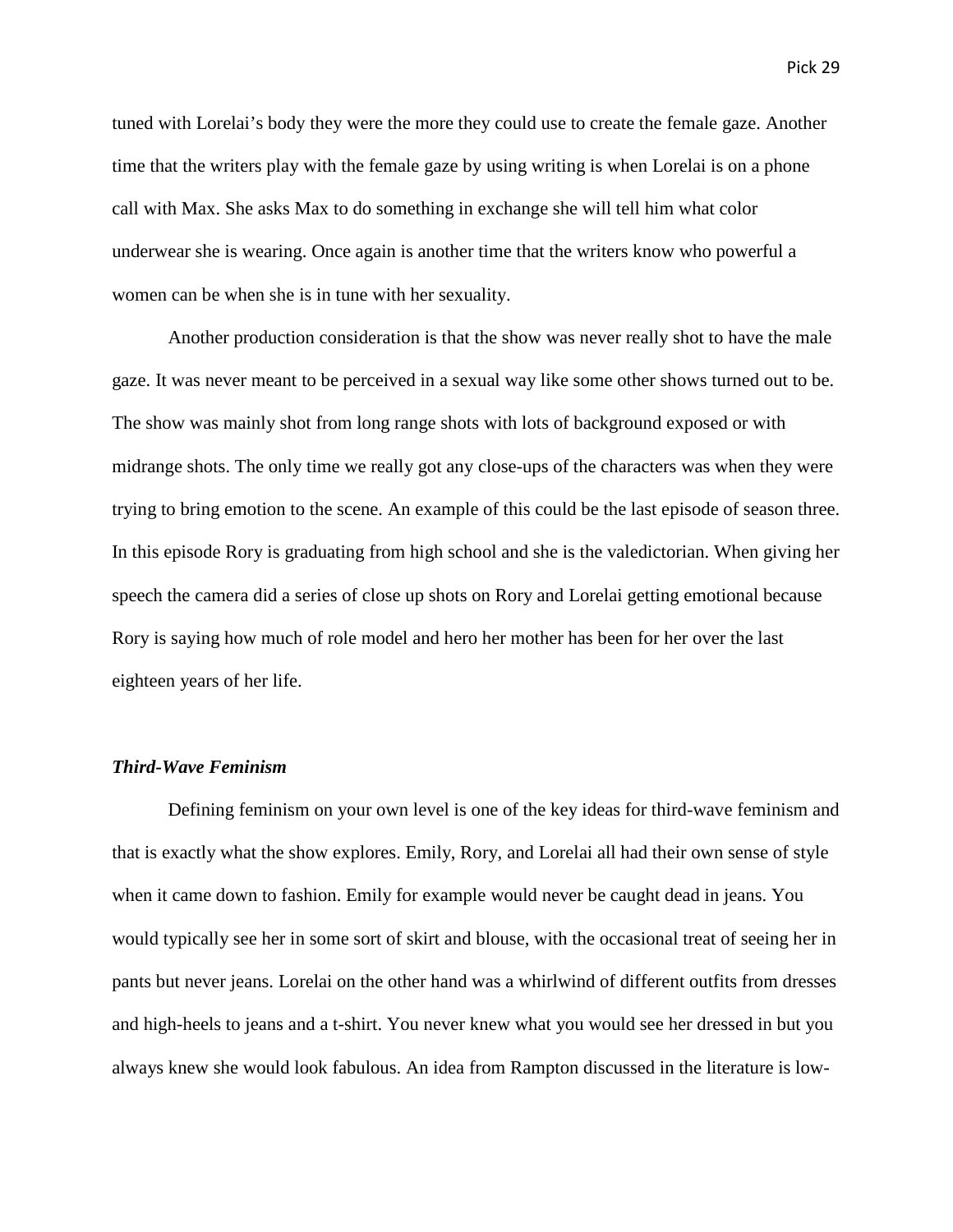cut dresses and women dressing to enhance their bodies is similar to the way Lorelai dressed. Lorelai was famous for her low-cut dresses and midriff exposed. Rory didn't necessarily care about what she wore. She was excited to go to private school so she could wear a uniform and not have to care about what to wear. The theme continued throughout the course of the show though, Rory did have similar fashion sense to her mother's but it was not as pronounced (Rampton, Martha).

Along the same lines of how the women dressed comes the idea of the power that a women's body can hold. Lorelai uses her body to her advantage and also being a feminine woman to get what she wants from people just like Doane says (Doane, Mary Anne). In one scene Lorelai is on the phone with the plumber that fixes things at the Inn because one of the rooms has leak that he was supposed to have fixed. Lorelai changes her voice and starts to flirt over the phone to get him to come out and take care of it free of charge. This is a perfect example because it shows that Lorelai is in tune with her femininity and understands that it can get her things in the world. This also can tie back to the fact that she understands the power that her body has over people. A lot of the 3rd wave of the feminist movement was all about taking back a women's ability to look sexy and being able to make her way in the world for herself. Another example is one that happened in more of joking way in the pilot episode when Lorelai offers to have sex with the headmaster of Chilton to be able to pay for Rory's school. In the episodes that I looked at Rory is still coming into herself and really hasn't learned the power of her body.

Another key idea of third wave feminism is the idea of individualism. Third wave moved away from the door pounding and legislative push that the other waves of feminism had focused on. Lorelai and Rory focused on being individuals and developing their lives for the better. Lorelai and Rory take on the idea of needing a man in their lives romantically. In the pilot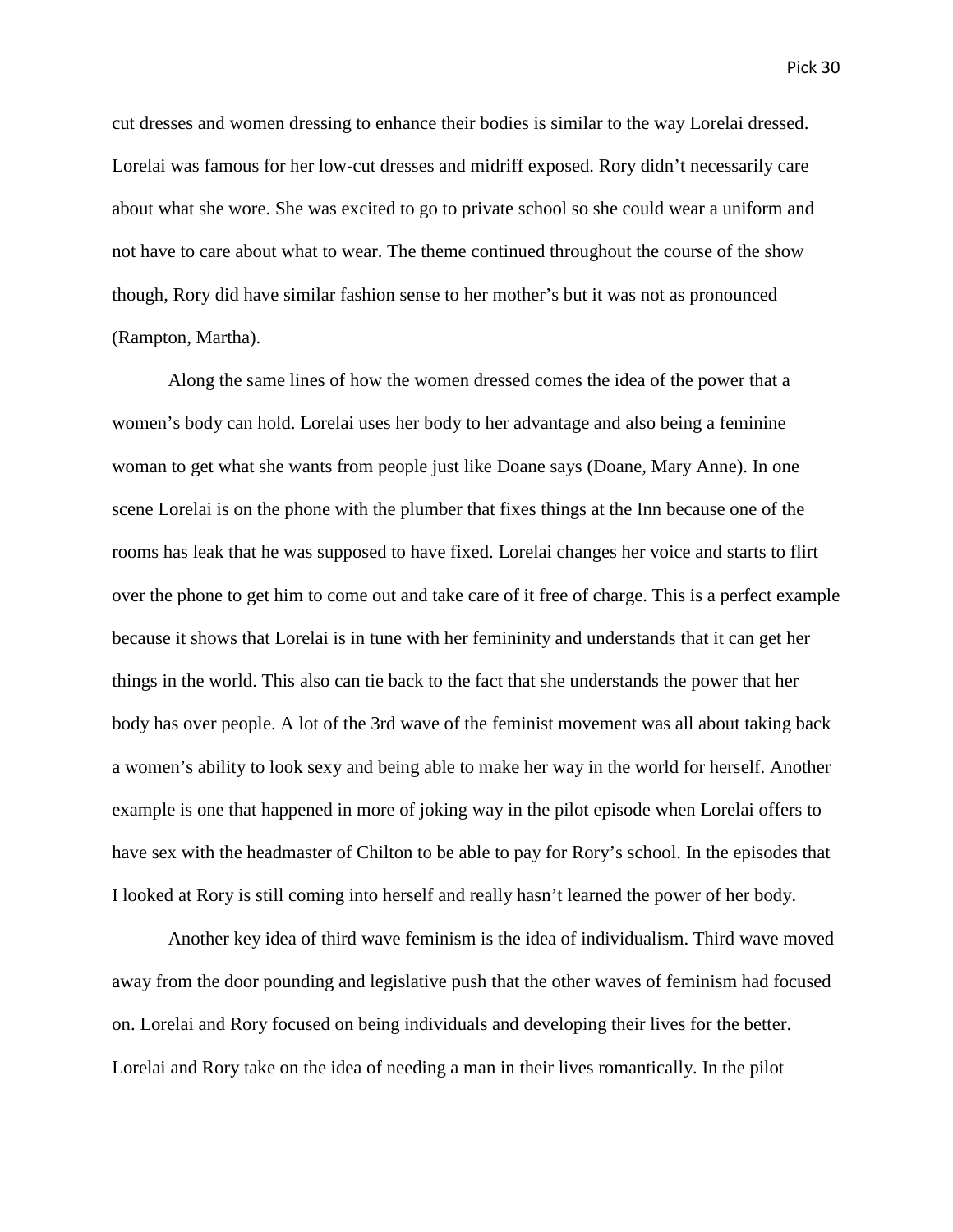episode of the show Rory was accepted into a private school and she was debating about not going because she had met the new boy at school and she really liked him. When she told Lorelai, her reaction wasn't the best: "Don't get me wrong. Guys are great. I am a huge fan of guys. You don't get knocked up at 16 being indifferent to guys. But, babe, guys are always going to be there. This school isn't. It's more important. It has to be more important" (*Gilmore Girls*). The idea is that guys will always be there to resurface throughout the show. It is important to Lorelai that Rory gets an education and is able to accomplish everything that she was unable to. Lorelai wants to make sure that Rory does not repeat what she sees as her own mistakes. Another example of this is in another episode in season one. Rory stays all night with her boyfriend Dean and when Lorelai wakes up, she isn't home. Lorelai defends Rory to Emily but when Rory finally comes home Lorelai lectures her. Lorelai tells her this can never happen again and that she will not get pregnant (Rampton, Martha).

It is important to understand that these women understood their femininity and embraced it. They proved that women could be beautiful and dress to show off or enhance their features but could indeed have brains and hang around with the boys in a business world. Lorelai proved this idea. She started from the bottom as maid and made her way to be in charge and run an inn. This also goes on to play into the representation of women on television from the career path perspective. In terms of representation, women are being put into positions of power. Lorelai is in the position of power. She is the boss, something that would typically be played by a male. The same thing with Rory. Rory is told she will never succeed at her private school and that she will fail. She proves her headmaster wrong by succeeding and going on to be the valedictorian and goes on to attend an Ivy League school. The girls prove that they are as good, if not better than, everyone around them and that they can hang around with the "big boys" (Rockler 250).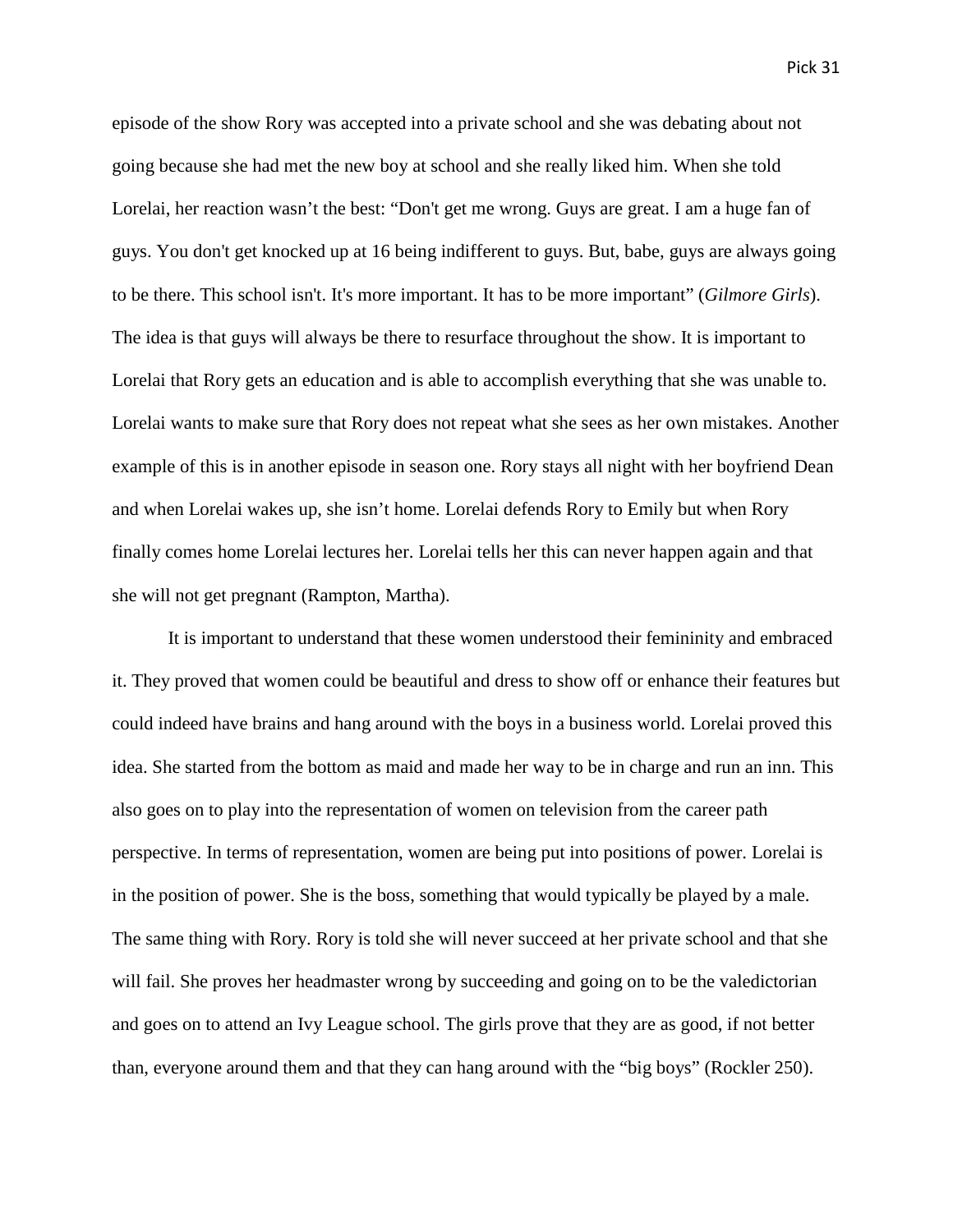Even though Rory and Lorelai fight against not having men in their lives at times there were moments that both Rory and Lorelai fall apart when it comes to the men that become a part of their lives. When Rory and her boyfriend Dean break up, Lorelai tells her she has to be sad and grieve about the breakup. The same thing happens with Lorelai when she breaks up with her boyfriend from season one, Max, though Lorelai and Max eventually get back together and get engaged to get married. But, Lorelai leaves Max at the alter and does not marry him. The opposite of Lorelai and Rory when it comes to men is Emily. Emily doesn't know how to lead her life without her husband Richard. She fits into the hegemonic gender norms. Richard was the bread winner. He worked in order to support his family so that way Emily could stay home and take care of their daughter and be a home maker in a lavish upper-class lifestyle.

Another feminist aspect of the show that is hidden within the center fold is how Rory received her name. The name Rory is just the nickname for Lorelai's daughter. Lorelai did something with her daughter's name the typically only happens with men. This is a quote from the pilot from Rory that explains how she received her name, "She named me after herself. She was lying in the hospital thinking about how men name boys after themselves all the time, you know, so why couldn't women? She says her feminism just kind of took over" (*Gilmore Girls*). Rory's real name is Lorelai and her mother took it upon herself to name her daughter after herself the way many men do with their sons (Rockler 251).

# *Generational Representation*

Another important aspect is that each of these women represent a different movement of feminism. Emily is example of someone who is a misfit in terms of a feminist movement. She was younger during the second-wave of feminism but doesn't necessarily fit the mold. Emily has a strong hold on what it means to be a woman but for her that means staying home and running

Pick 32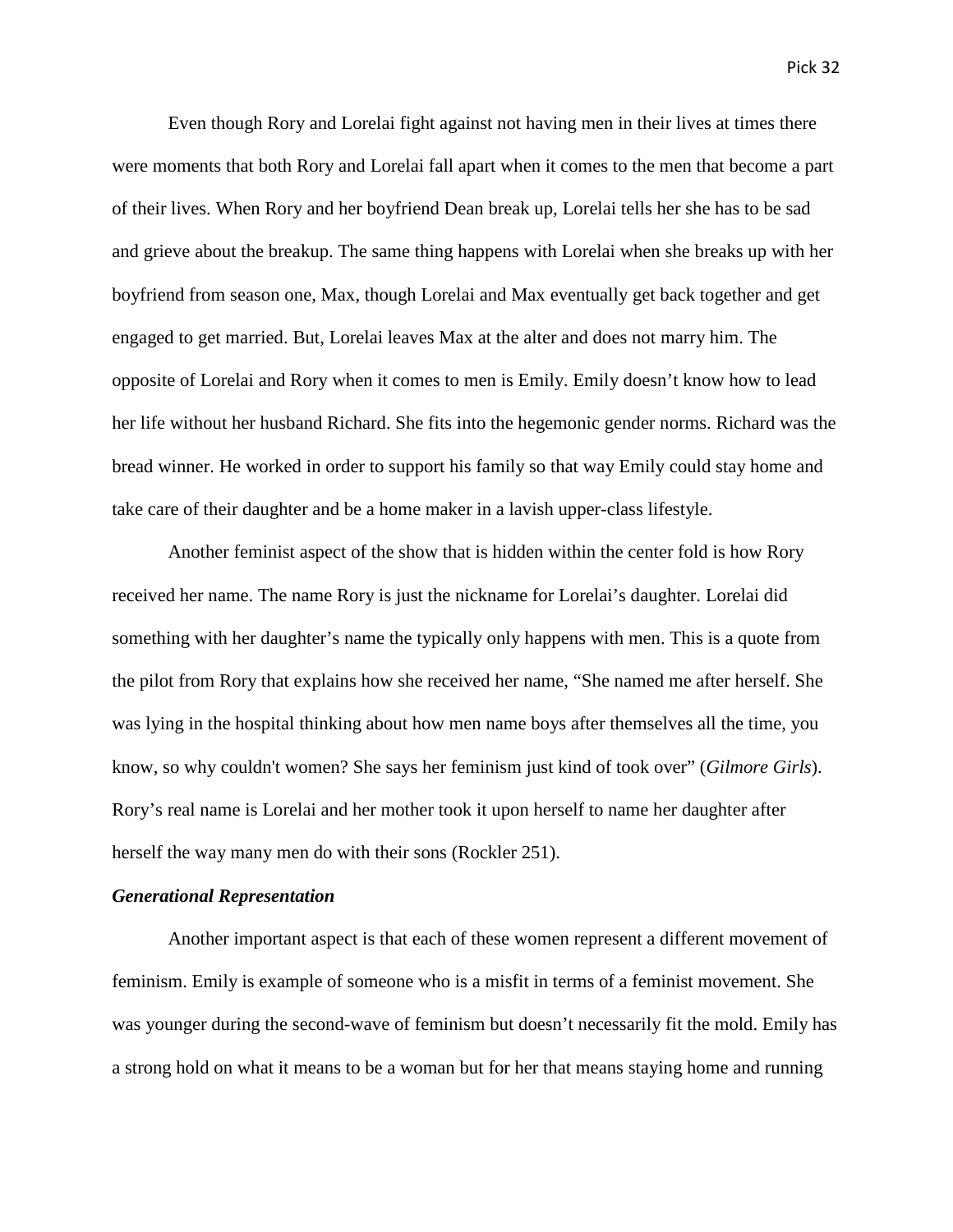the household while her husband earns the money. Lorelai is a representation of third-wave feminism. She takes back the ideas of being able to dress femininely. She doesn't need a man in her life. She is more focused on making her life work as it is and being the best mother she can be to her daughter. Lastly, we have Rory. She is still coming into herself and is highly influenced by the role models she has around her. She is her own person and gets the idea of being independent but she hasn't completely found herself yet. If we had to place her I would say she would fall into fourth-wave feminism which is not defined yet (Rampton, Martha).

Emily as a character doesn't start to embrace a feminist movement until the shows revival in 2016. During the show's original run Emily didn't have the chance to fit into a feminist movement. This is due to the fact Emily makes it her responsibility to take care of her husband and be a housewife. She was in charge of hiring all the help for their house and making sure that everything Richard needs her to do is done. In the revival for the show Emily has to learn how to become an independent and strong woman because her husband has passed away. Emily's journey is her growth in finding her own femininity. For example, Emily is going through the process of cleaning out her house and when Lorelai asks her what she is doing she responds that, she needs to figure out her life and how to have a life without her husband. This was her first step to become that strong, independent women able to move on. She eventually ends up selling her house and moving and gets a job for the first time in her life. Emily takes a long time to have to embrace feminism but she learns quickly (Rampton, Martha).

# *Hegemonic Gender Roles*

Another thing that we could look at in *Gilmore Girls* is its interrogation of hegemonic gender roles. The Gilmore women at times reject some of the hegemonic gender conventions. This idea can also be related back to the third wave of the feminist movement and women

Pick 33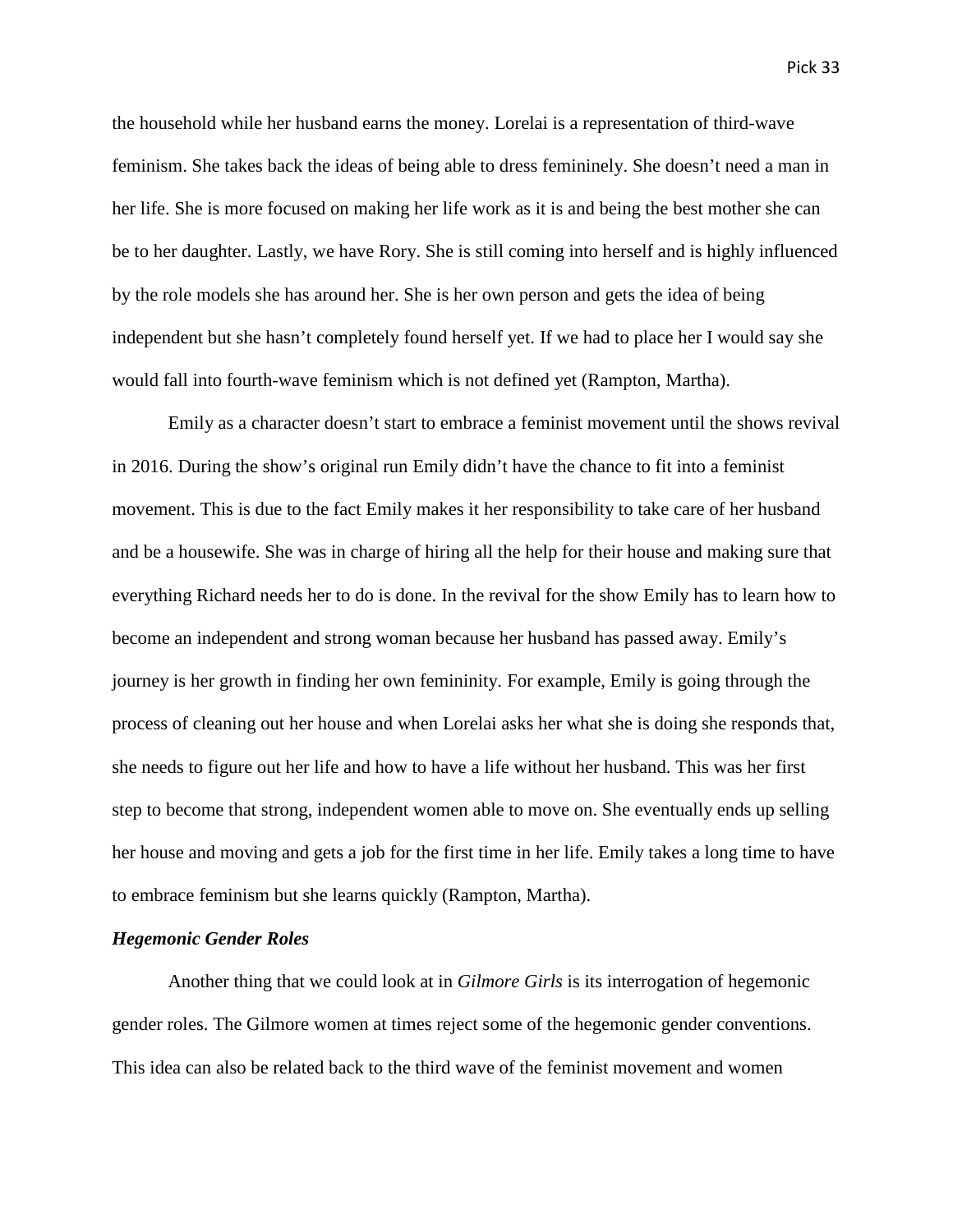empowerment. They make it known that no one has dominance over them. Lorelai makes it known when she is engaged to Max that he will not dominate or control her. She also makes it known to him that his role with her daughter is insignificant and that her and Rory had made it this far in life without the help of most. As she puts it, he is there for her. Granted, this could really lead to a deeper issue for Lorelai but she is a very dominate person and does not do well with others wanting or needing to have authority over her. Emily is also similar in that way. She has an overall dominate personality and doesn't do well if things don't go her way. Yes, she leans on her husband but Richard also leans on her to get things around the house done. These dominant personalities reflect on Rory who is still learning about herself in the first three seasons of the show. Through the first two seasons Rory is quiet and reserved but in season three we see a change. Rory stops being quiet and strives to be the dominate personality that her mother and grandmother have displayed for her (Butler, Judith).

# *Intersectionality*

On the other side of the conversation *Gilmore Girls* in some aspects can be viewed as not a perfect example of a feminist intervention in 21<sup>st</sup> century television. One of the big ideas that was introduced in the second and third wave of the feminist movement was the idea of intersectionality. Bell hooks was one of the first major feminist activist to bring it into the conversation. Before this point when activists were looking at feminism it was in the conversation of white women in America and many failed to consider the views of what women of color go through on a daily bases. *Gilmore Girls* has a show unfortunately, does not have a strong representation of women color. In the whole series there are only two women of color and they are Korean. Though having these two Korean women in the show does mean that some of the episodes did have an influx of Korean but at the centerfold of the show representation for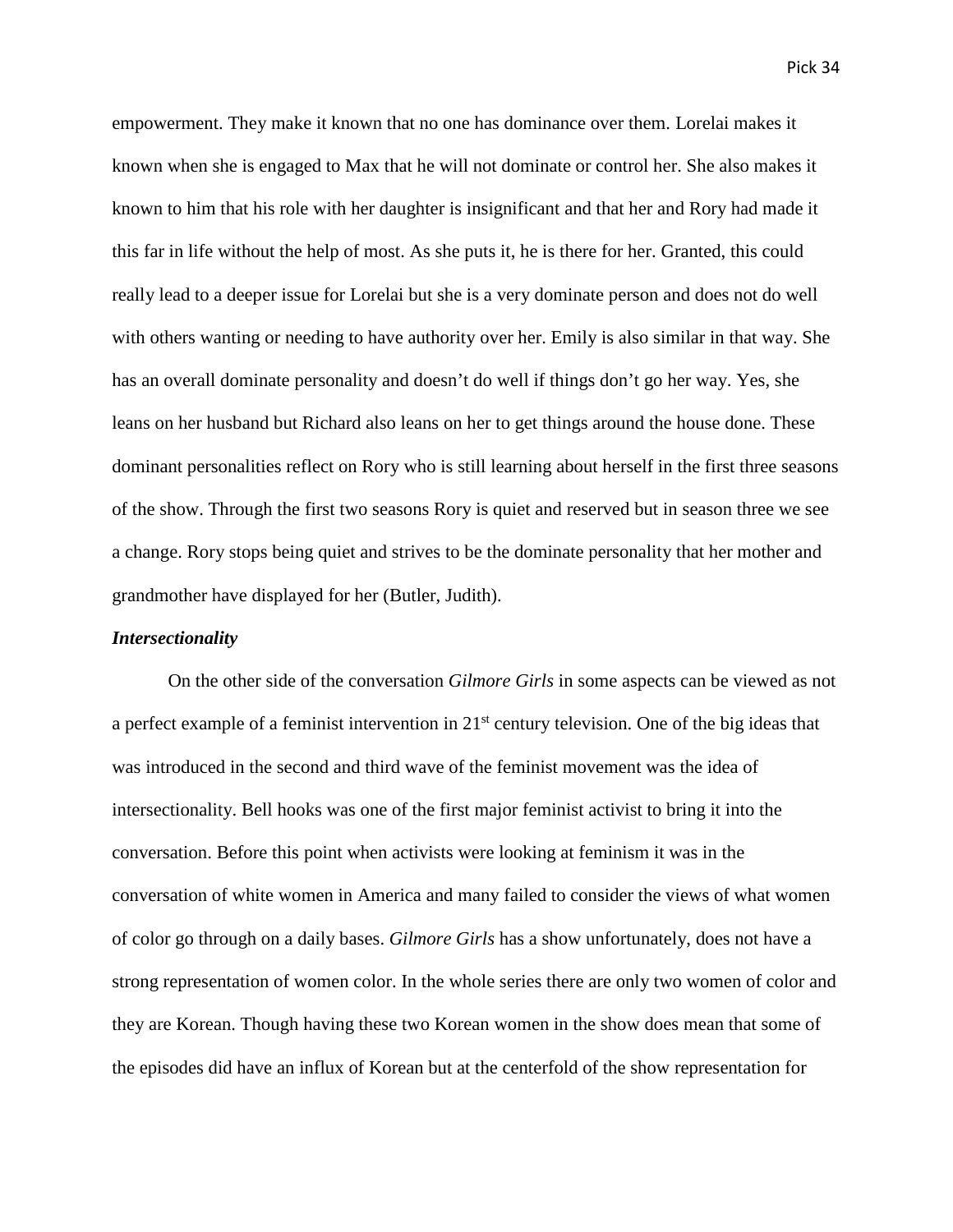women of color does not happen. This means for an activist like hooks, *Gilmore Girls* is not an ideal show for intersectionality representation that hooks was looking for in the third-wave (hooks, bell).

Though, to defend how *Gilmore Girls,* despite this fact can still be viewed has a positive representation in 21st century television. *Gilmore Girls* was set in a fictional town of Stars Hollow, Connecticut. Despite being shot in a fictional town, the real town that show was based off was Washington Depot, Connecticut. When finding this out I conducted further research into the town's demographics. In real life the town is primarily white, coming in at 93.5% white and the non-white population of the town is only 6.5%. While Stars Hollow is a fictional place this gives you the idea of the demographic of the real town that Sherman-Palladino was basing her fictional town after ("Washington, Connecticut"). Also Connecticut itself, is also a primarily white state. According to the US Census Bureau 80.6% of Connecticut is white with only 19.4% making up the non-white population ("QuickFacts"). These statics alone can help show the picture of why Stars Hollow itself was not as diverse as we might like it to be.

I do believe on the other end of the conversation hooks does talk about the importance of gender representation in conversation with intersectionality. Which leads me to believe that for hooks this show would not be a completely and total loss for her. In *Gilmore Girls,* we have a cast that is made of male and female characters but at the centerfold of the show we have the three Gilmore women: Emily, Lorelai, and Rory. Along with them we have a variety of colorful women that are also in the show. There really are only two men who we could argue that could possibly be considered main characters in the show and even then they do not have appearances in every episode of the series.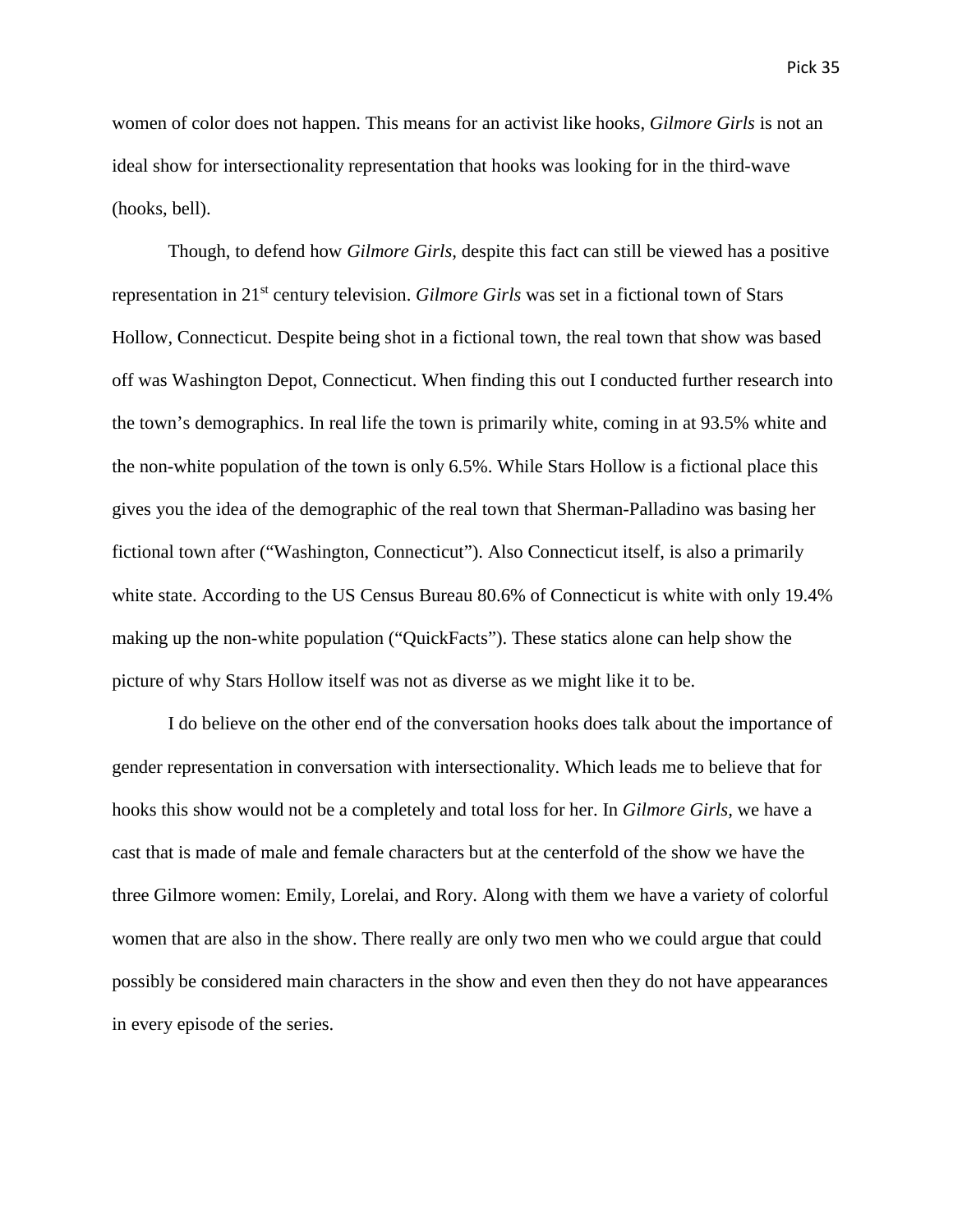The show was also able to do something that many other shows and films of the time could not do. They were able to pass the Bechdel Test. The Bechdel Test is used to test if a movie or television show has enough female representation on screen. For a piece of media to be able to pass the Bechdel test there must be two female character that talk must talk to each other about something other than man. Not only in *Gilmore Girls,* do we have two women who talk to each other a lot about something other than a man, they also are the two protagonists of the show. We could also argue that the show actually has three protagonists when looking at all three

Again to summarize this textual analysis *Gilmore Girls* can be viewed from several different viewpoints on an academic level. Like discussed the show can be analyzed from third wave feminism (appearance, individualism), a generational conversation, hegemonic gender norms, intersectionality, and the characteristics in which the show was made. Now that we have looked at *Gilmore Girls* from a textual point of view we can now look at the show from an audience point of view.

of the Gilmore women, but at times we could also argue that Emily plays Lorelai's antagonist.

#### **"Gillys": Gilmore Girls Fandom as Feminist Practice**

*Gilmore Girls* also has a fandom that has helped this show live on past coming off the air in 2007. The endearing term that is used for this fans are "Gillys." These "Gillys" flood public forums from Facebook to blogs, tweet with their 140 characters about the show, listen to podcasts, attend fan festivals, and go to meet-and-greets with the cast and crew of the show. There are members of the fandom who are "acafans"(Acafandom and Beyond), a term coined by Henry Jenkins in 1992. An "acafan" is someone who is both a fan and an academic. According to Jenkins, "The new 'acafen' (fen has been the plural of fan within the science fiction fan culture) sought to distinguish themselves from the previous generation by signaling their own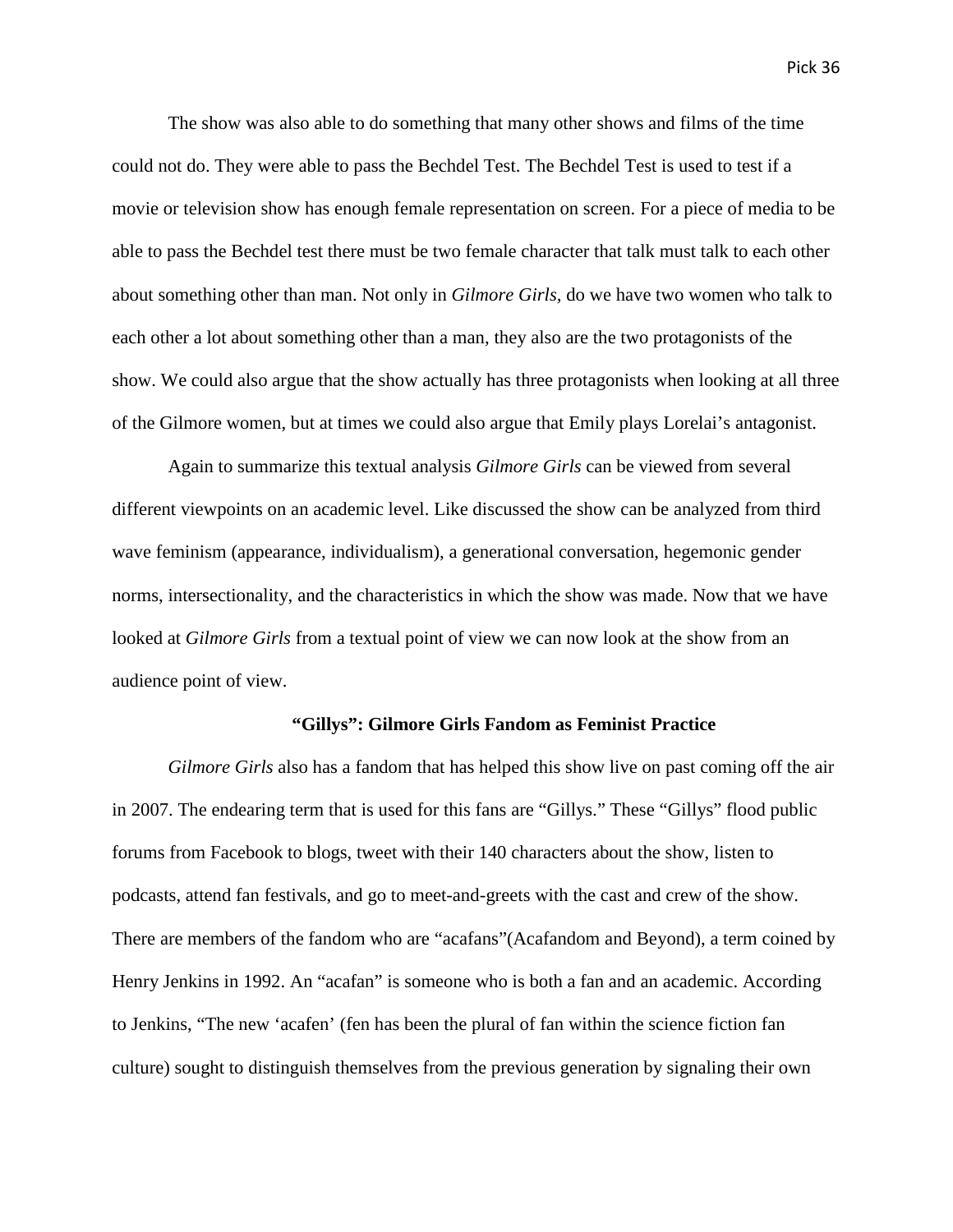affiliations with and accountability to the communities they were studying" (Acafandom and Beyond). Being members of the fandom and also academics members of the fandom we are able to appreciate the show from a fan perspective while also applying our academic lens to get a further read on our favorite shows. I am one of the fans that is both a "Gilly" and an "acafan". I flock to the fan sites and Facebook groups, tweet at my favorite actors from the show, and read the fanfiction. I am also interested in looking at the show from an academic sitting in some of terms I have laid out in this thesis.

One website that allows for fans to give the shows an audience rating is *Rotten Tomatoes.*  When looking at ratings for *Gilmore Girls,* the only time the show was rated below an 80% was Season 7 ("*Gilmore Girls*"), which also happens to be the only season that the show was not written by Sherman-Palladino and Palladino. With the Palladinos writing for the show the average rating was at least 90% (Rotten Tomatoes). Despite rating well on a site like Rotten Tomatoes the show was very popular amongst its fans but was never a breakout hit. So why does the fandom live on? Why is *Gilmore Girls* still so popular? Sherman-Palladino created a world that we could see. It is place that we could image being a part of. We all want to walk the streets of Stars Hollow and stop in at Luke's Diner for a cup of coffee, to go to Star Hollow Books, and to cap the day off with a conversation with one of Star Hollow's colorful residents.

*Gilmore Girls* also bridges that generation gap. It encompasses a teenage daughter, a mother, and grandmother. It is something that we can sit in the living room and watch with our children, mother, and grandmother, with all generations feeling touched in some form or fashion by what is going on in the show. It was also a show that gave us positive representations of women. No one was mean or petty. No one is demeaned for who they are. They all were women just trying to make it in the world. Rory was a strong-willed girl that wanted to succeed in going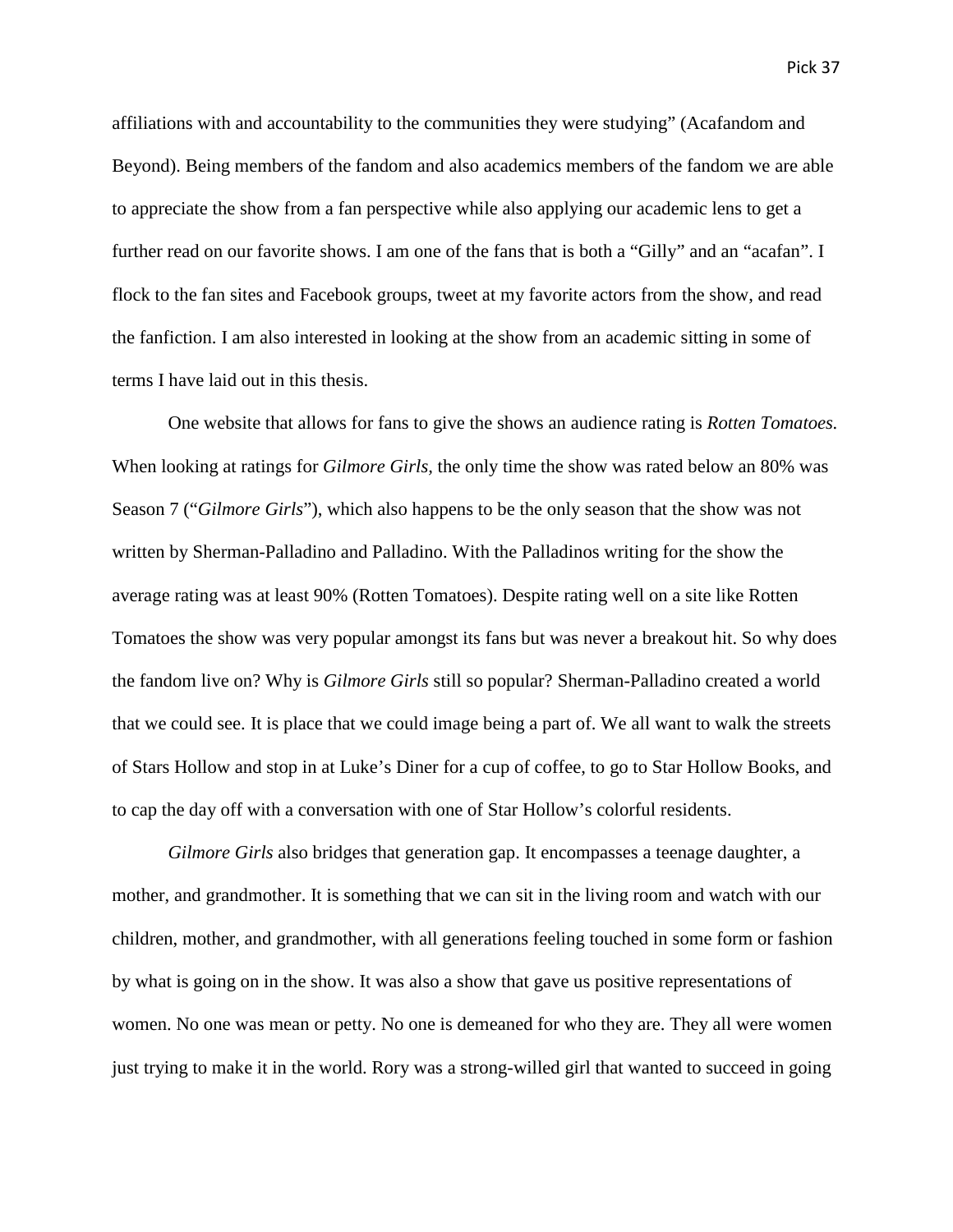to an Ivy League college. Lorelai was in a position of power. She ran an inn and went on to own an inn and she did it all on her own with little help of anyone. Emily being the matriarch of the family was the anchor. She showed her daughter and granddaughter what it meant to be a woman, to embrace the femininity but to never let anyone tell you, you couldn't do something just because you were a woman. These are the example of women that most of us want to grow up to be. Why wouldn't these powerful and colorful women create a cult following that could stand the test of time?

Sherman-Palladino created a place for her viewers to get lost in and that was relatable. Most of us all have had similar conversations with our mothers that we can't throw our lives away for a significant other. Our mothers have all had the concern conversations about if they are raising us right with our grandmothers. To watch someone on TV have the same conversations you have had in your personal life makes it even more engaging and vital eye catching. It reminds you we're all human. From the pilot episode, certain trajectories were clear. Sherman-Palladino was destined to make a cult following and fandom and successful show from the first episode. Granted the show in later seasons had some plot lines that stretched a little too thin and created things that turned out to not be relatable (i.e. discovering a kid you never knew existed and getting married on whim when you didn't want too) but the fans, despite these issues, still love the show. *Gilmore Girls* means so much more to their cult followers that those mistakes and plot holes seem to be minor details compared to the overall representation that the show creates. It creates a representation for women all over who may not have felt represented in a positive way on television before this show came along.

With this in mind I took to Twitter to see what fellow fans of the show were tweeting about. To do so I looked at different hashtags that can be associated with the show and was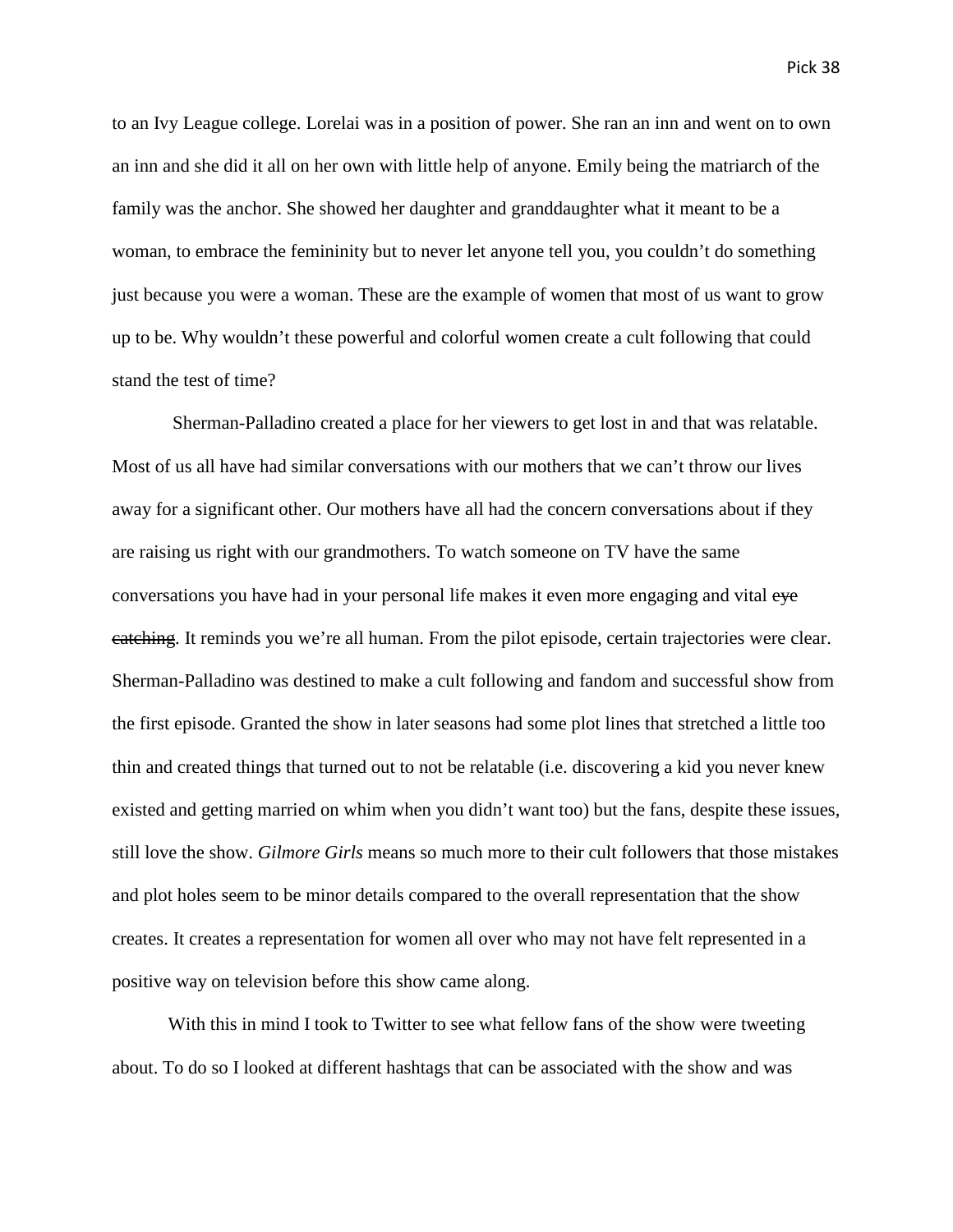surprised to find sigficant activity around International Women's Day (March 8). I was able to find lots of tweets thanking *Gilmore Girls* creators, cast, and crew for giving them positive examples of women. Some of the tweets didn't even thank the creators of the show but went far enough to thank Lorelai and Rory for being the examples of women that they wanted to be when they grew up. The tweets varied in range from, "Lorelai Gilmore is my spirit animal" to "Being a strong independent MOM- That's #feminism – Oh #Gilmoregirls sparked my feminist awakening" ("*Gilmore Girls* Twitter Search"). One of the tweets I looked at had a link that went to a personal blog. The blog post was titled "How the *Gilmore Girls* Taught Us To Be Feminist". The blog post shared the author's opinions about the feminist lessons of *Gilmore Girls*. She talked about how the show showed her positive examples of how to empower women, which we discussed in the textual analysis. The blog post author also brings up how the show celebrated and embraced single motherhood despite the fact that it could have chosen to look at in a negative light. She also discusses the ideas that there is no idea of a "weak" female, saying:

"Korean-American Lane rebels against her mother's wishes to become a rock drummer. Lorelai proposes to Luke in the Season 5 finale. Paris Gellar unapologetically chases after every goal she sets for herself. Rory displays strength when she chases her goals to attend Yale, become a reporter, and rejects Logan's marriage proposal at the end of Season 7 to pursue her professional dreams" (Basco, Isabella).

In another blog post that I found through looking at tweets, "Sneaky Feminism On Screen" the author writes,

"There's no denying that the show's portrayal of the bond between mother and daughter was unique. Romantic dramas were often peripheral to their relationship with each other and their own successes and failures. In fact, perhaps the most tragic split in the series is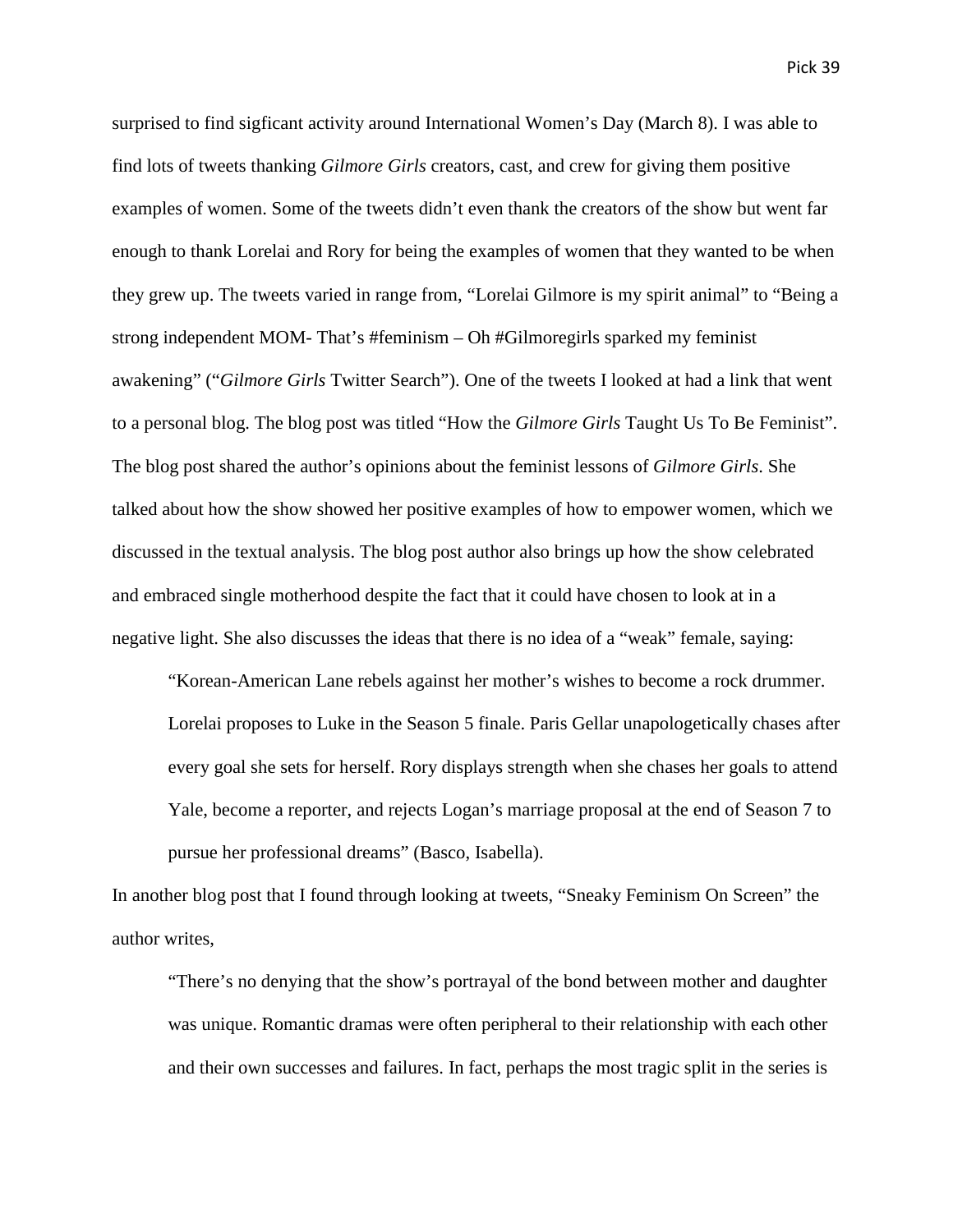not Lorelai and Luke or Rory and Dean, but the rift between the *Gilmore Girls* themselves in Season Six. The show was far from perfect, but it did place a high degree of value on women's lives outside of romance" (Hunt Rosie).

The blog goes on to talk about how popular culture we are taking in like *Gilmore Girls* could be 'sneakily feminist' but we are just taking it in at eye level and not looking for the deeper meanings. "At face value, many films and popular programs can seem like just another rehashing of tired gender stereotypes, but when you look beyond noisy trailers and glossy promotion, pop culture can surprise us" (Hunt Rosie).

When looking at tweets from fans about the show, most of the tweets regarding feminism and the *Gilmore Girls* had similar messages. Most felt as if the biggest message the show gave them was the ability to empower women. For example, there was a tweet referencing Rory and Dean's first fight, specifically about the comments Dean made during the "Damn That Donna Reed"episode in the first season. In that episode Dean said he would like to come home to a housewife that had dinner on the table for him every day. That was the opposite of what Rory wanted in life. Rory took that opportunity to teach Dean a lesson and mock the very idea of the type of women he would like to have in life. The tweet said, "YES, Rory destroying Dean in argument over Donna Reed! #GilmoreGirls #feminism" ("*Gilmore Girls* Twitter Search").

Another tweet that really seemed to hit a cord with others that were tweeting about the show came with a link to another article and was using the hashtags #feminism, #Gilmoregirls, #femalerolemodels, and #betruetoyourself ("*Gilmore Girls* Twitter Search). The article that the Twitter user wanted others to read was "In What Ways is '*Gilmore Girls*' a Feminist Show?". The article related to many points that we have seen throughout the textual analysis but also struck gold with what many other bloggers and tweeters were talking about,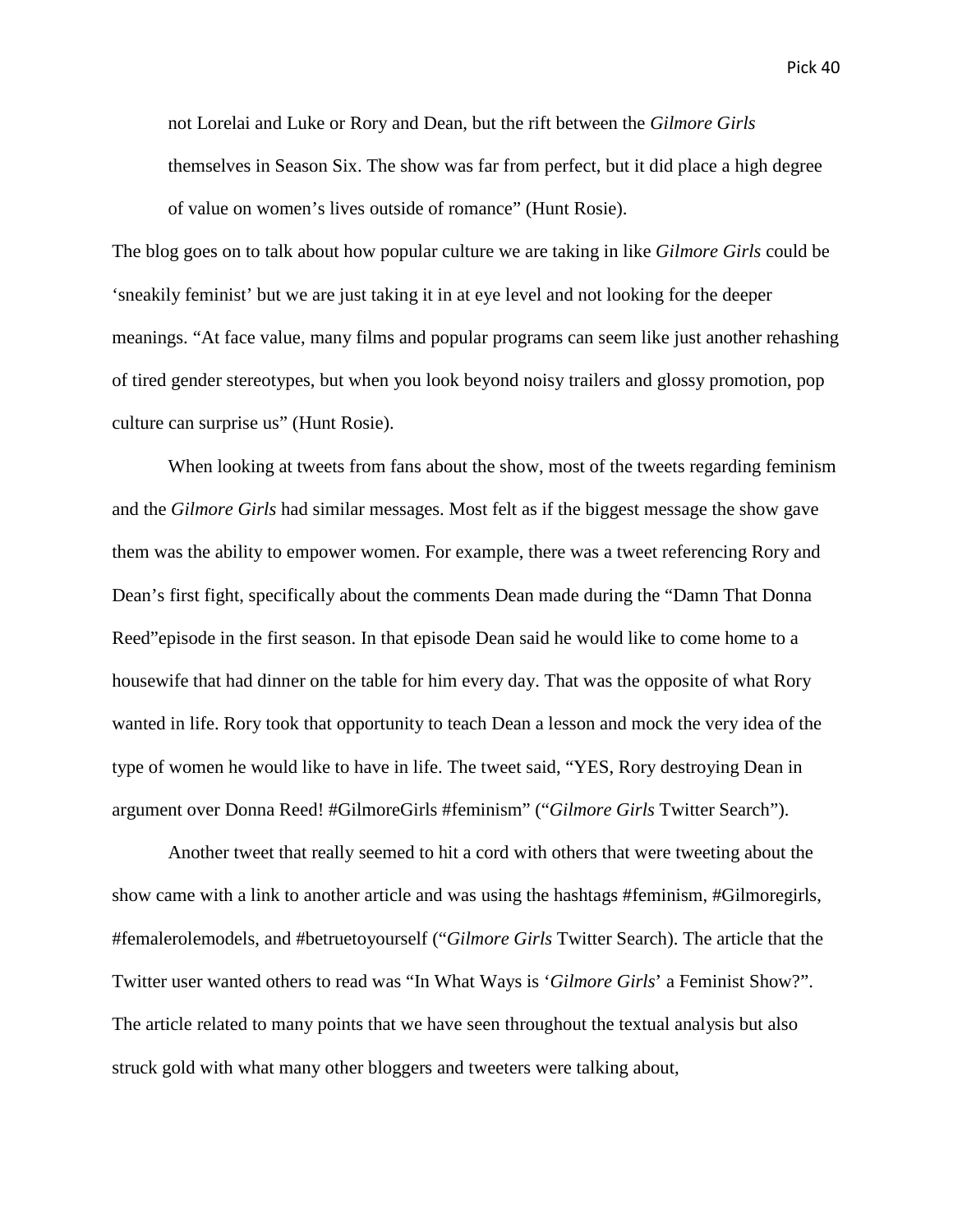"The storylines of *Gilmore Girls*, the show's real success was its ability to seamlessly weave casual feminism into everyday life. The series made a constant effort to inject its episodes with subtle references. There's the Planned Parenthood poster on the wall in Rory's room; the Season One episode "That Damn Donna Reed,"… and Rory's lengthy reading list, which includes works by Sylvia Plath, Toni Morrison and Judith Butler" (The Casual Feminism of *Gilmore Girls*).

The article even went as far to discuss why *Gilmore Girls* was a huge hit with generations of women,

"Furthermore, in showing the audience three generations of Gilmore women, viewers were able to see how 'being a feminist' has changed through the years… Compared to Rory's progressive independence, Emily may appear old-fashioned. The contrast highlights to a young audience the progress in the feminist movement and what it means to be a woman in the modern world" (The Casual Feminism of *Gilmore Girls*).

The show was able to show viewers the progression of the feminist movements in the United States.

While the show isn't perfect, and fans are among those who will point out the flaws the show has from not having enough racial representation to sometimes going against the very back bone of not needing a man. For example, "Interesting piece on privilege and the lack of intersectionality in #GilmoreGirls #feminism" ("*Gilmore Girls* Twitter Search"). They all seem to come back to the ideas that the show was made for a time that was about empowering women to do their very best in life. "Little Girl: so girl hobbits can go on adventures too, Lorelai: and they do it in heels #feminism #lorelaigilmore #Gilmoregirls" ("*Gilmore Girls* Twitter Search"). They also like the ideas of how Lorelai and Rory reject the notion of needing man. For example,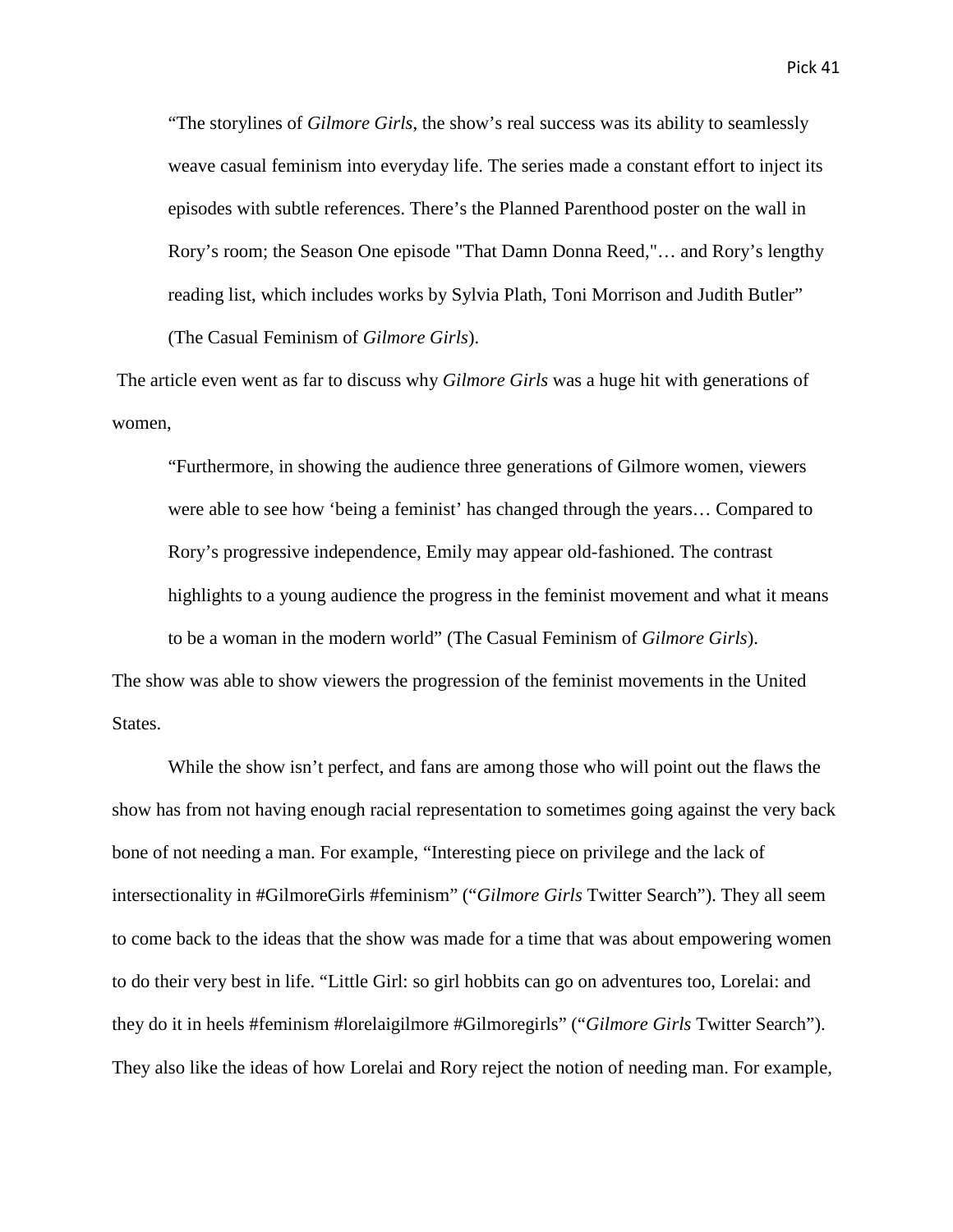even though Lorelai finally does settle down to be with Luke it takes her 10 years, from the final episode of the series to the final minutes of *A Year in a Life,* to marry Luke. Even though Lorelai does end up marrying Luke in the end it doesn't change the positive representation of women she was throughout the show's run. She made sure that the success of herself and her daughters came first before she would even think about settling down.

Throughout this thesis we have talked about the lasting effects *Gilmore Girls* has had on fans. Some fans interact with the show via Twitter, fan sites, and Facebook. Others write blog post and attend fan festivals. Then there are "acafans" who want to interact with their favorite show in terms text, industry, and audience. Now that we have come full circle we can pull it all together.

# **Conclusion**

Television has been argued to be a venue for grappling with social issues. In 2018, *Gilmore Girls* is still very relevant. *Gilmore Girls* was something special and many knew it was different from the time it came it on the air in 2000 and is still something that many members of the fandom hold near and dear to their hearts. The lessons we learned and the feeling that we can escape into the magical world of Stars Hollow and sit down at the table for Friday night family dinners have been around for the last 18 years. We still have generations of women that are interacting and showing the progression of the feminist movement in the  $21<sup>st</sup>$  century, the same way the show has grandmothers, mothers, and daughters interacting in a similar fashion. Similar to seeing Emily we are able to see why our own grandmothers act in the similar ways to her and are still positive representation of feminist women. "Although Emily is an open-minded, educated woman who stands up for women's rights, she is a product of her time and adheres to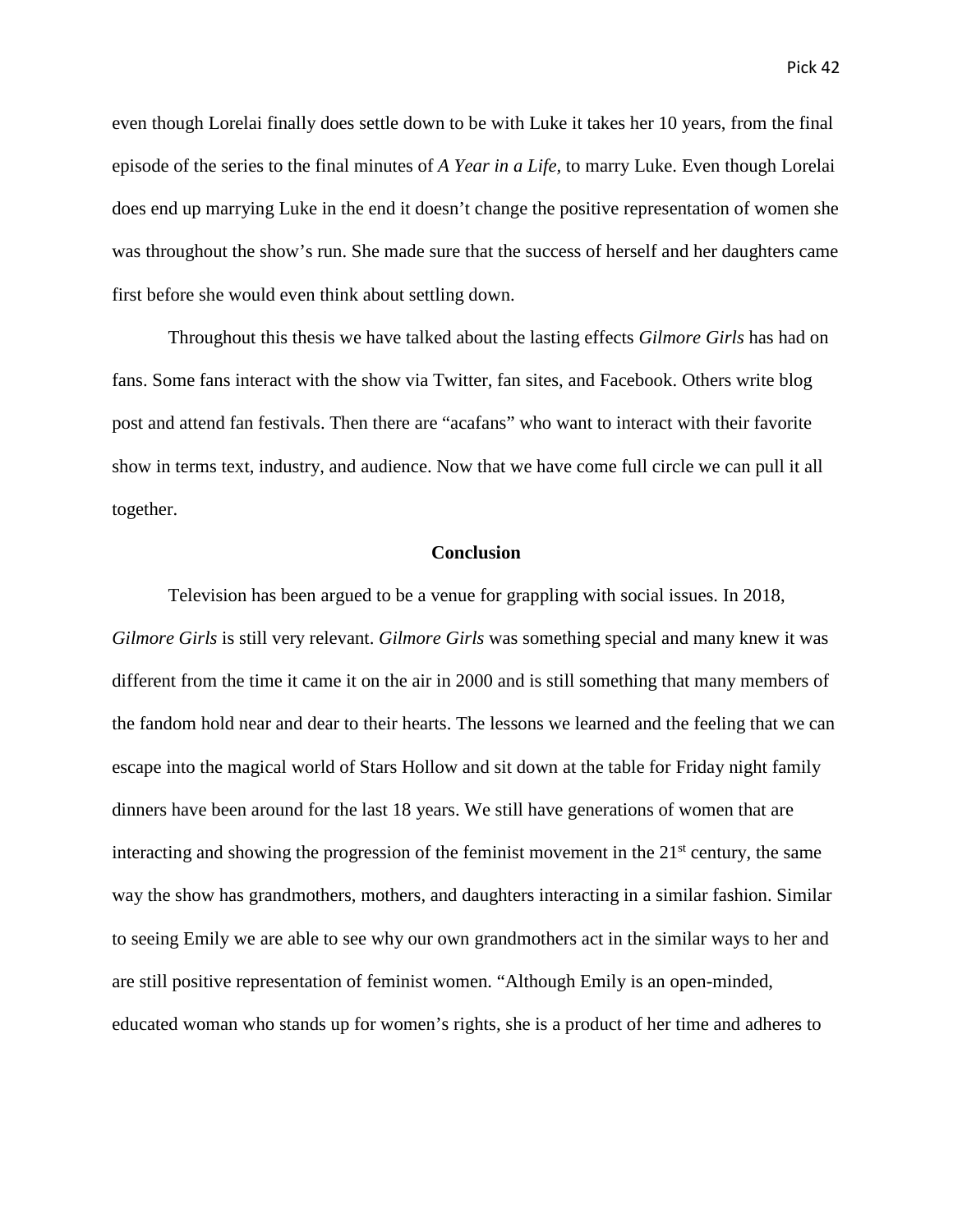traditions such as cotillion and the belief in 'marrying well.' However, this does not diminish her role as a strong woman in the series" (The Casual Feminism of *Gilmore Girls*).

The same oppression that Sherman-Palladino was dealing with while trying to get equal pay and a good contract are the same pay inequality that women are still dealing with today. It is also refreshing to see a female producer who cares so much about the product that she is putting out for her viewers. Yes, *Gilmore Girls* is not a movie but in 100 years of cinema no American female director has ever really been recognized as an auteur (Giese, Maria). Though Sherman-Palladino has never been said to be an auteur, the amount of time and commitment she puts into her show suggests that she could be considered an auteur. Every aspect of the show passed through her. She read every script, was involved with how the show was shot and edited, and even had final say on what music was a part of the show.

In 2018, the show could even be related to the #MeToo movement that began in Hollywood, and then moved out into the wider culture. While the show is not really dealing with harassment, the purpose of the Me Too movement was the ability to empower women and especially young women. *Gilmore Girls* had a similar message and also wanted to empower women to be who and whatever they wanted to be.

"The majority of women on the show want a career, and they work hard to achieve their dream. Lorelai goes to school to get a degree so she can pursue her dream of opening an inn – and she succeeds. Rory works hard to get into a prestigious university so she can ultimately become a world-class news journalist in a field that is still primarily dominated by men. Sookie has no interest in marriage – at first – and would rather spend her days as a renowned chef in Lorelai's inn. Lane wants to be a known rockstar. Paris can't make up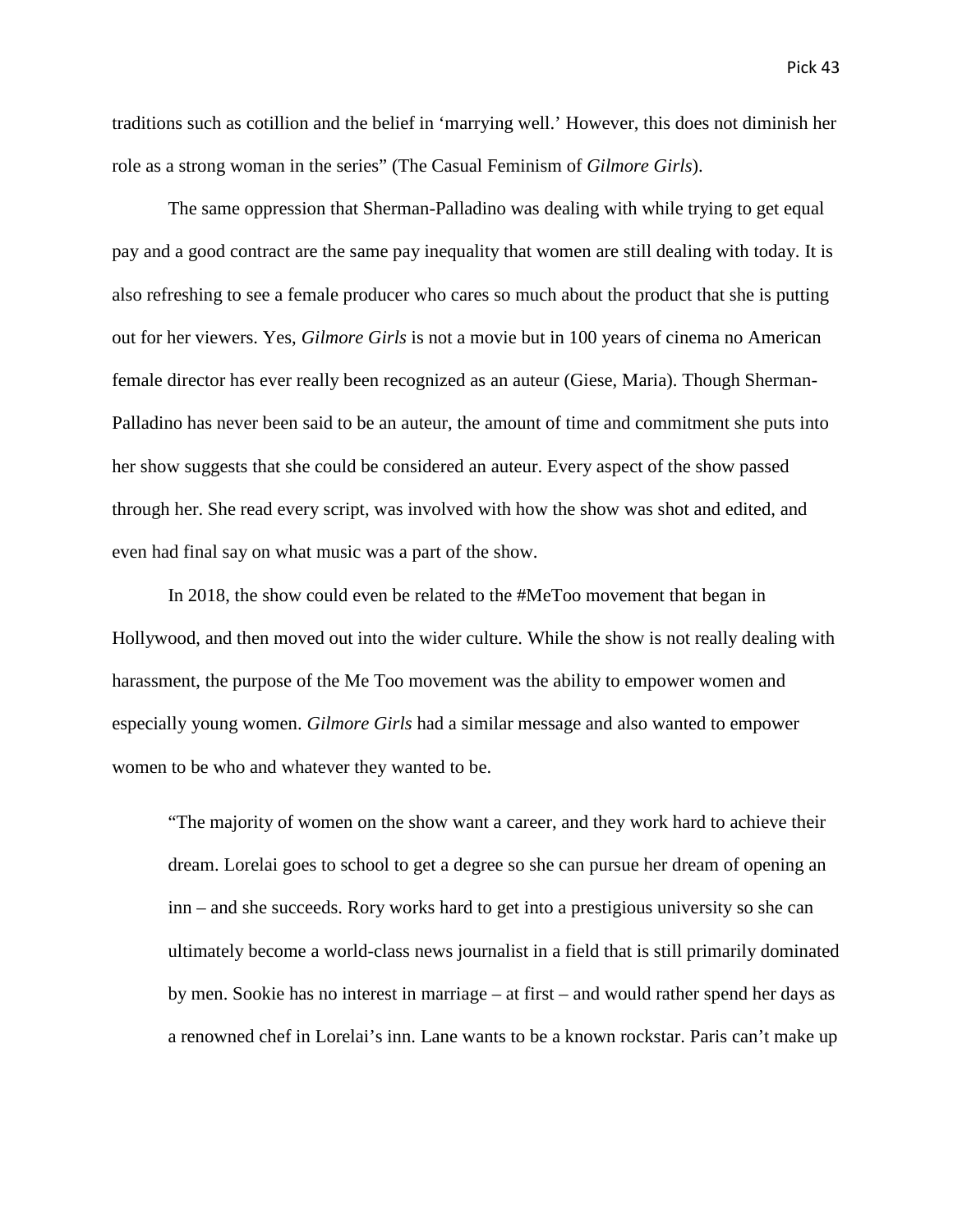her mind between becoming a doctor, lawyer or the first woman president. Miss Patty runs her own dance studio" (Wefler, April).

While the #MeToo movement and *Gilmore Girls* have different motivations they both focus on empowering women and giving them the ability to speak and be heard.

This also helps fans to connect in today's world. Most "Gillys" who connect with the show and go to other places to talk about it do it for reasons other than just the love that they have for the show. The show has a deeper meaning. A common trend in the "Gillys" world is the strong representations of women and one of the big ideas of the third wave of feminism; empowering women. Being able to see these common trends on the television in front of fans and seeing the problems that can happen in the forum in front of them gave fans the ability to work through their own issues.

It is also important to note the *Gilmore Girls* reboot did not receive the best reception. Something that most fans and members of the fandom were excited to watch but instead were left disappointed. The reboot happened as if it was frozen in time for ten years. All of the characteristics that made the show worth watching and memorable all seemed to go away. The show was now playing into the old tired stereotypes. Rory had gone nowhere in life and was moving back home at 32 to live with her mom. Lorelai who had worked her whole life to make progress was frozen in time. She was working the same job, not married, and no sign of moving forward. The only character that was forced to develop was Emily and that was due to the actor who played her husband dying. Sherman-Palladino had no choice but to evolve Emily's character.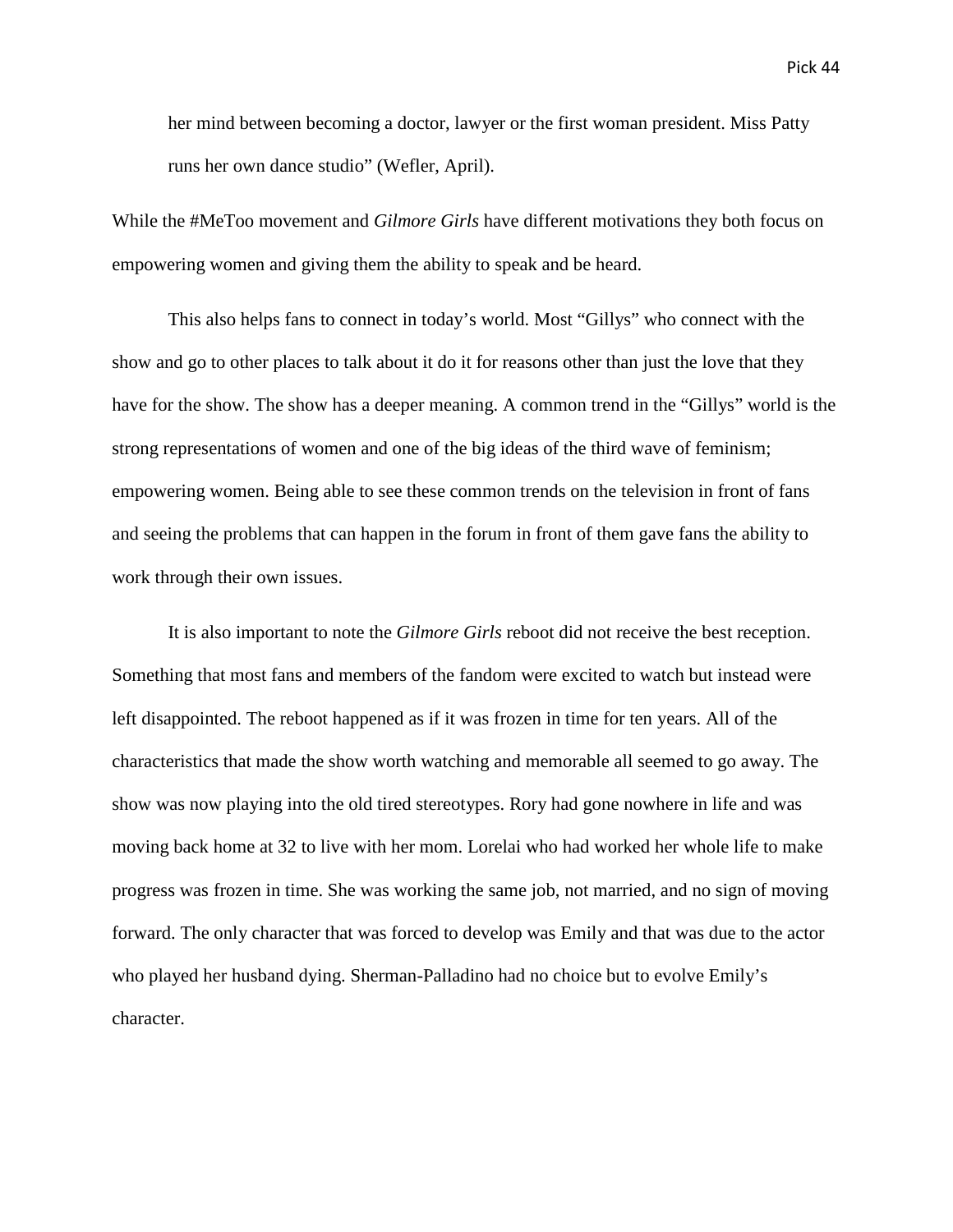My whole study is based off of my research question which is: How *Gilmore Girls* might be understood as a feminist intervention in 21st century US television? To find the answer to my research question I used a multifaceted approach that looked at *Gilmore Girls* through three different perspectives: industry, text, and audience perspectives. I used these approaches to be able to see what was going on behind the scenes in production. While I was looking at what was happening on screen and lastly looking at how fans were interacting with what was happening with the show.

This study only scratches the surface of *Gilmore Girls* from a textual, industry, and audience analysis viewpoint. This study calls for further research into all of these perspectives. With only viewing and analyzing nine episodes there are a total of 153 in the series. This leaves many episodes untouched for analysis. I also only looked at a handful of blogs and tweets about the show, which opens the door for someone to look further into the "Gillys" and how they interact further with their favorite show. I also looked at #GilmoreGirls and #Feminism so the tweets were kinda tailored in my favor someone could do a study on tweets that only used the #GilmoreGirls. There is also plenty of further research that can be done into the issues that Sherman-Palladino had with the WB and the oppressions she faced with being a woman and creating a matriarchal show in a world that was creating patriarchal shows.

Yes, the show is not perfect and has some issues with representation of race throughout its run. It is important to note that despite that issues, the show does an overall good job of being a positive example of feminist media. It shows the viewers positive examples of strong women who don't necessarily need a man in their lives. It shows how generations of women can put together conversations of different movements of feminism that work well together. It shows that they can help support each other through life all while being independent and strong. It gives us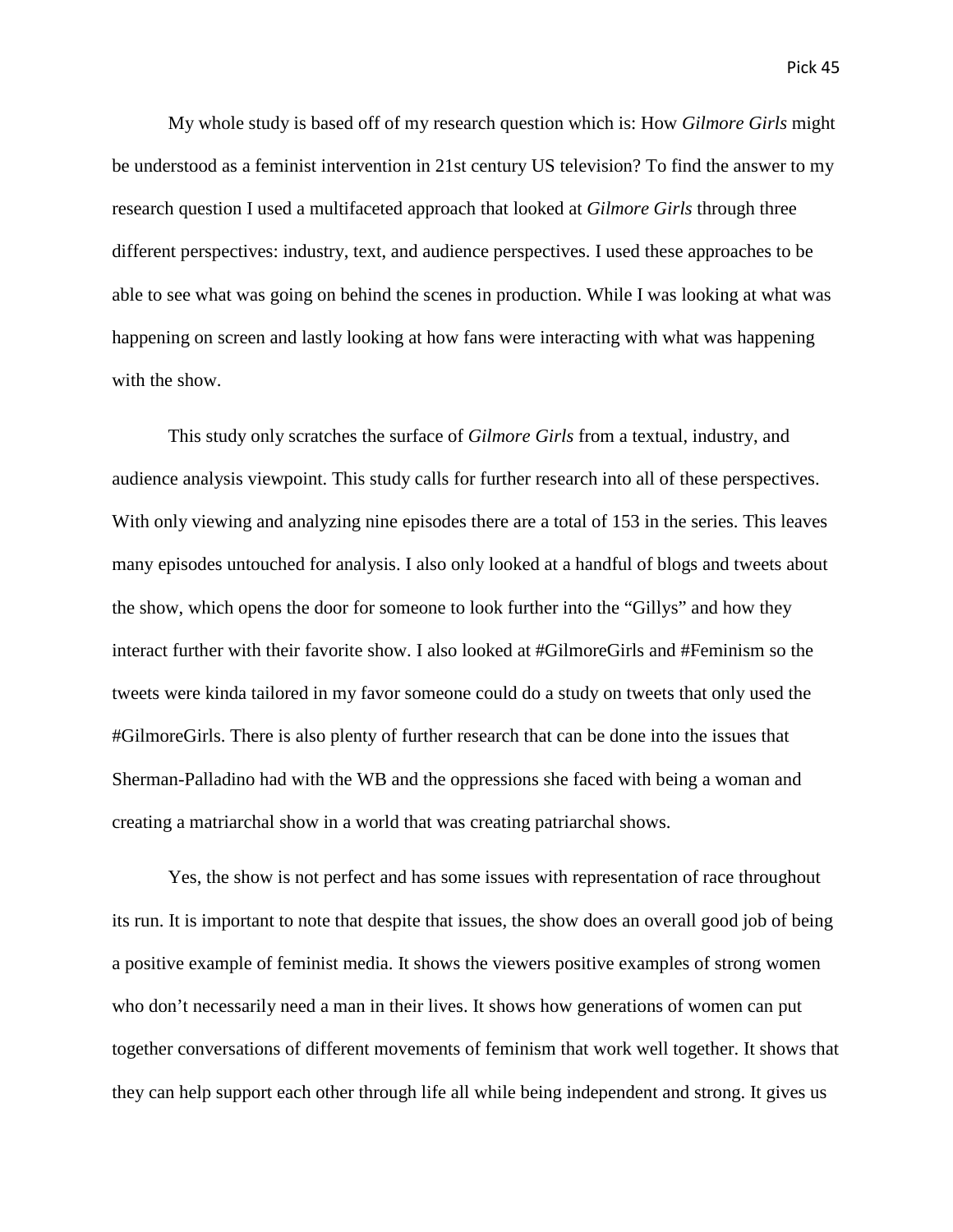examples of conversations that happen within our own household and makes these women relatable to our own lives in the real world. The show really is *sneakily feminist* and if you know what you are looking for you will find the answers right underneath your nose. Is the show a feminist intervention in 21st century US television? My answer is yes: *Gilmore Girls* an example of a feminist intervention in 21st century US television.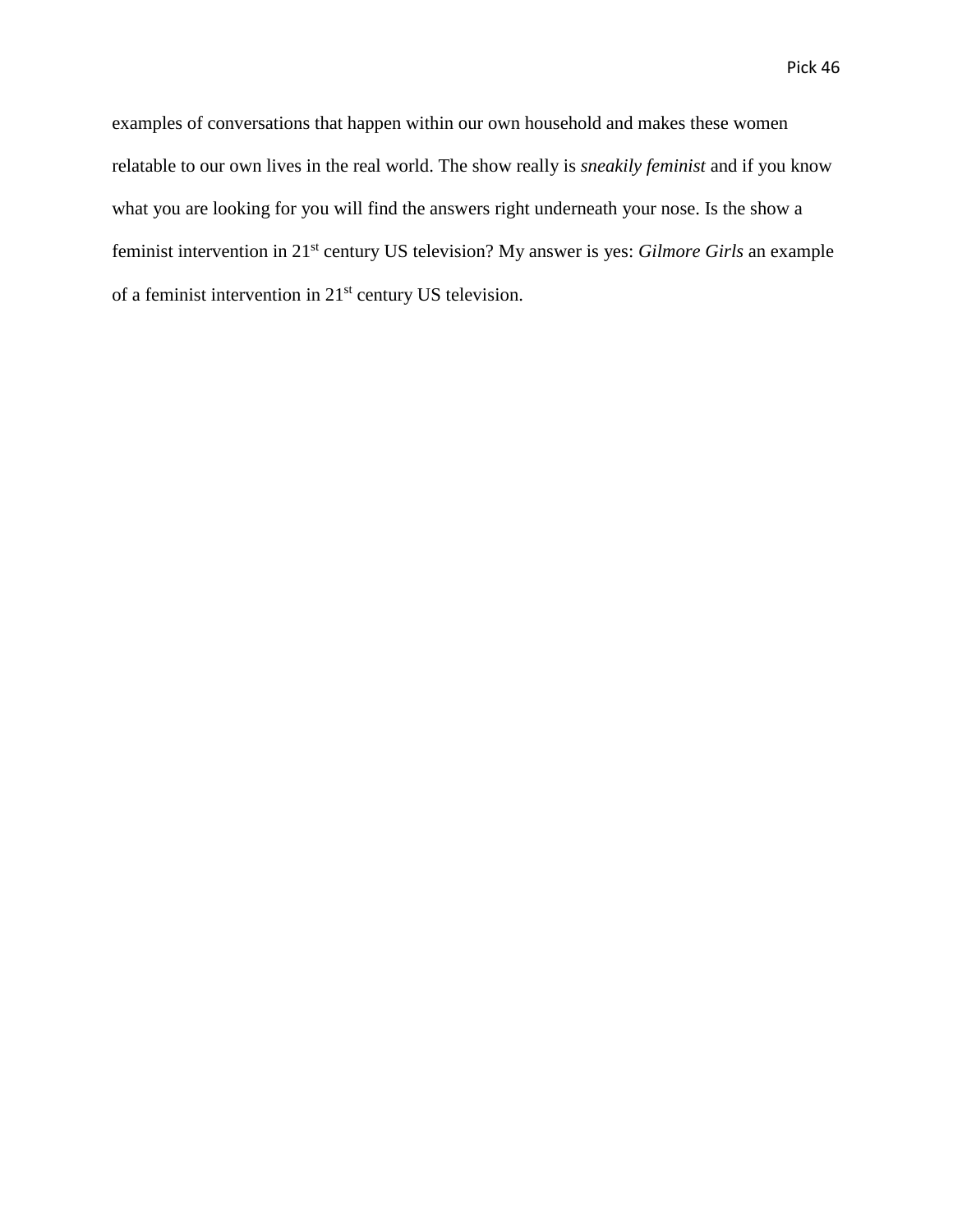# **Works Cited**

"Acafandom and Beyond: Week Two, Part One (Henry Jenkins, Erica Rand, and Karen Hellekson)." Henry Jenkins,

henryjenkins.org/blog/2011/06/acafandom\_and\_beyond\_week\_two.html.

Adalian, Josef. "'*Gilmore Girls*' Canceled." Variety, 3 May 2007,

variety.com/2007/scene/markets-festivals/gilmore-girls-canceled-1117964212/.

- Adalian, Josef. "Why *Gilmore Girls*: A Year in the Life Is Probably Going to Break the Internet." Vulture, www.vulture.com/2016/11/gilmore-girls-is-probably-going-to-break the-internet.html.
- Andermann L. "Culture and the Social Construction of Gender: Mapping the Intersection with Mental Health." International Review of Psychiatry (Abingdon, England), vol. 22, no. 5, 2010, pp. 501–12., doi:10.3109/09540261.2010.506184.
- Arendell, Terry. "Conceiving and Investigating Motherhood: The Decade's Scholarship." Journal of Marriage and Family, vol. 62, no. 4, 2000, pp. 1192–1207., doi:10.1111/j.1741 3737.2000.01192.x.

"Auteur." Dictionary.com, Dictionary.com, www.dictionary.com/browse/auteur.

Basco, Isabella. "How the *Gilmore Girls* Taught Us to Be Feminists." MUI Daily News, MUI Daily News, 6 Dec. 2016, blog.muipr.com/music\_entertain/how-the-gilmore-girls-taught us-to-be-feminists/.

"Bechdel Test Movie List." Bechdel Test Movie List, bechdeltest.com/.

Blay, Zeba. "How Feminist TV Became The New Normal." The Huffington Post, TheHuffingtonPost.com, 7 Dec. 2017, www.huffingtonpost.com/2015/06/18/how feminist-tv-became-the-new-normal\_n\_7567898.html.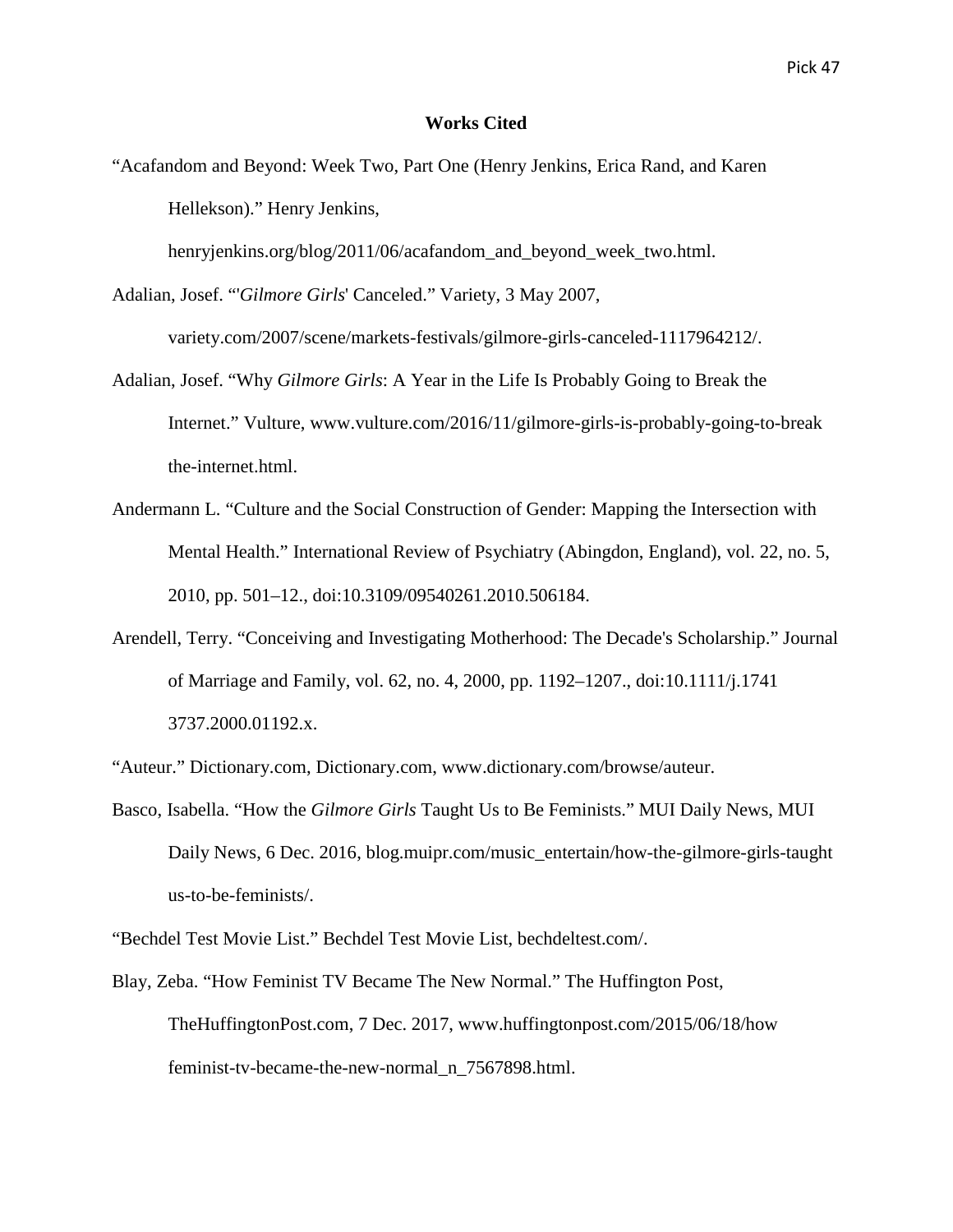Bradley, Kym. "(Re)Presentations of (Hetero)Sexualized Gender in Two and a Half Men: A Content Analysis." Journal of Gender Studies, vol. 22, no. 2, 2013, pp. 221–226., doi:10.1080/09589236.2012.752348.

- Bradley, Laura. "Let Lauren Graham Explain Why *Gilmore Girls* Is 'Sneakily Feminist.'" HWD, Vanity Fair, 9 Sept. 2016, www.vanityfair.com/hollywood/2016/09/gilmore-girls feminist-lauren-graham.
- Brickell, Chris. "The Sociological Construction of Gender and Sexuality." The Sociological Review, vol. 54, no. 1, 2006, pp. 87–113., doi:10.1111/j.1467-954X.2006.00603.x.
- Brinkema, Eugenie. "A Mother Is a Form of Time: '*Gilmore Girls*' and the Elasticity of In Finitude." Discourse, vol. 34, no. 1, 2012, pp. 3–31.
- Brunsdon, Charlotte, and Lynn Spigel. Feminist Television Criticism: a Reader. Open University Press, 2008.
- Busse, Kristina. "Fan Labor and Feminism: Capitalizing on the Fannish Labor of Love.(in Focus: Feminism and Fandom Revisited)(Essay)." Cinema Journal, vol. 54, no. 3, 2015, p. 110.
- Busse, Kristina. "In Focus: Fandom and Feminism: Gender and the Politics of Fan Production.(Critical Essay)." Cinema Journal, vol. 48, no. 4, 2009, p. 104.
- Butler, Judith. Gender Trouble: Feminism and the Subversion of Identity. Routledge, Taylor & Francis Group, 2015.
- Cantor, Muriel G. "Feminism and the Media." Society, vol. 25, no. 5, 1988, pp. 76–81., doi:10.1007/BF02695746.
- "Company History." Warner Bros. Home of Warner Bros. Movies, TV Shows and Video Games Including Harry Potter, DC Comics and More!, www.warnerbros.com/studio/about-studio/company-history.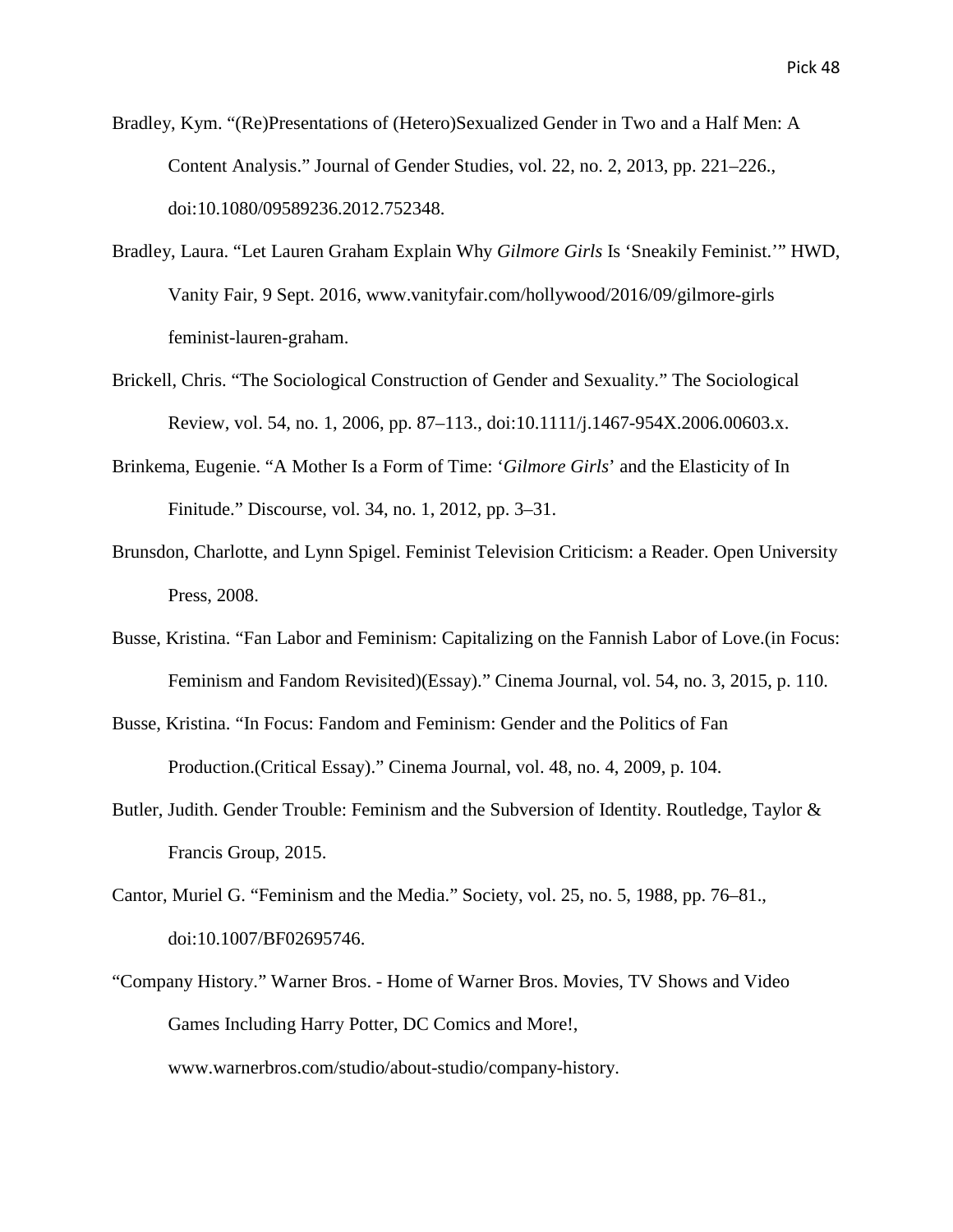- Corriston, Michele. "There's No *Gilmore Girls* Movie in The Works Yet." PEOPLE.com, people.com/tv/gilmore-girls-no-movie-in-the-works-yet-amy-sherman-palladino-says/.
- Cowdery, Randi S, and Carmen Knudson-Martin. "The Construction of Motherhood: Tasks, Relational Connection, and Gender Equality." Family Relations, vol. 54, no. 3, 2005, pp. 335–345.
- D'Acci, Julie. Defining Women: Television and the Case of Cagney and Lacey. University of North Carolina Press, 1994.
- Daniels, Susanne, and Cynthia Littleton. Season Finale: the Unexpected Rise and Fall of the WB and UPN. Harper, 2007.
- Doane, Mary Ann. "Woman's Stake: Filming the Female Body." October, vol. 17, 1981, pp. 23 36. JSTOR, JSTOR, www.jstor.org/stable/778247.
- Doughty, Ruth, and Christine Etherington-Wright. Understanding Film Theory. Macmillan Education, 2018.
- Duffett, Mark. Understanding Fandom: an Introduction to the Study of Media Fan Culture. Bloomsbury Academic, 2015.
- Ferguson, and Susan Bickford. "The Man Question: Visions of Subjectivity in Feminist Theory." Political Theory, vol. 24, no. 3, 1996, p. 538.
- Friedman, Sarah. "Still a 'Stalled Revolution'? Work/Family Experiences, Hegemonic Masculinity, and Moving Toward Gender Equality." Sociology Compass, vol. 9, no. 2, 2015, pp. 140–155., doi:10.1111/soc4.12238.
- Giese, Maria. "Auteur Directors: Any American Women?" IndieWire, 9 Dec. 2013, www.indiewire.com/2013/12/auteur-directors-any-american-women-169108/.

*Gilmore Girls*. Created by Amy Sherman-Palladino, The WB.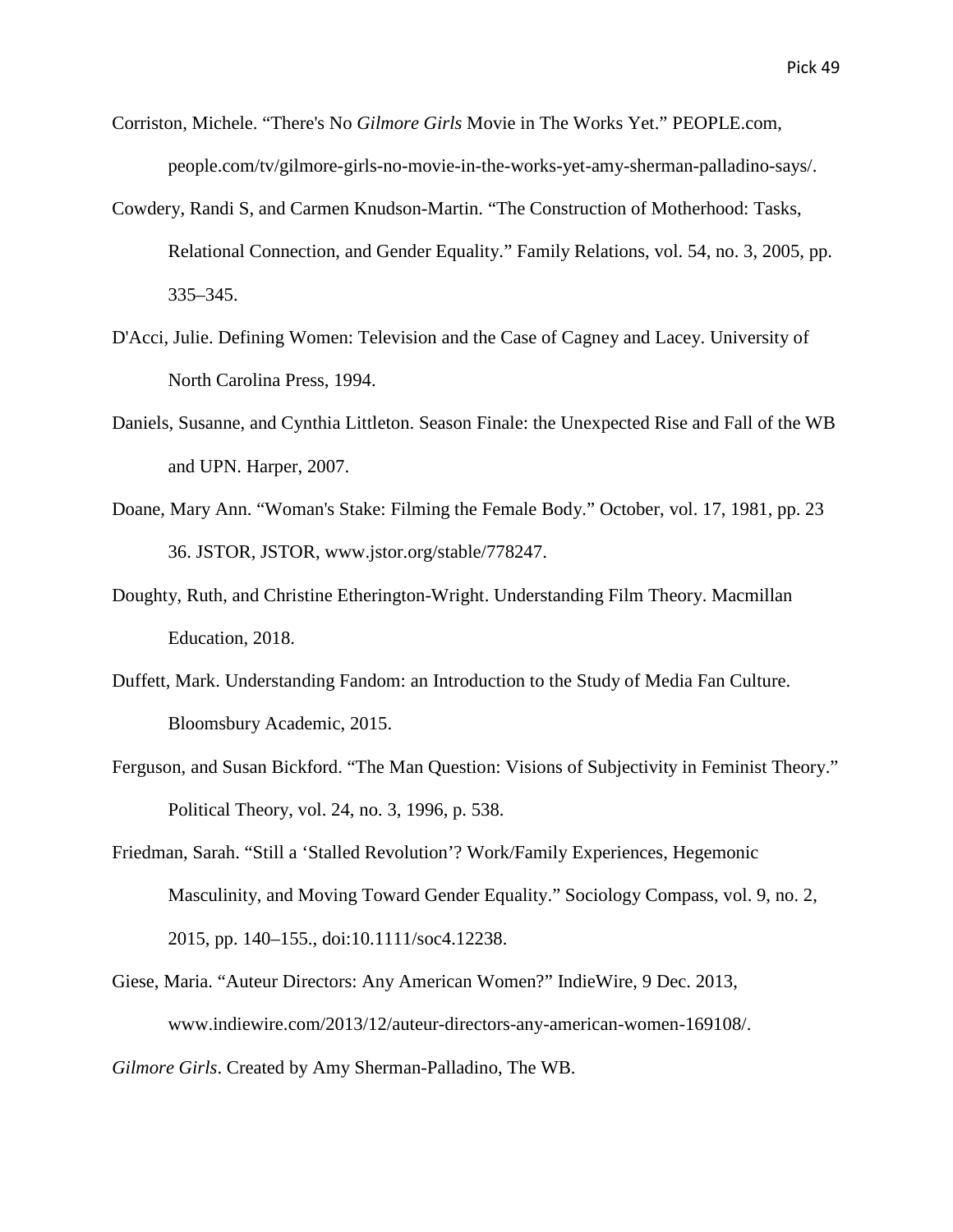- "'*Gilmore Girls*' Early Ratings: Revival Ranks as One of Most-Watched Netflix Originals." Ad Age, 1 Dec. 2016, adage.com/article/media/gilmore-girls-ratings-revival-ranks-watched netflix-originals/306977/.
- "*Gilmore Girls*." Https://Www.rottentomatoes.com/Tv/gilmore\_girls/, www.rottentomatoes.com/tv/gilmore\_girls/.

"*Gilmore Girls* (TV Series 2000–2007)." IMDb. IMDb.com, n.d. Web.

"*Gilmore Girls* Twitter Search." Twitter, Twitter, twitter.com/search?src=typd%2C.

Grego, Melissa. "'Girls' Going to ABC Family." Variety, 23 Jan. 2003,

variety.com/2003/scene/markets-festivals/girls-going-to-abc-family-1117879312/.

Hare-Mustin, Rachel T, and Jeanne Marecek. Making a Difference : Psychology and the Construction of Gender. Yale University Press, 1990.

Hooks, Bell. Feminism Is for Everybody: Passionate Politics. Routledge, 2015.

- Hunt, Rosie. "Sneaky Feminism on Screen | Film." Lip Magazine, lipmag.com/arts/film arts/sneaky-feminism-on-screen/?utm\_content=buffer77eca.
- "In What Ways Is '*Gilmore Girls*' a Feminist Show?" The Casual Feminism of *Gilmore Girls*, screenprism.com/insights/article/in-what-ways-is-gilmore-girls-a-feminist-show.
- Kozlowska, Hanna. "Why Are We So Obsessed With '*Gilmore Girls*'?" The New York Times, The New York Times, 22 Sept. 2014, op-talk.blogs.nytimes.com/2014/09/22/why-are we-so-obsessed-with-gilmore-girls/.
- Lavery, David, and David Scott. Diffrient. Screwball Television: Critical Perspectives on *Gilmore Girls*. Syracuse University Press, 2010.

Lewis, Lisa A. The Adoring Audience: Fan Culture and Popular Media. Routledge, 2003.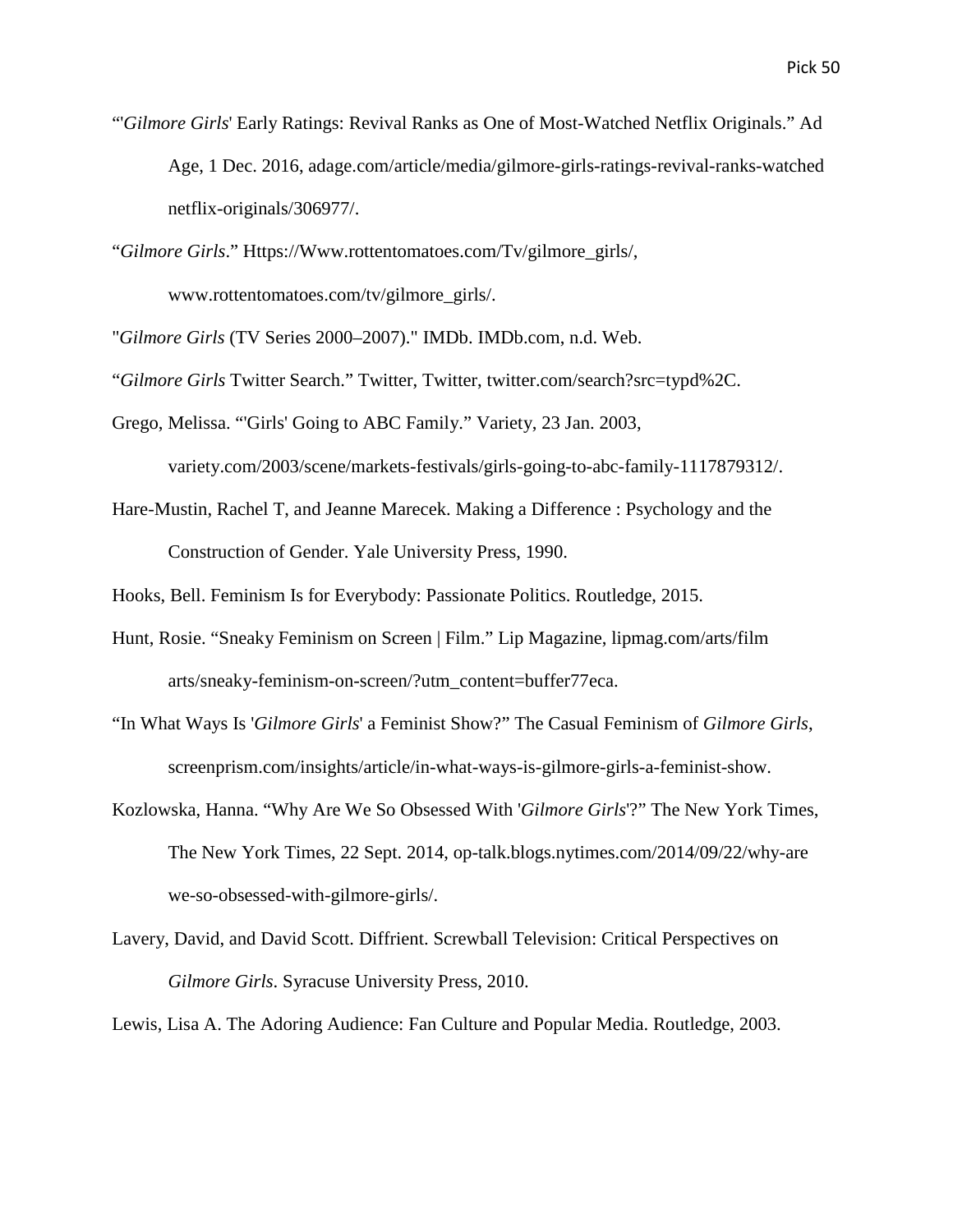Locker, Melissa. "*Gilmore Girls* on Netflix: All 153 Episodes." Time, Time, 11 Sept. 2014, time.com/3328882/gilmore-girls-netflix/.

Mayne, Judith. "Feminist Film Theory and Criticism." Signs, vol. 11, no. 1, 1985, pp. 81–100..

- Medved, Caryn E. "Stay-At-Home Fathering As a Feminist Opportunity: Perpetuating, Resisting, and Transforming Gender Relations of Caring and Earning." Journal of Family Communication, vol. 16, no. 1, 2016, pp. 16–31., doi:10.1080/15267431.2015.1112800.
- Milojević, Ivana. "Timing Feminism, Feminising Time." Futures, vol. 40, no. 4, 2008, pp. 329 345., doi:10.1016/j.futures.2007.08.008.
- Mulvey, Laura. "Visual Pleasure and Narrative Cinema." Feminisms, 1975, pp. 438–448., doi:10.1007/978-1-349-14428-0\_27
- Munro, Ealasaid. "Feminism: A Fourth Wave?" Political Insight, vol. 4, no. 2, 2013, pp. 22–25., doi:10.1111/2041-9066.12021.
- Oppenheimer, Bonnie, et al. "Audience Perceptions of Strong Female Characters on Television." Communication Research Reports, vol. 20, no. 2, 2003, pp. 161–172., doi:10.1080/08824090309388812.
- Pearson, Roberta. "Fandom in the Digital Era." Popular Communication, vol. 8, no. 1, 2010, pp. 84–95.
- "QuickFacts." U.S. Census Bureau QuickFacts: Connecticut, www.census.gov/quickfacts/CT.
- Rampton, Martha. "Four Waves of Feminism." Pacific University, 25 Oct. 2015, www.pacificu.edu/about/media/four-waves-feminism.
- Rockler, Naomi. ""Be Your Own Windkeeper": Friends, Feminism, and Rhetorical Strategies of` Depoliticization." Women's Studies in Communication 29.2 (2006): 244-62. Communication and Mass Media Complete [EBSCO]. Web.